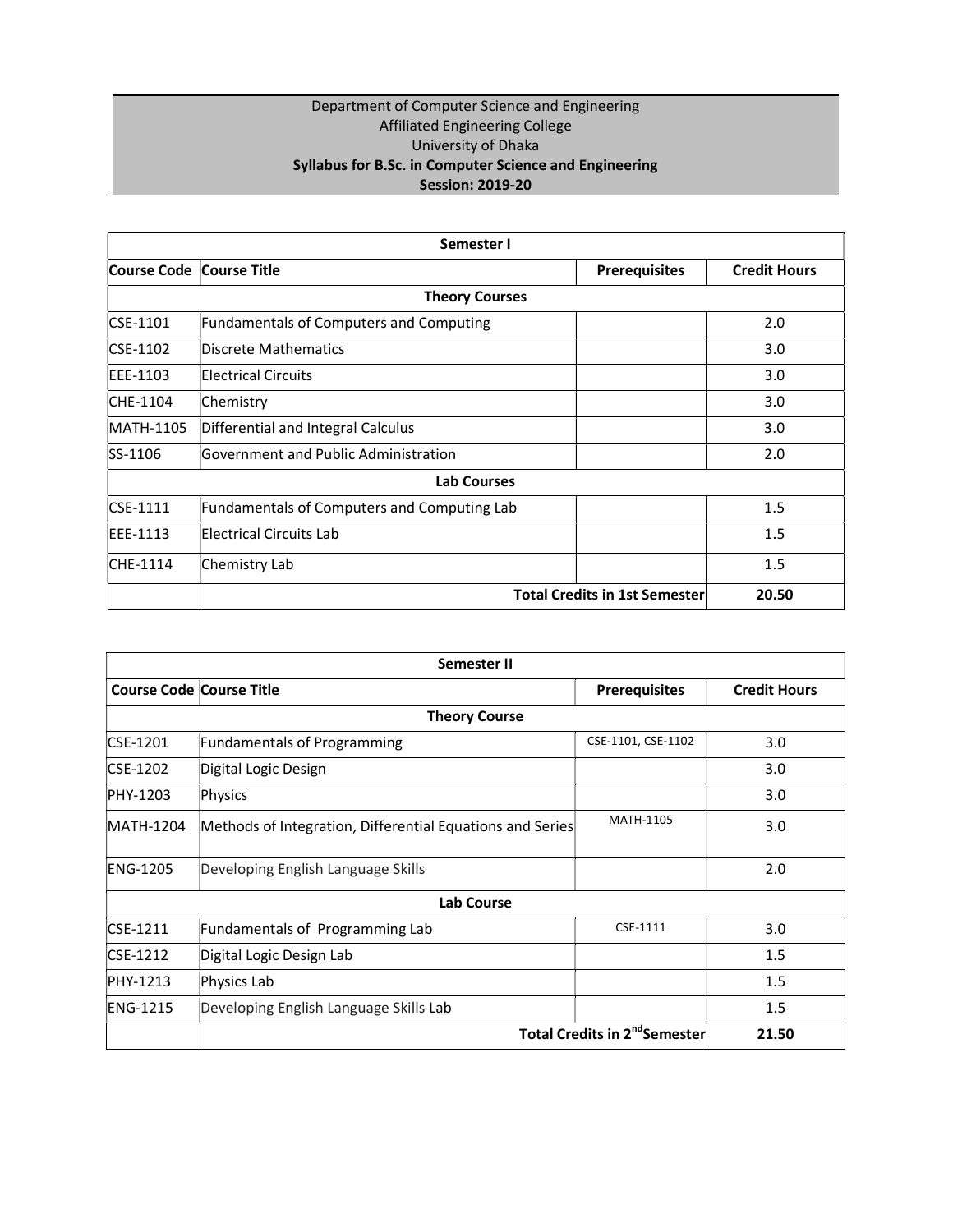| Semester III       |                                         |                                      |                     |
|--------------------|-----------------------------------------|--------------------------------------|---------------------|
| <b>Course Code</b> | <b>Course Title</b>                     | <b>Prerequisites</b>                 | <b>Credit Hours</b> |
|                    | <b>Theory Courses</b>                   |                                      |                     |
| CSE-2101           | Data Structures and Algorithms          | CSE-1201                             | 3.0                 |
| CSE-2102           | Object Oriented Programming             | CSE-1201                             | 3.0                 |
| CSE-2103           | Digital Electronics and Pulse Technique | CSE-1202                             | 3.0                 |
| <b>IEEE-2104</b>   | Electronic Devices and Circuits         | CSE-1202                             | 3.0                 |
| MATH-2105          | Linear Algebra                          | <b>MATH-1204</b>                     | 3.0                 |
| SS-2106            | <b>Bangladesh Studies</b>               |                                      | 2.0                 |
|                    | <b>Lab Courses</b>                      |                                      |                     |
| $CSF-2111$         | Data Structures and Algorithms Lab      | CSE-1211                             | 1.5                 |
| CSE-2112           | Object Oriented Programming Lab         | CSE-1211                             | 1.5                 |
| CSE-2113           | Digital Electronics and Pulse Technique | CSE-1212                             | 1.5                 |
| EEE-2114           | Electronic Devices and Circuits Lab     | CSE-1212                             | 0.75                |
|                    |                                         | <b>Total Credits in 3rd Semester</b> | 22.25               |

| Semester IV                                   |                                           |                                           |                     |
|-----------------------------------------------|-------------------------------------------|-------------------------------------------|---------------------|
| <b>Course Code</b>                            | <b>Course Title</b>                       | <b>Prerequisites</b>                      | <b>Credit Hours</b> |
|                                               | <b>Theory Courses</b>                     |                                           |                     |
| CSE-2201                                      | Database Management Systems-I             | CSE-2101                                  | 3.0                 |
| CSE-2202                                      | Design and Analysis of Algorithms-I       | CSE-2101                                  | 3.0                 |
| CSE-2203                                      | Data and Telecommunication                | CSE-2101                                  | 3.0                 |
| <b>CSE-2204</b>                               | Computer Architecture and Organization    | CSE-1202                                  | 3.0                 |
| CSE-2205                                      | Introduction to Mechatronics              | EEE-1103, CSE-1202                        | 2.0                 |
|                                               | <b>Lab Courses</b>                        |                                           |                     |
| $CSE-2211$                                    | Database Management Systems - I Lab       | CSE-2111                                  | 1.5                 |
| CSE-2212                                      | Design and Analysis of Algorithms - I Lab | CSE-2111                                  | 1.5                 |
| $CSE-2213$                                    | Data and Telecommunication Lab            | CSE-2111                                  | 0.75                |
| CSE-2216                                      | Application Development Lab               | CSE-2101, CSE-2102,<br>CSE-2111, CSE-2112 | $1.5\,$             |
| <b>Total Credits in 4th Semester</b><br>19.25 |                                           |                                           |                     |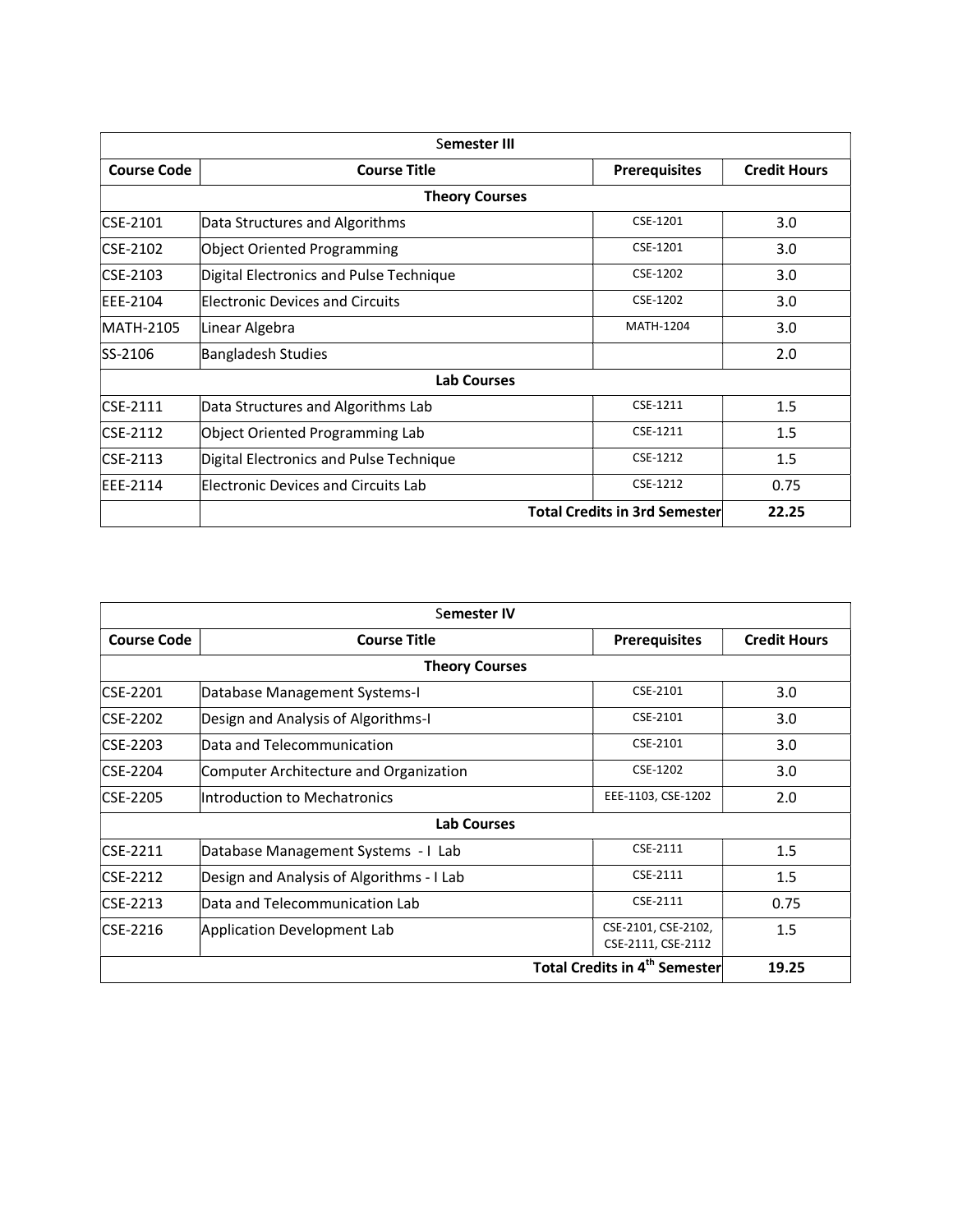| <b>Semester V</b>  |                                          |                                                 |                     |
|--------------------|------------------------------------------|-------------------------------------------------|---------------------|
| <b>Course Code</b> | <b>Course Title</b>                      | <b>Prerequisites</b>                            | <b>Credit Hours</b> |
|                    | <b>Theory Courses</b>                    |                                                 |                     |
| <b>CSE-3101</b>    | Computer Networking                      | CSE-2203                                        | 3.0                 |
| CSE-3102           | Software Engineering                     | CSE-2101, CSE2102                               | 3.0                 |
| CSE-3103           | Microprocessor and Microcontroller       | CSE-2204                                        | 3.0                 |
| $CSE-3104$         | Database Management Systems -II          | CSE-2201                                        | 3.0                 |
| MATH-3105          | Multivariable Calculus and Geometry      | MATH-2105                                       | 3.0                 |
|                    | <b>Lab Courses</b>                       |                                                 |                     |
| CSE-3111           | Computer Networking Lab                  | CSE-2213                                        | 1.5                 |
| CSE-3112           | Software Engineering Lab                 | CSE-2111, CSE-2112                              | 0.75                |
| CSE-3113           | Microprocessor and Assembly Language Lab |                                                 | 1.5                 |
| $CSE-3116$         | Microcontroller Lab                      |                                                 | 0.75                |
|                    |                                          | <b>Total Credits in 5<sup>th</sup> Semester</b> | 19.50               |

| <b>Semester VI</b> |                                             |                                                 |                     |
|--------------------|---------------------------------------------|-------------------------------------------------|---------------------|
| <b>Course Code</b> | Course Title                                | <b>Prerequisites</b>                            | <b>Credit Hours</b> |
|                    | <b>Theory Courses</b>                       |                                                 |                     |
| CSE-3201           | <b>Operating Systems</b>                    | CSE-2202, CSE-2204                              | 3.0                 |
| CSE-3202           | Numerical Methods                           | CSE-2202                                        | 3.0                 |
| CSE-3203           | Design and Analysis of Algorithms - II      | CSE-2202                                        | 3.0                 |
| CSE-3204           | Formal Language, Automata and Computability | CSE-1102                                        | 3.0                 |
| STAT-3205          | Introduction to Probability and Statistics  |                                                 | 3.0                 |
|                    | <b>Lab Courses</b>                          |                                                 |                     |
| CSE-3211           | Operating Systems Lab                       | CSE-2212                                        | 1.5                 |
| CSE-3212           | Numerical Methods Lab                       | CSE-2212                                        | 0.75                |
| CSE-3216           | Software Design Patterns Lab                | CSE-3112                                        | 1.5                 |
| <b>ENG-3217</b>    | Technical Writing and Presentation Lab      | <b>ENG-1215</b>                                 | 0.75                |
|                    |                                             | <b>Total Credits in 6<sup>th</sup> Semester</b> | 19.50               |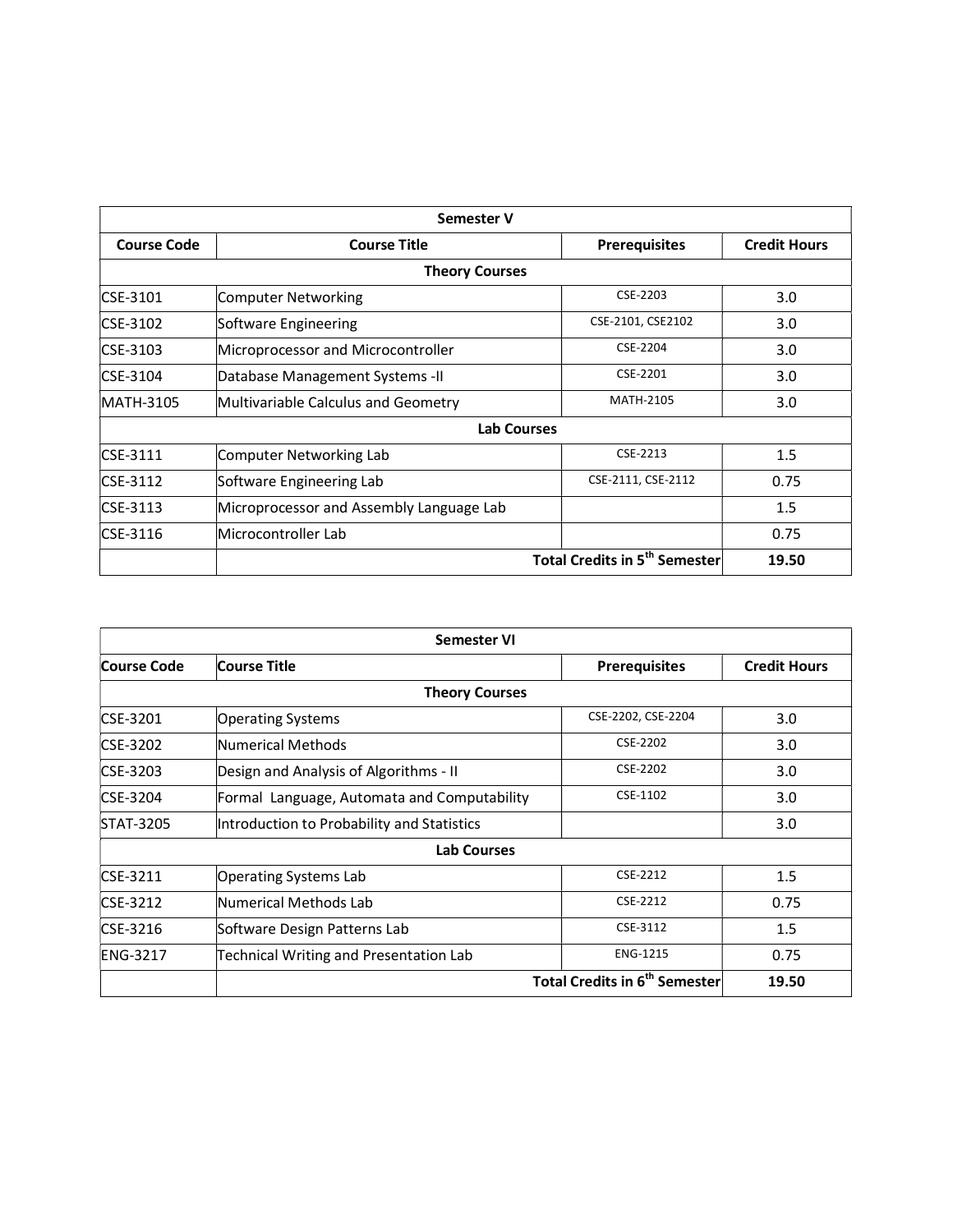|                 | <b>Semester VII</b>                                 |                                                 |                     |
|-----------------|-----------------------------------------------------|-------------------------------------------------|---------------------|
| Course Code     | Course Title                                        | <b>Prerequisites</b>                            | <b>Credit Hours</b> |
|                 | <b>Theory Course</b>                                |                                                 |                     |
| CSE-4101        | Artificial Intelligence                             | CSE-2202                                        | 3.0                 |
| CSE-4102        | Mathematical and Statistical Analysis for Engineers | MATH-2105<br>MATH-3105<br>STAT-3205             | 3.0                 |
| SS-4103         | <b>Entrepreneurship for IT Business</b>             |                                                 | 2.0                 |
| CSE-4XXX        | Option-I                                            |                                                 | 3.0                 |
| CSE-4XXX        | Option-II                                           |                                                 | 3.0                 |
|                 | <b>Lab Courses</b>                                  |                                                 |                     |
| $CSE-4111$      | Artificial Intelligence Lab                         | CSE-2212                                        | 1.5                 |
| <b>CSE-4XXX</b> | Option-I Lab                                        |                                                 | 1.5                 |
| $CSE-4113$      | Internet Programming Lab                            | CSE-2216                                        | 1.5                 |
| CSE-4114        | Project                                             |                                                 | 2.0                 |
|                 |                                                     | <b>Total Credits in 7<sup>th</sup> Semester</b> | 20.50               |

| <b>Semester VIII</b> |                        |                                           |                     |
|----------------------|------------------------|-------------------------------------------|---------------------|
| <b>Course Code</b>   | <b>Course Title</b>    | <b>Prerequisites</b>                      | <b>Credit Hours</b> |
|                      | <b>Theory Courses</b>  |                                           |                     |
| ECO-4201             | Economics              |                                           | 2.0                 |
| CSE-4202             | Society and Technology |                                           | 2.0                 |
| SS-4203              | Engineering Ethics     |                                           | 2.0                 |
| <b>CSE-4XXX</b>      | Option-III             |                                           | 3.0                 |
| <b>CSE-4XXX</b>      | Option-IV              |                                           | 3.0                 |
|                      | <b>Lab Courses</b>     |                                           |                     |
| CSE-4XXX             | Option-III Lab         |                                           | 1.5                 |
| $CSE-4214$           | Project                | CSE-4114                                  | 4.0                 |
|                      |                        | Total Credits in 8 <sup>th</sup> Semester | 17.50               |

### Summary of Eight Semesters

| 1st Semester (1 <sup>st</sup> Year 1 <sup>st</sup> Semester) | 20.50  |
|--------------------------------------------------------------|--------|
| 2nd Semester (1 <sup>st</sup> Year 2 <sup>nd</sup> Semester) | 21.50  |
| 3rd Semester (2 <sup>nd</sup> Year 1 <sup>st</sup> Semester) | 22.25  |
| 4th Semester (2 <sup>nd</sup> Year 2 <sup>nd</sup> Semester) | 19.25  |
| 5th Semester (3 <sup>rd</sup> Year 1 <sup>st</sup> Semester) | 19.50  |
| 6th Semester (3 <sup>rd</sup> Year 2 <sup>nd</sup> Semester) | 19.50  |
| 7th Semester (4 <sup>th</sup> Year 1 <sup>st</sup> Semester) | 20.50  |
| 8th Semester (4 <sup>th</sup> Year 2 <sup>nd</sup> Semester) | 17.50  |
| <b>Total Credits in Eight Semesters:</b>                     | 160.50 |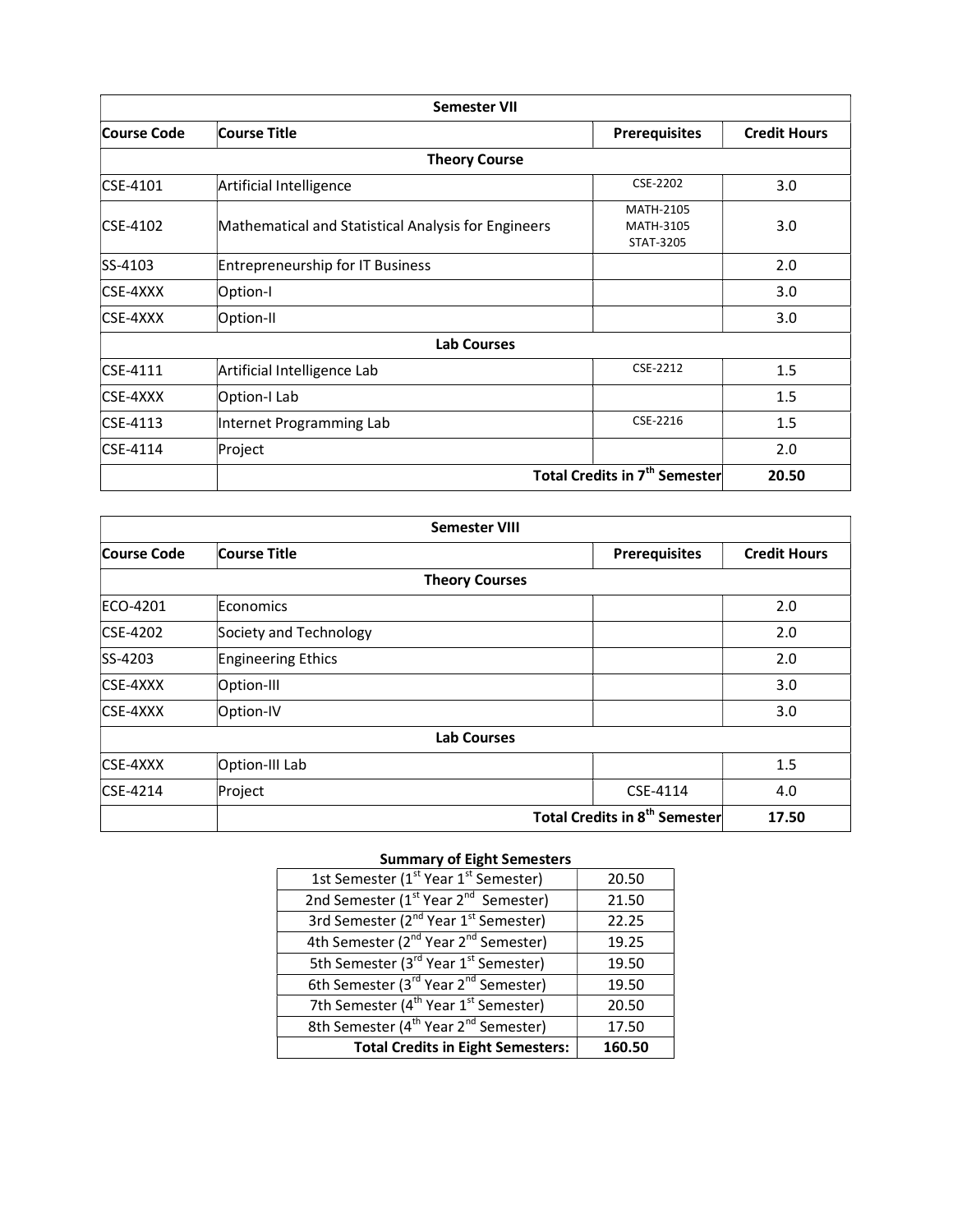| Option - I                 |                                                                          |                     |  |
|----------------------------|--------------------------------------------------------------------------|---------------------|--|
| Course Code   Course Title |                                                                          | <b>Credit Hours</b> |  |
|                            | <b>Theory Courses</b>                                                    |                     |  |
| CSE-4121                   | <b>Robotics Science and Systems</b>                                      | 3.0                 |  |
| CSE-4123                   | Computational Methods in Bio-molecular Sequence & Structure Analysis     | 3.0                 |  |
| CSE-4125                   | Introduction to Machine Learning                                         | 3.0                 |  |
| <b>CSE-4127</b>            | Information Retrieval                                                    | 3.0                 |  |
| $CSE-4131$                 | Introduction to VLSI Design                                              | 3.0                 |  |
| CSE-4133                   | Algorithm Engineering                                                    | 3.0                 |  |
| CSE-4135                   | Software Requirements Specification and Analysis                         | 3.0                 |  |
| CSE-4137                   | Cryptography and Security                                                | 3.0                 |  |
| CSE-4139                   | <b>Computer Graphics</b>                                                 | 3.0                 |  |
|                            | <b>Lab Courses</b>                                                       |                     |  |
| CSE-4151                   | Robotics Science and Systems Lab                                         | 1.5                 |  |
| CSE-4153                   | Computational Methods in Bio-molecular Sequence & Structure Analysis Lab | 1.5                 |  |
| CSE-4155                   | Introduction to Machine Learning Lab                                     | 1.5                 |  |
| CSE-4157                   | Information Retrieval Lab                                                | 1.5                 |  |
| CSE-4161                   | Introduction to VLSI Design Lab                                          | 1.5                 |  |
| CSE-4163                   | Algorithm Engineering Lab                                                | 1.5                 |  |
| CSE-4165                   | Software Requirements Specification and Analysis Lab                     | 1.5                 |  |
| CSE-4167                   | Cryptography and Security Lab                                            | 1.5                 |  |
| CSE-4169                   | <b>Computer Graphics Lab</b>                                             | 1.5                 |  |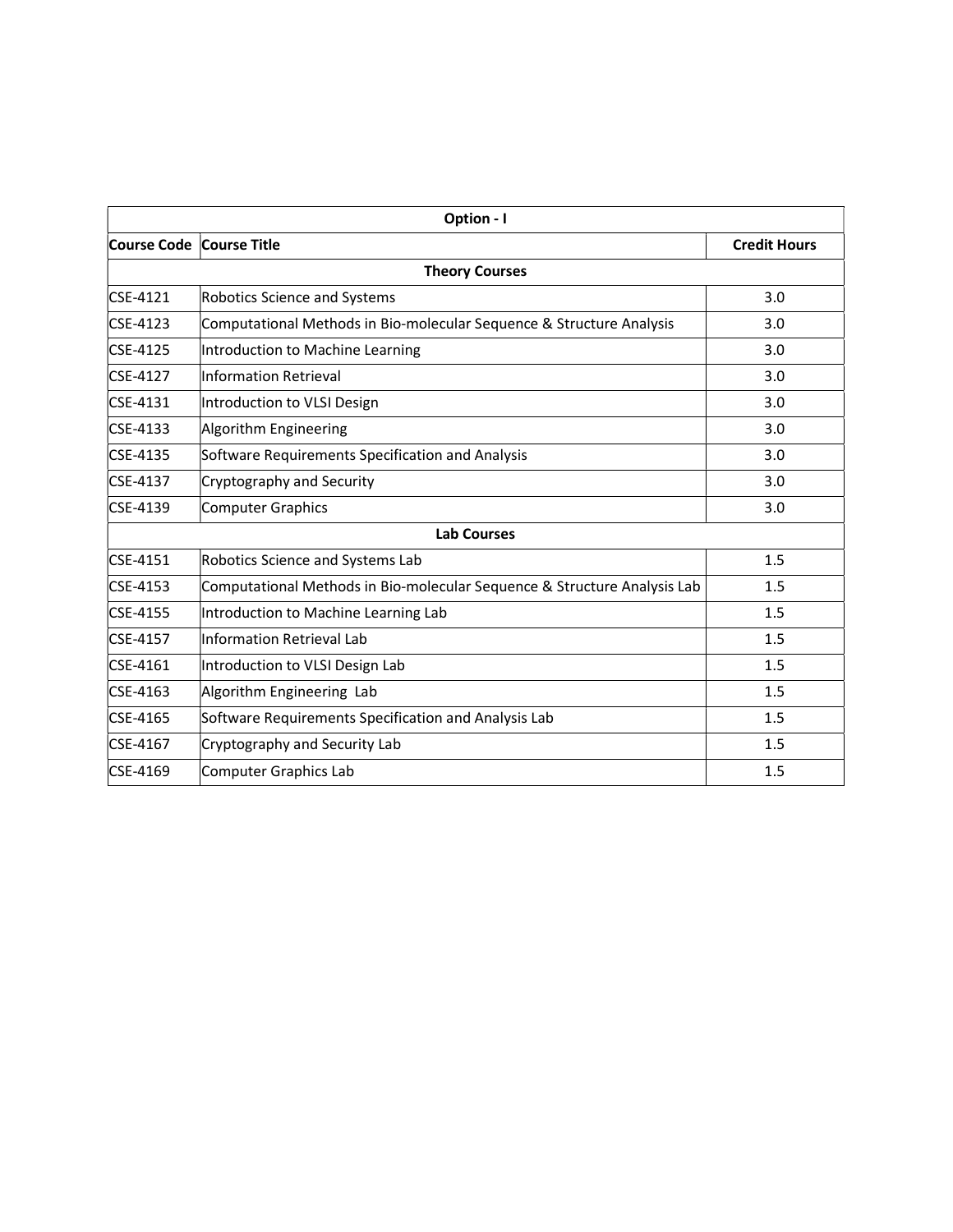| Option - II              |                                 |                     |
|--------------------------|---------------------------------|---------------------|
| Course Code Course Title |                                 | <b>Credit Hours</b> |
|                          | <b>Theory Courses</b>           |                     |
| $CSE-4122$               | <b>Mathematics for Robotics</b> | 3.0                 |
| $CSE-4124$               | Introduction to Bioinformatics  | 3.0                 |
| $CSE-4126$               | Introduction to Data Science    | 3.0                 |
| $CSE-4128$               | Wireless Networks               | 3.0                 |
| $CSE-4130$               | Introduction to Quantum Logic   | 3.0                 |
| $CSE-4132$               | Graph Theory                    | 3.0                 |
| $CSE-4134$               | Software Project Management     | 3.0                 |
| $CSE-4136$               | Computer Security               | 3.0                 |
| CSE-4140                 | Compiler Design                 | 3.0                 |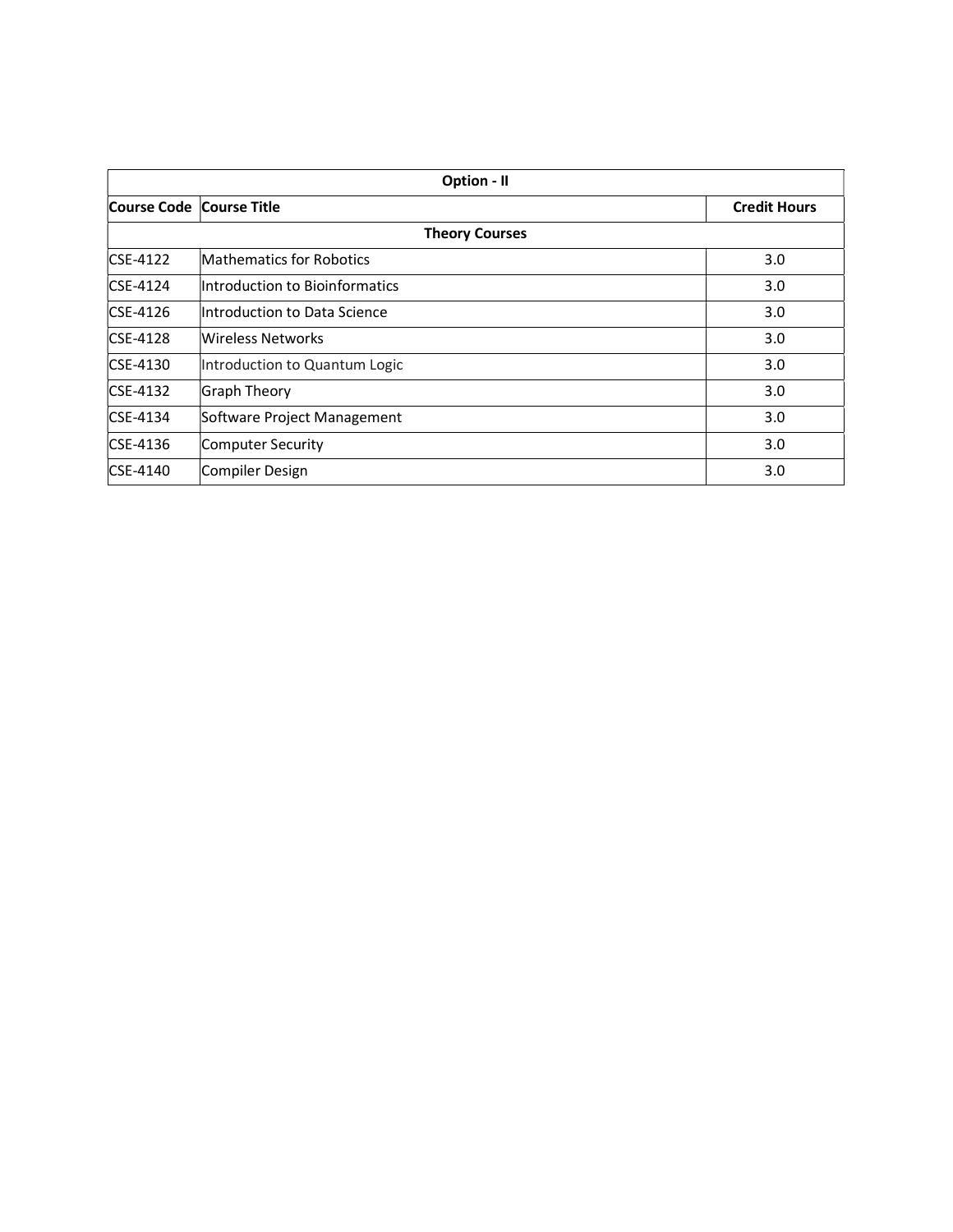| <b>Option - III</b>        |                                                   |                     |  |
|----------------------------|---------------------------------------------------|---------------------|--|
| Course Code   Course Title |                                                   | <b>Credit Hours</b> |  |
|                            | <b>Theory Courses</b>                             |                     |  |
| CSE-4221                   | Robot Learning                                    | 3.0                 |  |
| CSE-4223                   | <b>Fundamentals of Genomics and Proteomics</b>    | 3.0                 |  |
| CSE-4225                   | Introduction to Data Mining and Warehousing       | 3.0                 |  |
| <b>CSE-4227</b>            | <b>Cloud Computing</b>                            | 3.0                 |  |
| CSE-4229                   | Introduction to Reversible Computing              | 3.0                 |  |
| CSE-4231                   | <b>Computational Geometry</b>                     | 3.0                 |  |
| CSE-4233                   | Software Testing and Verification                 | 3.0                 |  |
| CSE-4235                   | Digital Forensic                                  | 3.0                 |  |
| CSE-4237                   | <b>Digital Image Processing</b>                   | 3.0                 |  |
| CSE-4239                   | Parallel and Distributed Systems                  | 3.0                 |  |
|                            | <b>Lab Courses</b>                                |                     |  |
| CSE-4251                   | Robot Learning Lab                                | 1.5                 |  |
| CSE-4253                   | <b>Fundamentals of Genomics and ProteomicsLab</b> | 1.5                 |  |
| CSE-4255                   | Introduction to Data Mining and Warehousing Lab   | 1.5                 |  |
| CSE-4257                   | <b>Cloud Computing Lab</b>                        | 1.5                 |  |
| CSE-4259                   | Introduction to Reversible Computing Lab          | 1.5                 |  |
| CSE-4261                   | <b>Computational Geometry Lab</b>                 | 1.5                 |  |
| CSE-4263                   | Software Testing and Verification Lab             | 1.5                 |  |
| CSE-4265                   | Digital Forensic Lab                              | 1.5                 |  |
| CSE-4267                   | Digital Image Processing Lab                      | 1.5                 |  |
| CSE-4269                   | Parallel and Distributed Systems Lab              | 1.5                 |  |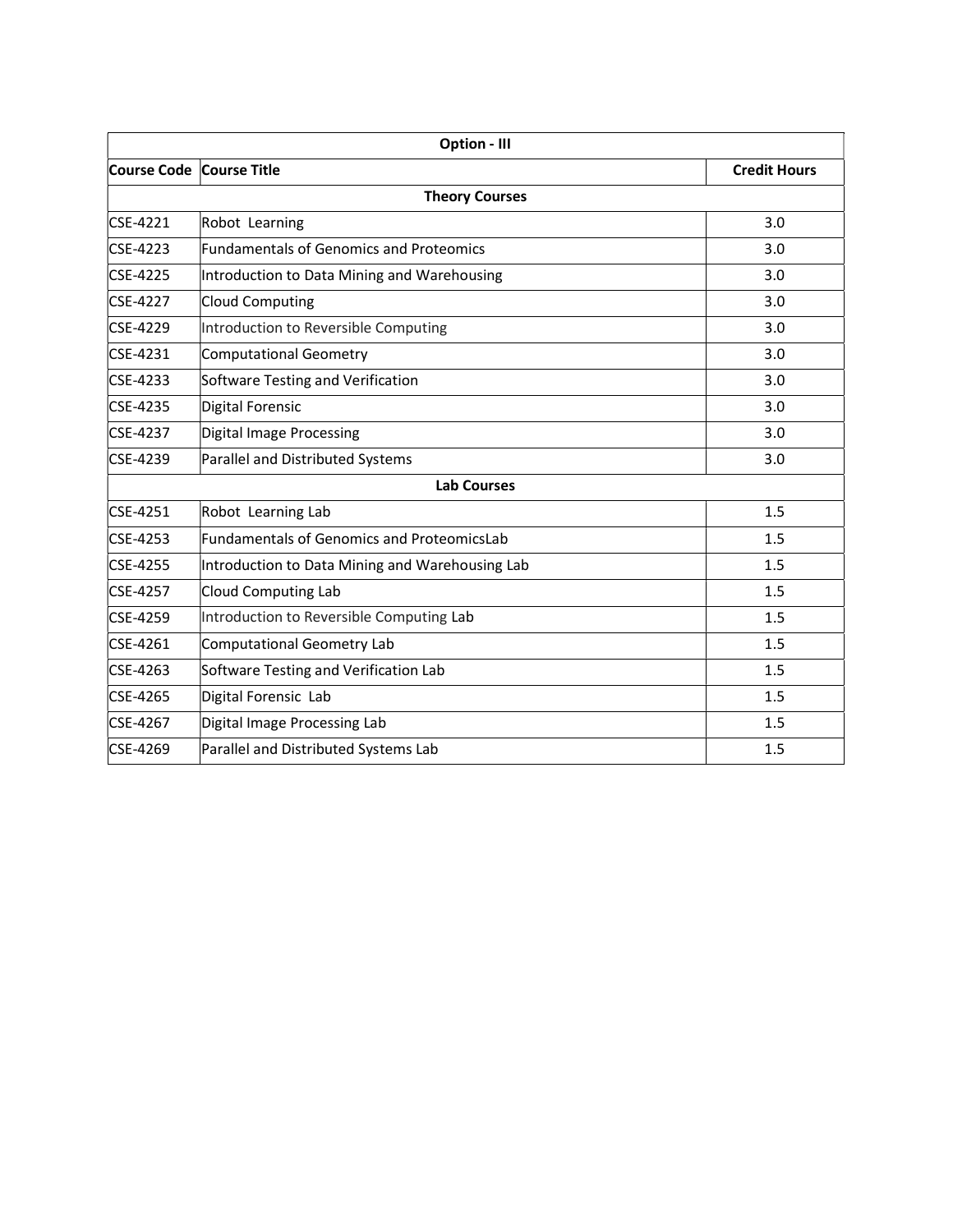| <b>Option - IV</b>       |                                       |                     |
|--------------------------|---------------------------------------|---------------------|
| Course Code Course Title |                                       | <b>Credit Hours</b> |
| <b>Theory Courses</b>    |                                       |                     |
| <b>CSE-4222</b>          | Human Robot Interaction               | 3.0                 |
| <b>CSE-4224</b>          | Mobile Robotics                       | 3.0                 |
| CSE-4226                 | Aerial Robotics                       | 3.0                 |
| <b>CSE-4228</b>          | Application of Computational Biology  | 3.0                 |
| CSE-4230                 | Human Computer Interaction            | 3.0                 |
| <b>CSE-4232</b>          | Internet of Things                    | 3.0                 |
| CSE-4234                 | Introduction to Multiple-Valued Logic | 3.0                 |
| CSE-4236                 | <b>VLSI Layout Algorithms</b>         | 3.0                 |
| CSE-4238                 | Concepts of Concurrent Computation    | 3.0                 |
| CSE-4240                 | Applied Cryptography                  | 3.0                 |
| <b>CSE-4242</b>          | <b>Computer Vision</b>                | 3.0                 |
| CSE-4244                 | Computer and Network Security         | 3.0                 |
| ICSE-4246                | Natural Language Processing           | 3.0                 |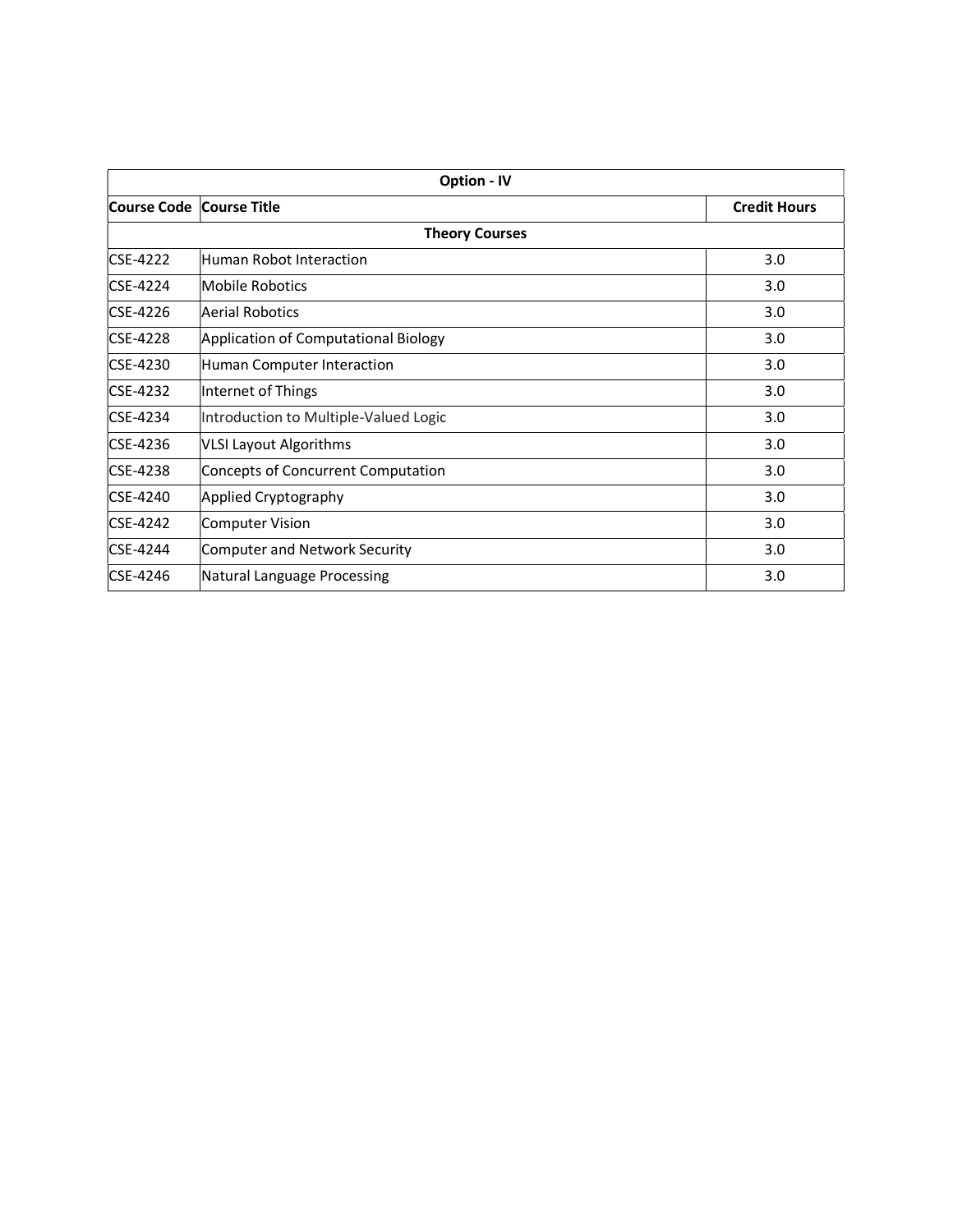# Semester I  $(1<sup>st</sup>$  year  $1<sup>st</sup>$  Semester)

### CSE-1101: Fundamentals of Computers and Computing [2.0 credits, 30 hours lecture] (Pre-requisite Courses: None)

Introduction to Computers: From a Key Press to Display, Hardware, Software, Operating System, Microprocessor, Memory Overview, File and File System. Input-Output Devices.Application Software: Basic Text Editor (gedit, Notepad), Document Processing, Spreadsheet, Presentation, Database, Mathematical Analysis, Simulation, Image and Video Editing, Games etc. Network and Internet: Networking Concept and Topologies, Network Addresses (MAC, IP and Port), Name vs. IP (role of DNS). Browser Software: Examples, URL, Security, Email, Email Address, Email - Client Software, Email Software in the Internet, Network Configuration and Basic Tools (ping, traceroute etc.). Number System: Concept of Bit, Electronic Representation of Bits. Bit- Array: Byte, Word, Double Word. Binary – to- Decimal Conversion, Binary Arithmetic, Bit- Shifting, Logic Representation (1-Bit, Bit- Array). Hexadecimal Arithmetic up to 32- Bit Array Representation.Conversion between Binary, Hexadecimal and Octal Numbers. Representation of Characters by Bit-Array: ASCII and UTF-8. Character Arithmetic: Case and Language Mapping and Changing.Memory: Introduction to Computer Memory.System Modeling and Flow Chart.Introduction to Programming:Program Structure, Variables, Constants, I/O, Conditional Statements (If- Else), More about Conditional Statements (Nested If).

### CSE-1102:Discrete Mathematics [3.0 credits, 45 hours lecture] (Pre-requisite Courses: None)

Logics and Proofs: Propositional Logic, Applications of Propositional Logic, Propositional Equivalences, Predicates and Quantifiers, Nested Quantifiers, Rules of Inference, Introduction to Proofs. Set, Function, Sequence, Summation and Matrix: Sets, Set Operations, Functions, Sequences and Summations, Zero – One Matrices, Boolean Product. Number Theory: Divisibility and Modular Arithmetic, Integer Representations and Algorithms, Primes and Greatest Common Divisors, Modular Exponentiation. Induction: Mathematical Induction. **Counting:** The Basics of Counting, the Pigeonhole Principle, Permutations and Combinations, Binomial Coefficients and Identities, Generalized Permutations and Combinations. Recursion: Applications of Recurrence Relations.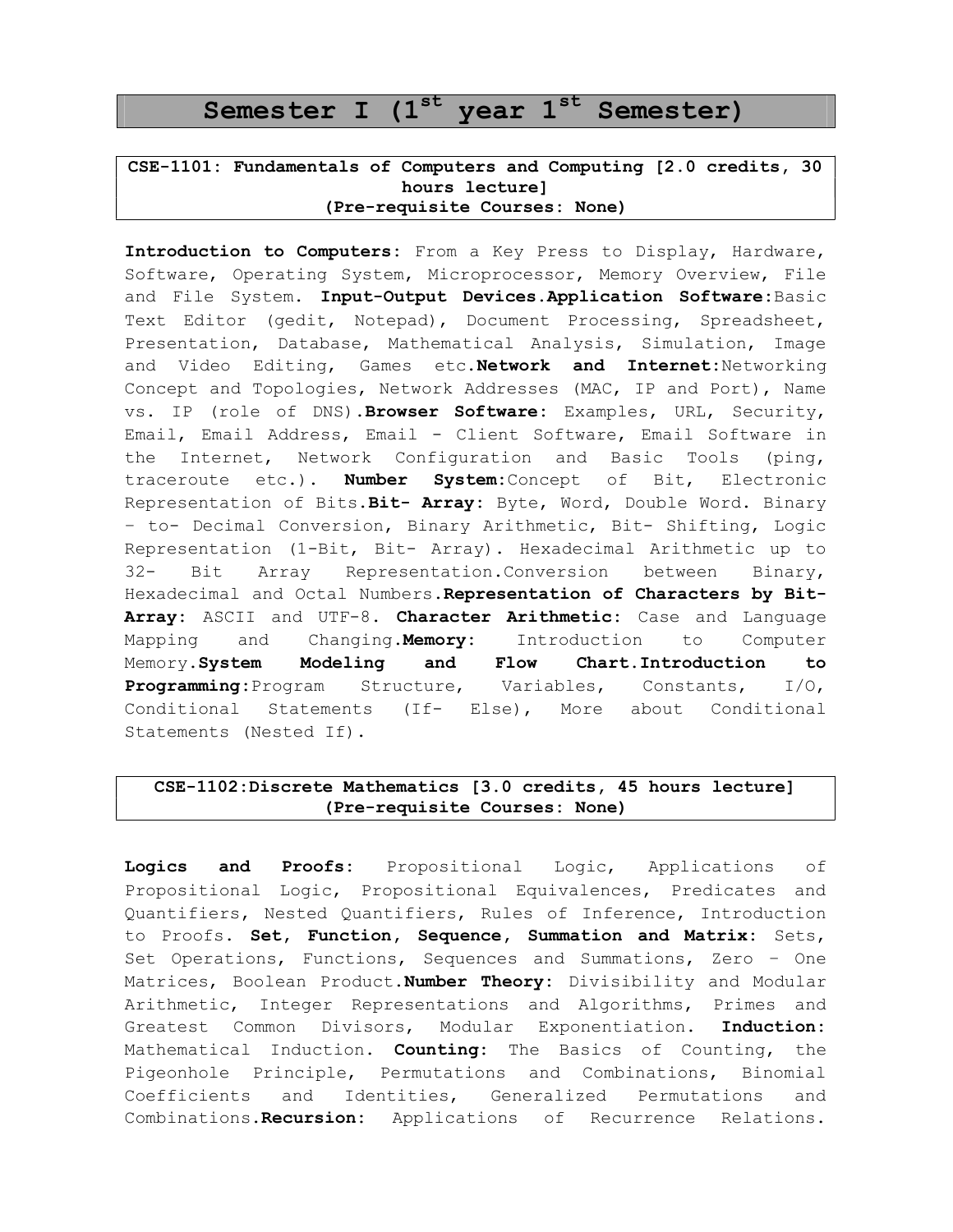Inclusion Exclusion: Inclusion – Exclusion. Relations: Relations and Their Properties, Representing Relations. Graphs: Graphs and Graph Models, Graph Terminology and Special Types of Graph, Euler and Hamilton Paths. Trees: Introduction to Trees.

### EEE-1103: Electrical Circuits [3.0 credits, 45 hours lecture] (Pre-requisite Courses: None)

Resistor: Properties, Types of Resistors, Ohm's Law, Power, Energy, Efficiency, etc. Series DC Circuits: Kirchhoff's Voltage Law, Voltage Divider Rule, Power Distribution, Voltage Regulation, Voltage Sources in Series, etc. Parallel DC Circuits: Conductance and Resistance, Kirchhoff's Current Law, Current Divider Rule, Open Circuit, Short Circuit, Voltage Sources in Parallel, etc.DC Series - Parallel Network: Reduce and Return Approach, Block Diagram Approach, Ladder Networks. Methods of Analysis for DC Networks: Current Source, Source Conversion, Current Sources in Series and Parallel, Branch- Current Analysis, Mesh Analysis, Nodal Analysis, Bridge Network and Y-∆ and ∆-Y Conversions. Network Theorems (DC): Superposition, Thevenin's, Norton's, Maximum Power Transfer, Millman's, Substitution, Reciprocity, etc. Capacitor: Electric Field, Capacitance, Dielectric Strength, Leakage Current, Types of Capacitors, Charging and Discharging Phase, Energy Stored by a Capacitor, Capacitors in Series and Parallel. Inductor: Magnetic Field, Inductance, Types of Inductors, Faraday's Law and Lenz's Law, Inductors in Series and Parallel. R-L, R-C and R-L-C Circuits with DC Input.Introduction to Sinusoidal Alternating Waveforms: Definitions, General Format for the Sinusoidal Voltage or Current, Phase Relations, Average and RMS Values etc. Ordinary and Frequency Response of Basic R, L and C Elements, Average Power and Power Factor, Rectangular and Polar Form, Phasors.

### PHY-1104: Physics [3.0 credits, 45 hours lecture] (Pre-requisite Courses: None)

Heat and Thermodynamics: Introductory Concepts and Zeroth Law, Energy Considerations, Work and Heat, Units, Thermodynamic Process, Properties and Equilibrium, First Law of Thermodynamics and It's Applications, Reversible and Irreversible Processes, Second Law of Thermodynamics, Carnot Cycle, Efficiency of Heat Engines and Heat Pump, Carnot's Theorem, Absolute Scale of Temperature, Entropy. Structure of Matter: Crystalline & Non-Crystalline Solids, Single Crystal and Polycrystal Solids, Unit Cell, Crystal Systems, Co-ordinations Number, Crystal Planes and Directions, Packing Factor, Miller Indices, Bragg's Law, Defects in Solids, Point Defects, Line Defects, Bonds in Solids,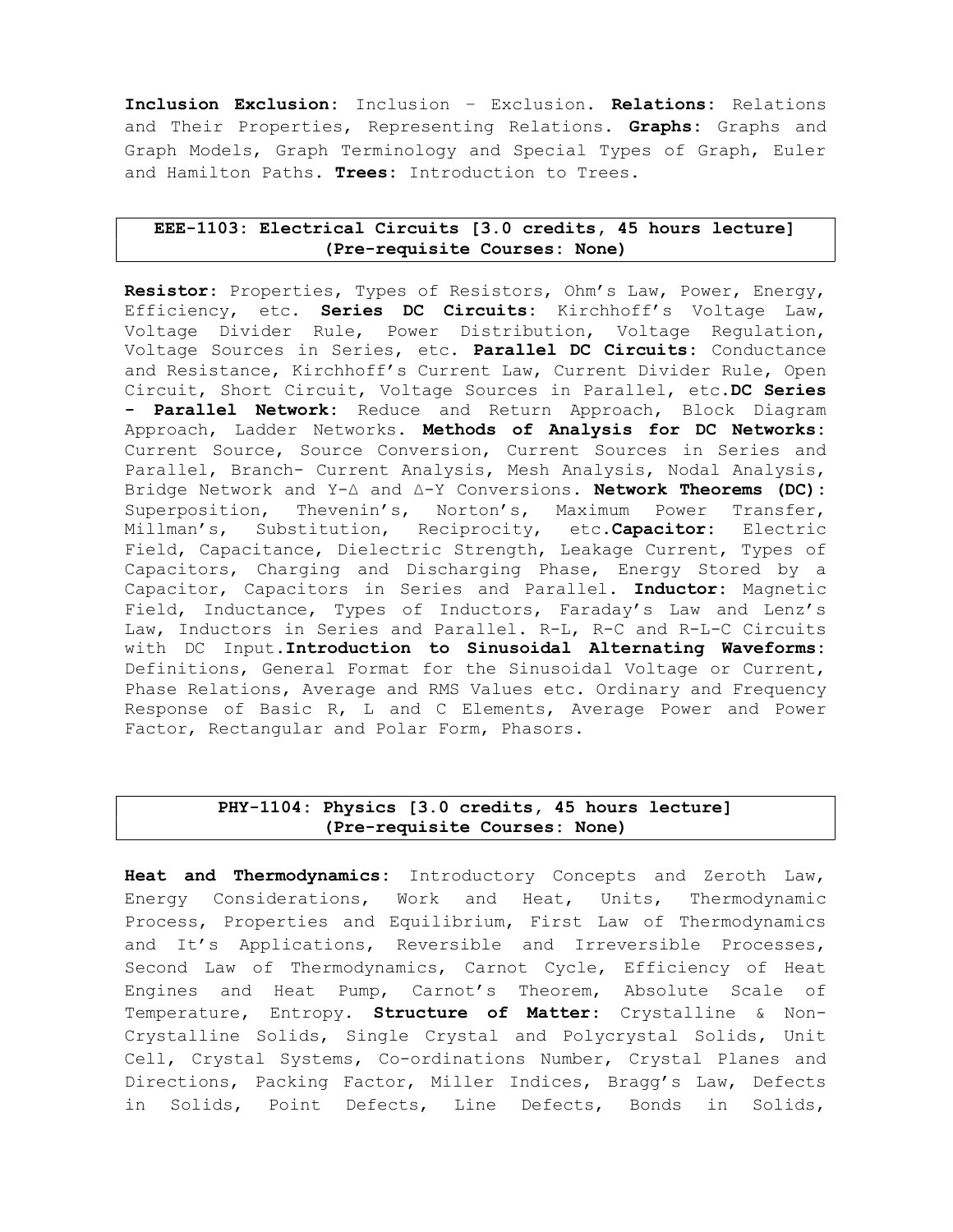Interatomic Distances, Introduction to Band Theory, Distinction between Metal, Semiconductor and Insulator. Waves and Oscillations: Differential Equation of a Simple Harmonic Oscillator, Total Energy and Average Energy, Combination of Simple Harmonic Oscillations, Issajous' Figures, Spring- Mass System, Damped Oscillation, Forced Oscillation, Resonance, Two- Body Oscillations, Reduced Mass, Differential Equation of a Progressive Wave, Power and Intensity of Wave Motion, Stationary Wave, Group Velocity and Phase Velocity, Architectural Acoustics, Reverberation and Sabine's Formula. Physical Optics: Theories of Light, Interference of Light, Young's Double Slit Experiment, Displacements of Fringes and Its Uses, Fresnel Bi- Prism, Newton's Rings, Interferometers, Diffraction of Light, Fresnel and Fraunhoffer Diffraction, Resolving Power of Optical Instruments, Diffraction at Double Slit & N – Slits, Diffraction Grating, Polarization, Production and Analysis of Polarized Light.

### MATH-1105: Differential and Integral Calculus [3.0 credits, 45 hours lecture](Pre-requisite Courses: None)

Functions: Graphing Functions, Mathematical Models and Commonly used Functions (Linear, Polynomial, Power), Mathematical Models and Commonly Used Functions (Algebraic, Trigonometric, Exponential, and Logarithmic Functions), Transformations (Scaling, Reflection, Composition), Inverse of Functions, Growth of Functions. Limits: Concepts, One Sided Limits, Infinite limits, Limit Laws, Sandwich Theorem, Formal Definition of Limits and Continuity of Functions, Intermediate Value Theorem and Its Application, Limits at Infinity and the Horizontal Asymptotes. Derivatives: Derivatives and Rate of Change, Derivatives as Functions, Differentiability of Functions, Rules and Techniques of Differentiation. Applications of Differentiation: Rates of Change in Natural and Social Sciences, Exponential Growth and Decay, Linear Approximation and Differentials, Finding Minimum and Maximum Value of Functions and the first and Second Derivative Tests, Indeterminate Forms and L'Hospital's Rule, Curve Sketching. Integrals: Riemann Sum and Definite Integrals, Properties of Integrals, Fundamental Theorem of Calculus, Anti-Derivative and Indefinite Integral, Net Change Theorem, Substitution Rule. Application of Integration: Finding Area between Curves, Volumes, Volumes by Cylindrical Shells, Average Value of a Function, Mean Value Theorem for Integrals.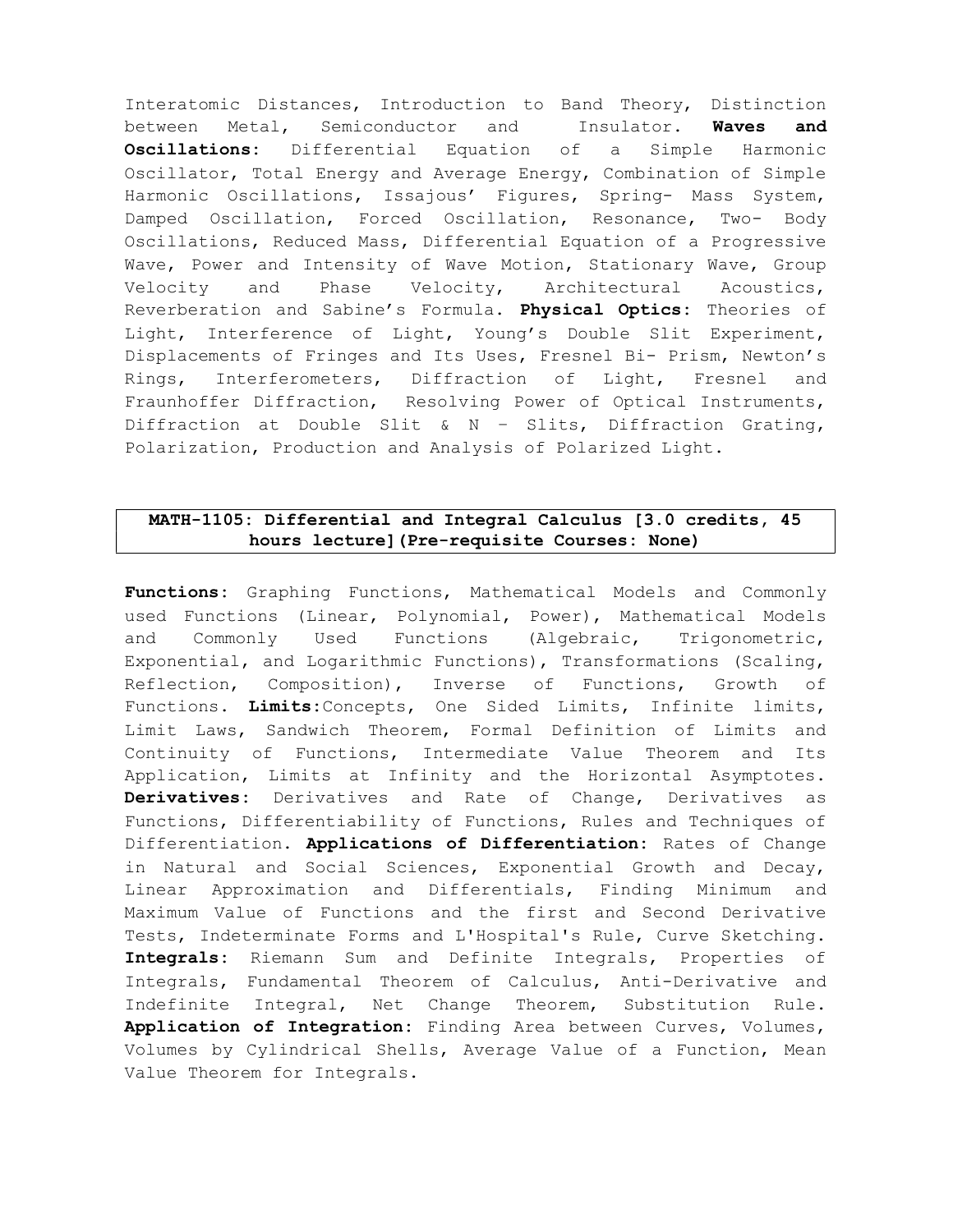### SS-1106: Government and Public Administration [2.0 credits, 30 hours lecture] Pre-requisite Courses: None)

Constitution of Bangladesh, fundamental rights as enunciated in Bangladesh constitution, forms of government of Bangladesh, organs of government : a) legislative assembly: composition, powers and functions, b) judiciary- composition, powers and functions, c) executive public administration, role of government, good governance, accountability and transparency of the public servant, local government, human resource management and planning.

### CSE-1111: Fundamentals of Computers and Computing Lab [1.5 Credits, 45 Hours Lab] (Pre-requisite Courses: None)

Contents related to the coursework CSE-1101 (Fundamentals of Computers and Computing).

# EEE-1113: Electrical Circuits Lab [1.5 Credits, 45 Hours Lab](Prerequisite Courses: None)

Contents related to the coursework EEE-1103 (Fundamentals of Electricals and Electronics).

# PHY-1114: Physics Lab [1.5 Credits, 45 Hours Lab] (Pre-requisite Courses: None)

Contents related to the coursework PHY-1104 (Physics).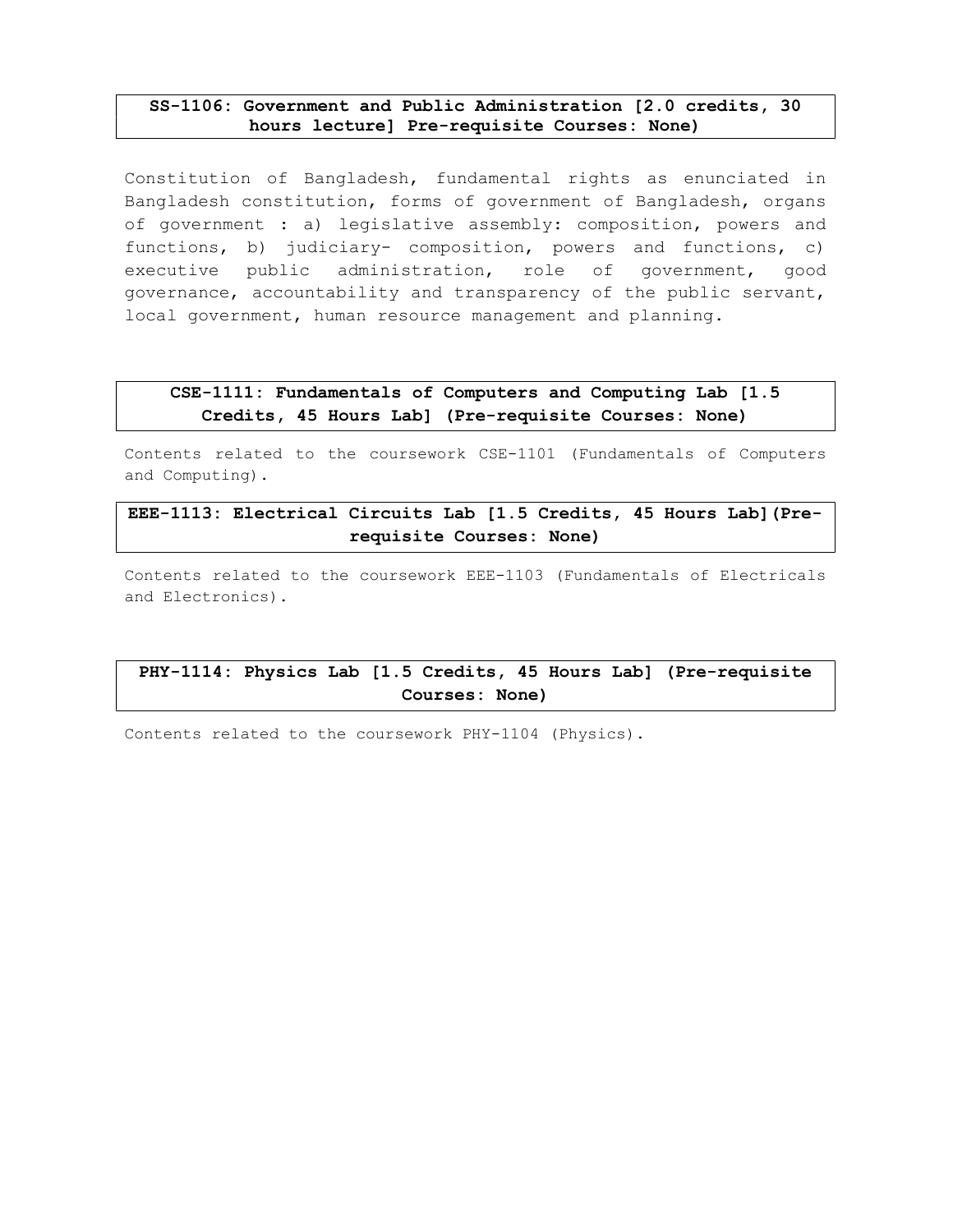# Semester II  $(1<sup>st</sup>$  Year  $2<sup>nd</sup>$  Semester)

### CSE-1201: Fundamentals of Programming[3.0 credits, 45 hours lecture] (Pre-requisite Courses: CSE-1101, CSE-1102)

Review of Basics: Basic I/O, Data Type, Conditional Logic, Switch Case, Character, ASCII Value, Reading and Writing Character, Integer to Character Conversion. Operators: Arithmetic, Relational, Logical and Bitwise Operators, Operator Precedence and Associativity, Arithmetic Expression Evaluation, Short Cut Operator. Functions-I:Basic Functions, Void Functions with No Parameters. Loops: Looping Basic, Necessity of Loops, While Loop, Loop Condition, Body, Initialization, Increment, For Loops, Part of For Loops, Do While Loop, Entry Controlled Loops, Exit Controlled Loops, Example, Formulating Problems Using Loops. Formatted I/O:Specifying Width using Format Specifier in printf and scanf in Details. Nested Loop: Nesting of Two Loops, Example, Nesting of Independent Loops inside One, Example, Nesting of More Than Two Loops. Functions - II: Functions with Return Type and Trivial Parameters, Local and Global Variables, Call by Value, Library Functions/Header Files Concept. Arrays: Basics of Array, Necessity, Declaration, Accessing through Indices, Accessing using Loops, Initialization, Example, Two Dimensional Arrays, Declaration, Initialization, Accessing through Loops, Example, Multidimensional Arrays, Example. Functions - III: Passing Arrays in a Function as Parameter, Call by Reference, Recursion, Scope Visibility and Lifetime of Variable. Strings: Basics, Difference between String and Character Array, I/O, Basic Operations without using Library Functions, Array of Strings. String Library: Basic String Operations, Length, Compare, Concatenate, Substring, Reverse. Structures: Basics, Necessity, Declaration, Accessing, Initialization, Array of structures. Pointers: Basics, Uses, Pointer Operation, Call by Reference using Pointers, Pointer for 1D/2D/3D Array, Structure, Pointer Expression, Array of Pointers, Function Returning Pointers. Dynamic Memory Allocation: Basics, Uses, Malloc, Free, Calloc, Realloc. File Operation: Basics, Uses, File Opening, Closing, File I/O, Use of Redirect Operator to Write in File or Read from File. Preprocessors and Macros.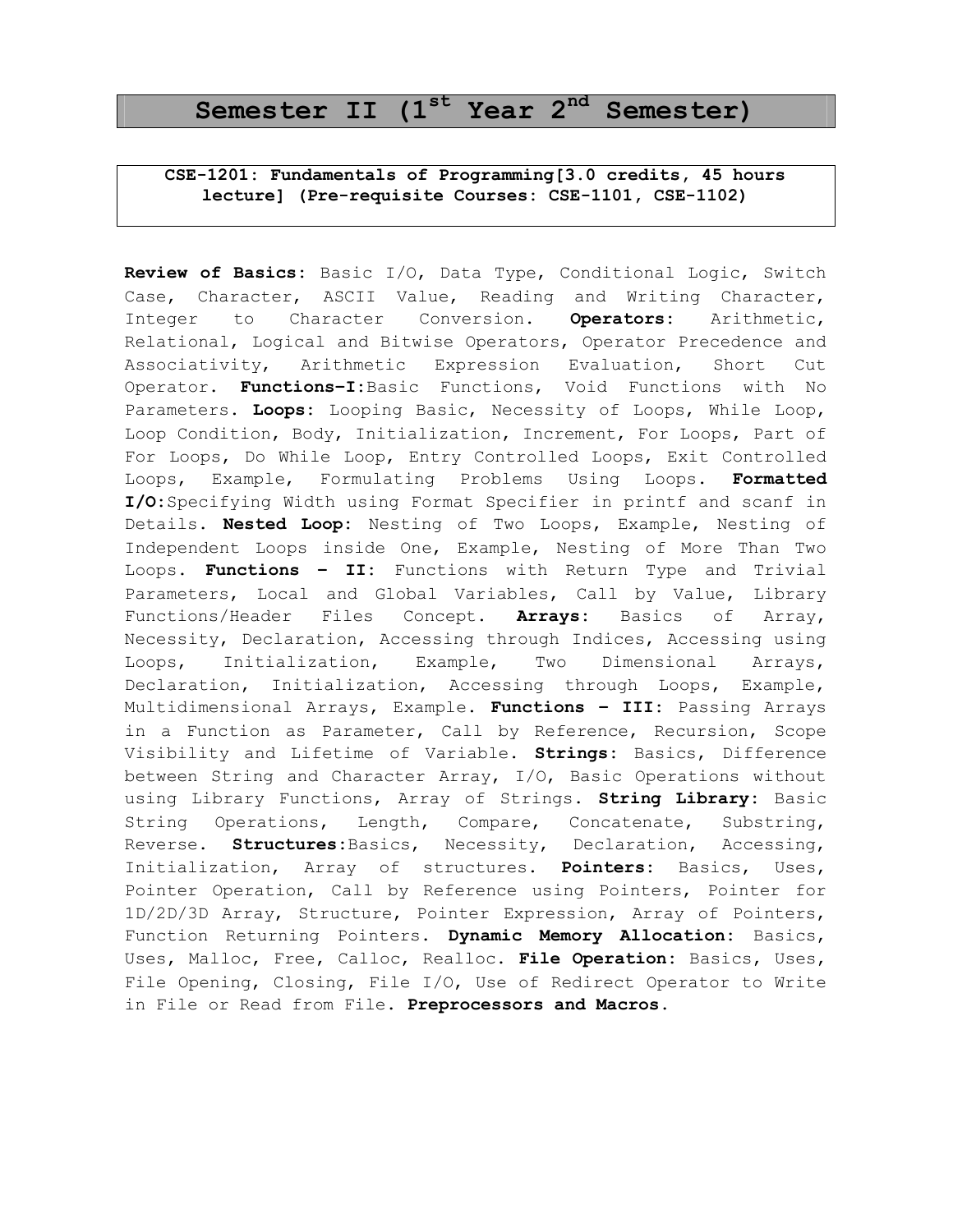### CSE-1202: Digital Logic Design [3.0 credits, 45 hours lecture] (Pre-requisite Courses: None)

Introduction: Introductory Concepts, Binary, Octal and Hexadecimal Number System BCD, ASCH and EBCDIC Codes, Combinatorial Logic: Data Representation Logic Gates and Boolean Algebra, Combinational Circuits Design using NAND of NOR Gates Only. Introduction to Decision Diagram, Minimization of Switching Functions Algebraic Simplification, Karnaugh Map, VEKM, QuinceMcCluskey Method. Sequential Logic: NAND and NOR Latches. Clocked SR. JK D and T Flip - Flops. FF Timing Consideration. Master- Slave FF. Complex Sequential logic: Frequency Division and Counting Troubleshooting Case Studies. Asynchronous Ripple Up and Down Counters, Counters with Any MOD Numbers Asynchronous IC Counters, Propagation Delay. Parallel Up Down and Up/Down Counters. Presentable Counters.The 74193 Counter.Decoding a Counter.Cascading Counters. Shift Registers, IC Shift Digital Clock. MSI Logic Circuits: BCD - to -Decimal Decoders, BCD – to- 7 Segment Decoder/Drivers. Encoders.Multiplexer and Demultiplexer.Integrated Circuits Logic Families: TTL Logic Family Standard TTL Series Characteristics, Other TTL Series TTL Loading Rules, Digital MOSFET Circuits. Memory Devices: Semiconductor Memory Technologies ROM Architecture Timing and Type of ROM, EPROM, EEPROM, ROM Applications. RAM Architecture Static and Dynamic RAM, DRAM Structure Operation and Refreshing.Introduction to Sequential Circuits, Formal Representation of Sequential Circuits. Arithmetic circuits: The Half- Adder Full Adder. Parallel Adders.

# CHE-1203: Chemistry [3.0 credits, 45 hours lecture] (Pre-requisite Courses: None)

Atomic Structure: Bohr Atomic Model, Limitations of Bohr's Model, Atomic Spectra, Wave Nature of Electron, Heisenberg Uncertainty Principle, Schrodinger Equation, Quantum Numbers, Pauli's Exclusion Principle, Aufbau Principle, Hund's Rule, Electronic Configuration. Periodic Table: s, p, d and f- Block Elements, Periodic Law, Atomic Radii, Ionization Potential, Electronegativity, Electron Affinity, Diagonal Relationship, Metals, Metalloids, Nonmetals and Their Properties, Properties and Uses of Noble Gases. Chemical Bonding: Reason of Chemical Bonding, Ionic Bond, Covalent Bond, Coordinate Covalent Bond, Hydrogen Bond, Metallic Bond, Vander Waal's Force. Oxidation Reduction: Charge Concept, Electronic Concept, Oxidizing Agent, Reducing Agent, Oxidation Number, Balancing the Oxidation Reduction Equation. Acid Base: Bronsted Concept, Lewis Concept, Ionization of Water, pH, Neutralization Curve, Indicators and Their Selection, Buffer, Henderson Equation. State of Matter: Gas Laws: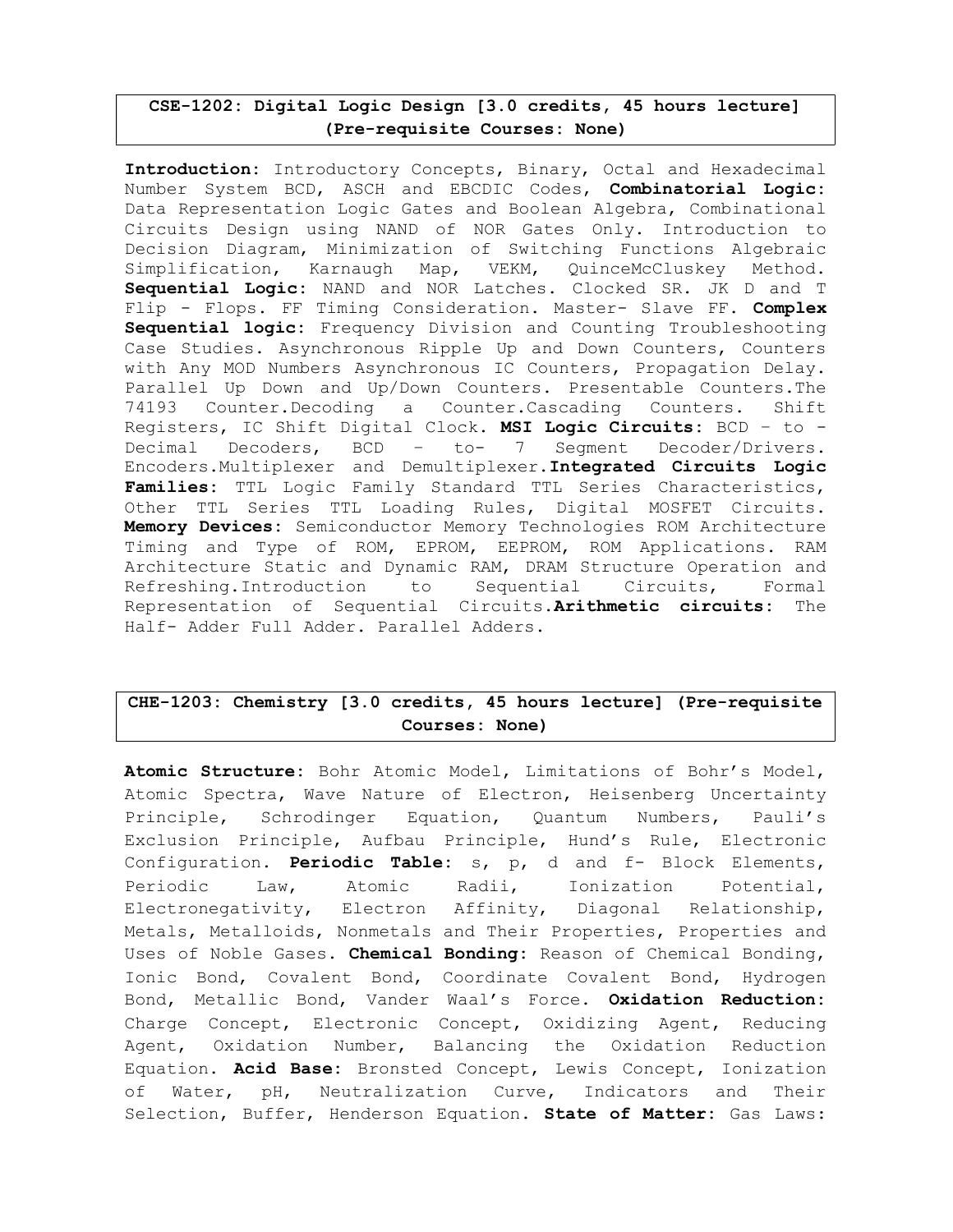Boyle's Law, Charles' Law, Avogadro's Law, Ideal Gas, Real Gas, Ideal Gas Equation and Its Limitation, Vander Waal's Equation, Kinetic Theory of Gases. Phase Rule: Definitions, Phase Rule of Water and Carbon Dioxide. Thermodynamics: First Law, Work Done for Expansion of Gases, Thermochemistry, Second Law, Carnot Cycle, Third Law. **Chemical Kinetics:** Rate Law, Rate Equation, Molecularity and Order of a Reaction, Derivation of Rate – Expression and Half- Life for First Order and Second Order Reactions, Pseudo First Order Reaction. Chemical Equilibrium: Dynamic Behavior of Chemical Equilibrium, Law of Mass Action, Equilibrium Constant, Le Chatelier Principle and Its Application. Solution: Different Solutions, Colligative Properties. Electrochemistry: Electrolysis, Electrolytes, Electrolytic Cell, Faraday's Law, Electrochemical Cells, Electrode Potential, Standard Electrode and Standard Electrode Potential, Nernst Equation and Its Application. **Biomolecules:** Carbohydrates, Proteins, Nucleic Acid, Polymers and Polymerization Processes.

# MATH-1204: Methods of Integration, Differential Equations and Series [3.0 credits, 45 hours lecture](Pre-requisite Courses: MATH-1105)

Techniques of Integration: Integration by Parts, Trigonometric Substitution, Partial Fractions, Computer Algebra Systems (e.g., Mathematica, Sage), Approximate Integration - Simpson's Rule, Improper Integrals. Application of Integration: Arc Length, Area of a Surface of Revolution. Differential Equations: Modeling with Differential Equations, Solving First Order Differential Equations, Direction Fields and Euler's Method, Methods for Separable Equations and Linear Equations. Parametric Equations and Polar Coordinates: Curves Defined by Parametric Equations, Calculus with Parametric Curves, Polar Coordinates, Area and Length in Polar Coordinates, Conic Sections in Polar Coordinates. Sequence and Infinite Series: Sequence and Convergence of Sequences, Infinite Series and Its Convergence, Convergence Tests, Alternating Series, Power Series and Its Convergence, Representing Functions as Power Series, Taylor and McClaurin Series, Applications of Taylor Polynomials, Approximating Functions by Polynomials.

ENG-1205: Developing English Language Skills [2.0 Credits, 30 Hours Lab] (Pre-requisite Courses: None)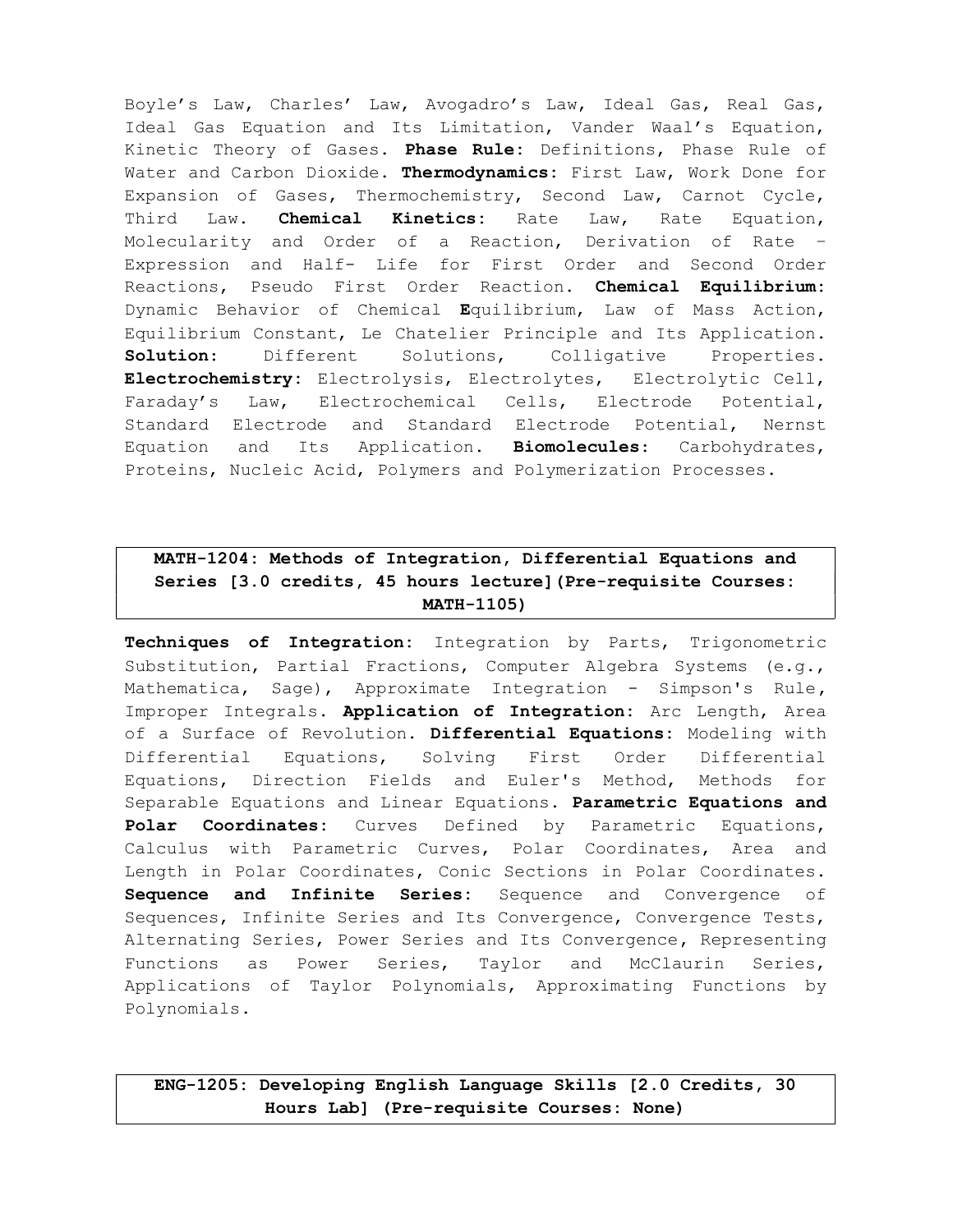English phonetics: the places and manners of articulation of the English sounds; Vocabulary: techniques of enriching stock of words; English grammar: construction of sentences, common grammatical problems; Reading: techniques and strategies for improving comprehension skills; prose pieces by renowned authors; Writing: developing paragraphs as the building blocks of larger discourses; Business Correspondence: importance, classifications and structures; Report: types and layout of reports; Technical Writing: research paper; dissertation and thesis; technical proposals; instruction manual.

### CSE-1211: Fundamentals of Programming Lab [3.0 Credits, 90 Hours Lab] (Pre-requisite Courses: CSE-1111)

Contents related to the coursework CSE-1201 (Fundamentals of Programming).

# CSE-1212: Digital Logic Design Lab [1.5 Credits, 45 Hours Lab] (Pre-requisite Courses: None)

Contents related to the coursework CSE-1202 (Digital Logic Design).

### CHE-1213: Chemistry Lab [1.5 Credits, 45 Hours Lab] (Pre-requisite Courses: None)

Contents related to the coursework CHE-1203 (Chemistry).

## ENG-1215: Developing English Language Skills lab [1.5 Credits, 45 Hours Lab] (Pre-requisite Courses: None)

Grammar: Tense, article, preposition, subject-verb agreement, clause, conditional and sentence structure; **Vocabulary building:** Correct and precise diction, affixes, level of appropriateness. Colloquial and standard, informal and formal; Developing reading skill: Strategies of reading – skimming, scanning, predicting, inference, analysis and interpreting variety of texts, practicing comprehension from literary and nonliterary texts. Developing writing skill: Sentences, sentence variety, generating sentences, clarity and correctness of sentences, linking sentences to form paragraphs, writing paragraphs, essays, reports, formal and informal letters; Listening skill and note taking: Listening to recorded texts and class lectures and learning to take useful notes based on listening; Developing speaking skill: Oral skills including communicative expressions for personal identification, life at home, giving advice and opinion, instruction and directions, requests, complaints, apologies, describing people and places, narrating events.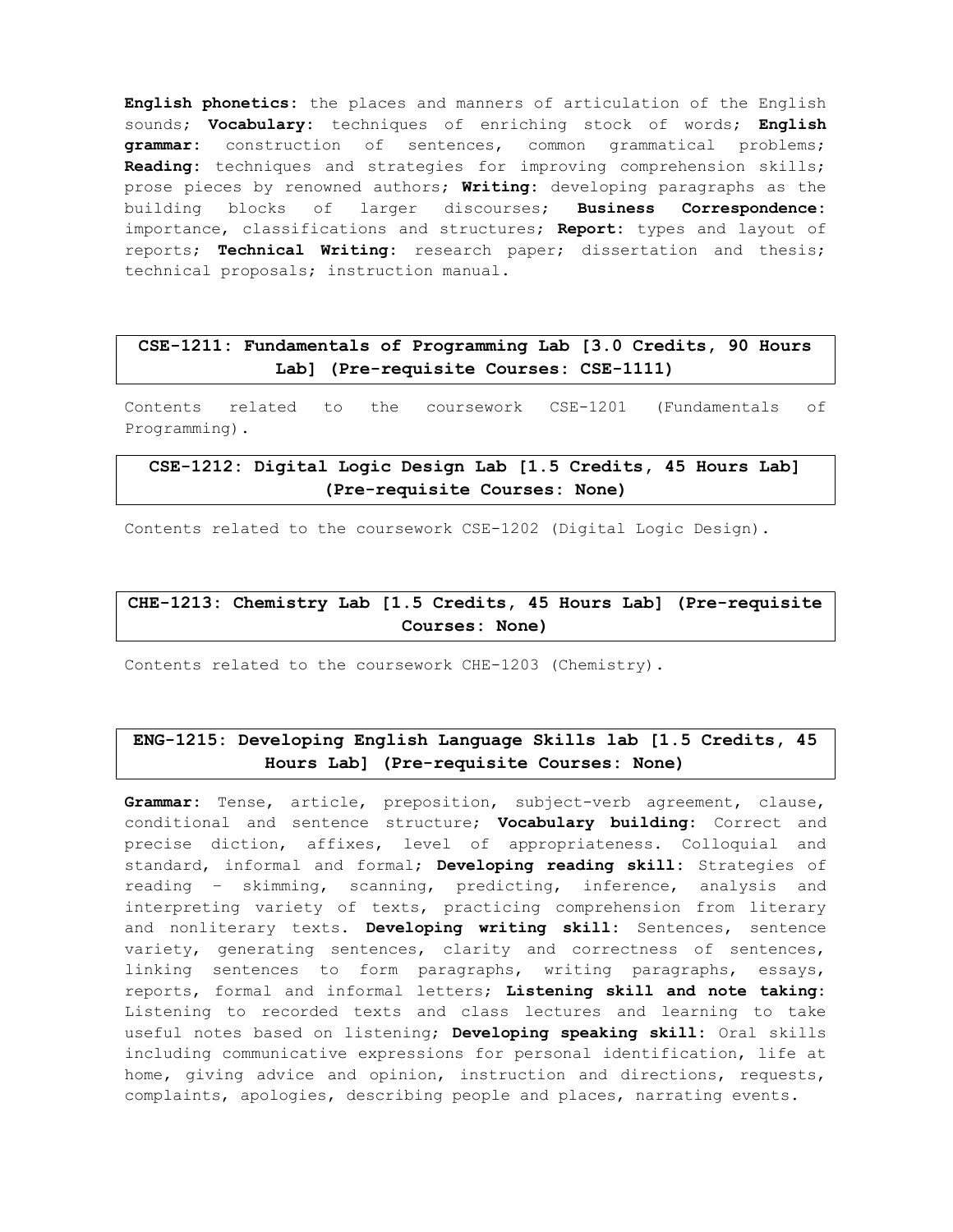# Semester III  $(2^{nd}$ Year  $1^{st}$ Semester)

# CSE-2101: Data Structures and Algorithms [3.0 credits, 45 hours lecture](Pre-requisite Courses: CSE-1201)

Introduction: Introduction to Data Structures, idea of abstract data type, preliminary idea of algorithm runtime complexity (Big Oh notation), preliminary idea of data structure space complexity. LinkedList: Singly/doubly/circular linked lists, basic operations on linked list (insertion, deletion and traverse), dynamic array and its application. Stack and Queue: Basic stack operations (push/pop/peek), stack-class implementation using Array and linked list, in-fix to post-fix expressions conversion and evaluation, balancing parentheses using stack, basic queue operations (enqueue, dequeue), circular queue/ dequeue, queue-class implementation using array and linked list, application- Josephous problem, palindrome checker using stack and queue. Recursion: Basic idea of recursion (3 laws-base case, call itself, move towards base case by state change), tracing output of a recursive function, applications- merge sort, permutation, combination. Sorting: Insertion sort, selection sort, bubble sort, merge sort, quick sort (randomized quick sort), distribution sort (counting sort, radix sort, bucket sort), lower bounds for sorting, external sort. Binary Tree: Binary tree representation using array and pointers, traversal of Binary Tree (in-order, pre-order and postorder). Binary Search Tree: BST representation, basic operations on BST (creation, insertion, deletion, querying and traversing), application- searching, sets. Searching: Linear search, binary Search, application of Binary Search- finding element in a sorted array, finding  $n^{th}$  root of a real number, solving equations. Heap: Min-heap, max-heap, Fibonacci-heap, applications-priority queue, heap sort. General Tree: Implementation, application of general tree- file system. Disjoint Set: Union find, path compression. Huffman Coding: Implementation, application- Compression. Graph: Graph representation (adjacency matrix/adjacency list), basic operations on graph (node/edge insertion and deletion), traversing a graph: breadth-first search (BFS), depth-first search (DFS), graph-bicoloring. Self-balancing Binary Search Tree: AVL tree (rotation, insertion). Set Operations: Set representation using bitmask, set/clear bit, querying the status of a bit, toggling bit values, LSB, application of set operations. String ADT: The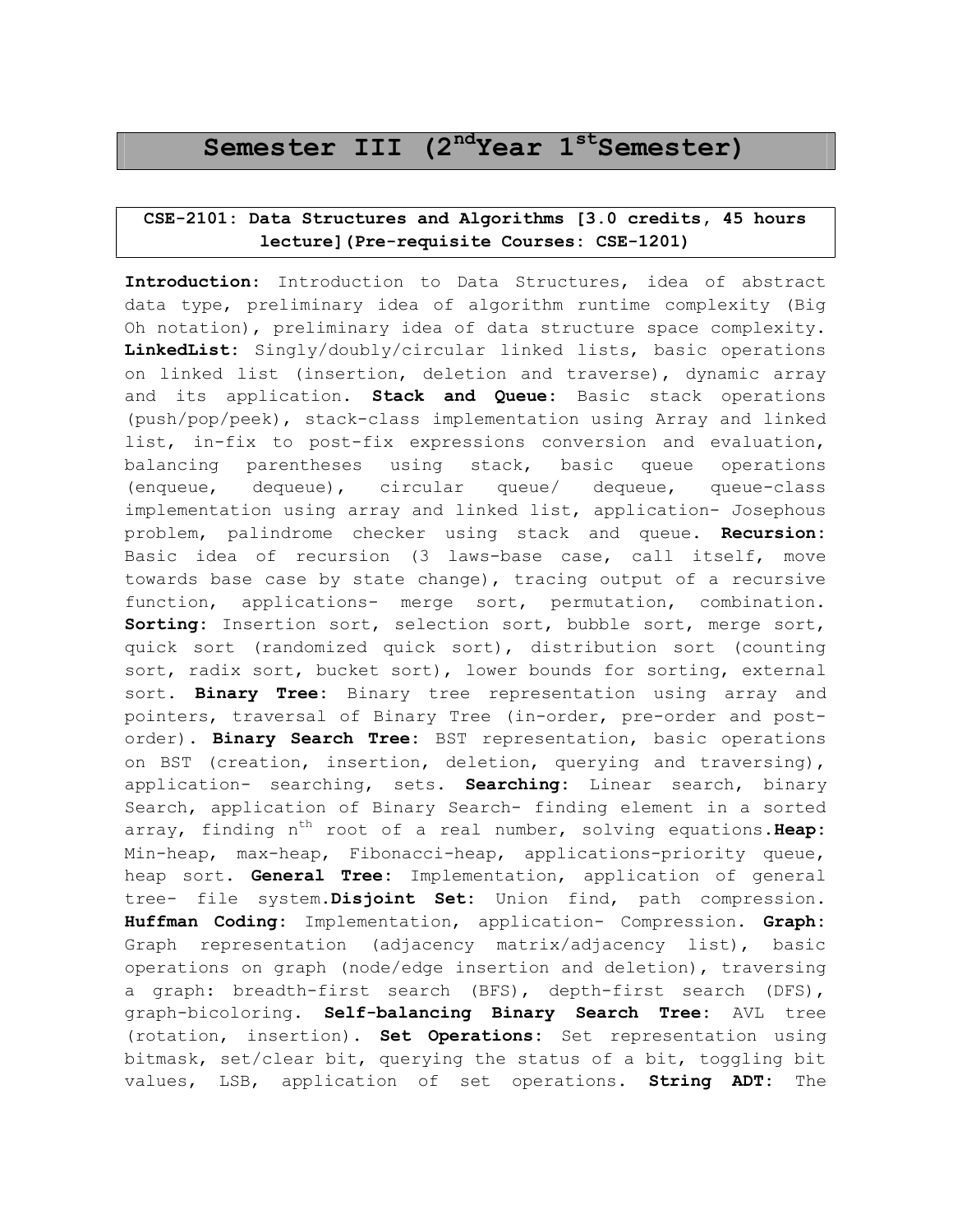concatenation of two strings, the extraction of substrings, searching a string for a matching substring, parsing.

# CSE-2102: Object Oriented Programming [3.0 credits, 45 hours lecture](Pre-requisite Courses: CSE-1201)

Introduction: Object oriented programming overview. Object Oriented Concepts: Modeling problems using object oriented concepts. Introduction to UML.Encapsulation, Inheritance and Polymorphism. Object Oriented vs. Procedural programming, Basics of Object Oriented Programming language. Objects and Classes: Attributes and functions, constructors and destructors, functions or methods, overloading methods, access control, special considerations in different languages. I/O: Stream and files. Inheritance: Inheriting classes, subclass, super class, access control, inheritance hierarchy, overriding, dynamic binding, abstract class, inner classes, special considerations in different languages, multiple inheritance, interface. Exception and exception handling: Exception handling fundamentals, exception types, chained exception, creating own exception subclasses. Generics or Templates: Special considerations in different languages. **Package/Namespace:** Understanding and implementing package/namespace. Object-oriented Design Principles and examples: Introduction to object-oriented design principles and examples, introduction to object-oriented design. Case Study using Object Oriented Programming.

# CSE-2103: Digital Electronics and Pulse Techniques [3.0 credits, 45 hours lecture](Pre-requisite Courses: CSE-1202)

Logic Gates: Diode logic gates, transistor switches, transistor gates, MOS gates; Logic Families: TTL, ECL, IIL and CMOS logic with operation details Propagation delay, product and noise immunity; Open collector and high impedance gates; Electronic circuits for flip-flops, counters and register, memory systems, PLAs; A/D and D/A converters with applications; S/H circuits, LED, LCD and optically coupled oscillators; Non-linear applications of OP AMPs; Analog switches; Linear wave shaping: diode wave shaping techniques, clipping and clamping circuits. comparator circuits, switching circuits; Pulse transformers, pulse transmission, pulse generation; monostable, bistable and astable multivibrators, Schmitt trigger, blocking oscillators and time-base circuit; Timing circuits; Simple voltage sweeps, linear current sweeps.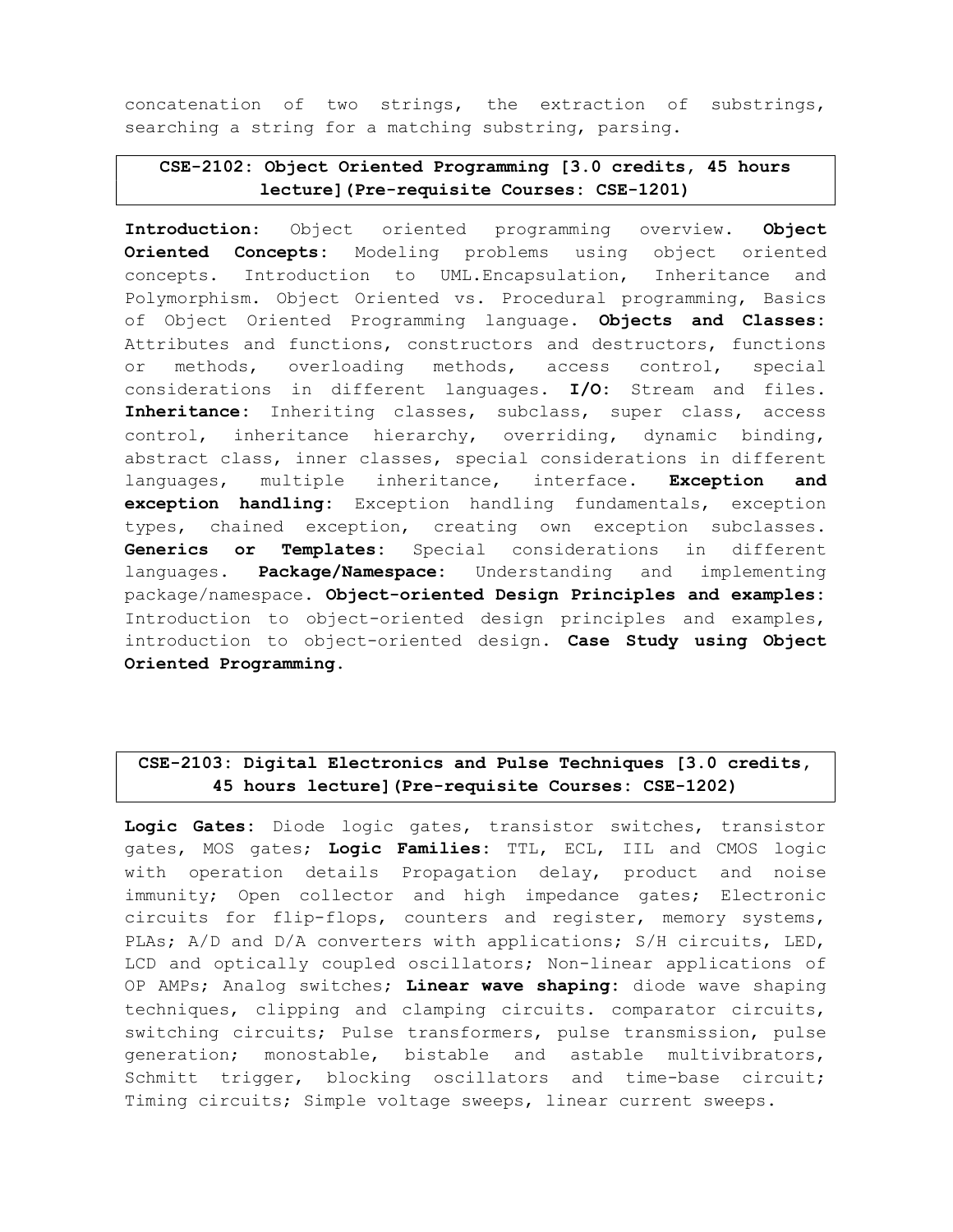### EEE-2104: Electronic Devices and Circuits [3.0 credits, 45 hours lecture](Pre-requisite Courses: CSE-1202)

Introduction to Semiconductors: Properties, bonds and types of semiconductors. Semiconductor Diodes and Special Purpose Diodes: The pn junction diode: formation, properties and V-I characteristics, Basic constructions, characteristics, operations and uses of special diodes: Light-emitting diode (LED), Zener diode etc. Diode Application: Half-wave and full-wave rectifiers operation and efficiency, Ripple factor, Filter circuits – capacitor input filter, LC filter and Π-filter, Clipping and Clamping circuits, Voltage regulation and regulator circuits - Zener diode and transistor voltage regulator. Bipolar Junction Transistors: npn and pnp transistors, amplifying and switching actions of transistor, transistor characteristics in CB, CE & CC configurations, transistor load line and Operating point. BJT Biasing: Faithful amplification, inherent variation of transistor parameters and thermal runway, stabilization and stability factor, methods of BJT biasing, analysis and design of biasing circuits. Single Stage Transistor Amplifier: Single stage amplifier circuit, phase reversal, dc and ac equivalent circuits, load line analysis, voltage gain and power gain, classification of amplifiers, amplifier equivalent circuits. Field Effect Transistors: Classification of FET, construction, operation and characteristics of JFET and MOSFET, transfer characteristics and Shockley's equation, DC biasing of JFET. Power Electronics: operations, characteristics and applications of industrial electronics devices: SCR (Silicon Controlled Rectifier), TRIAC, DIAC etc. Feedback Techniques and Op-amps: Concepts- negative and positive feedback, characteristics and gain with negative voltage and current feedback, emitter follower, basic Op-ampscharacteristics, inverting, non-inverting, integrators, differentiators, summing amplifiers. Oscillators: Theory of oscillation and characteristics of different oscillators. Introduction to IC fabrication.

## MATH-2105: Linear Algebra [3.0 credits, 45 hours lecture](Prerequisite Courses: MATH-1204)

Basics: Matrices, Linear Equations and Gaussian Elimination, Inverse Matrices, LU Factorization. Vector Spaces: Solving system of linear equations and row space, column space, null space, and Rank. Linear independence: basis and dimension. Orthogonal vectors: Subspaces, inner products, projection onto subspaces, projection matrices and least squares, orthogonal basis and Gram-Schmidt orthogonalization. Determinants and their properties, Cofactors, Cramer's rule and other applications of determinants.Eigenvalues and Eigenvectors: Basics, application in diagonalization, computing powers of matrices, and solving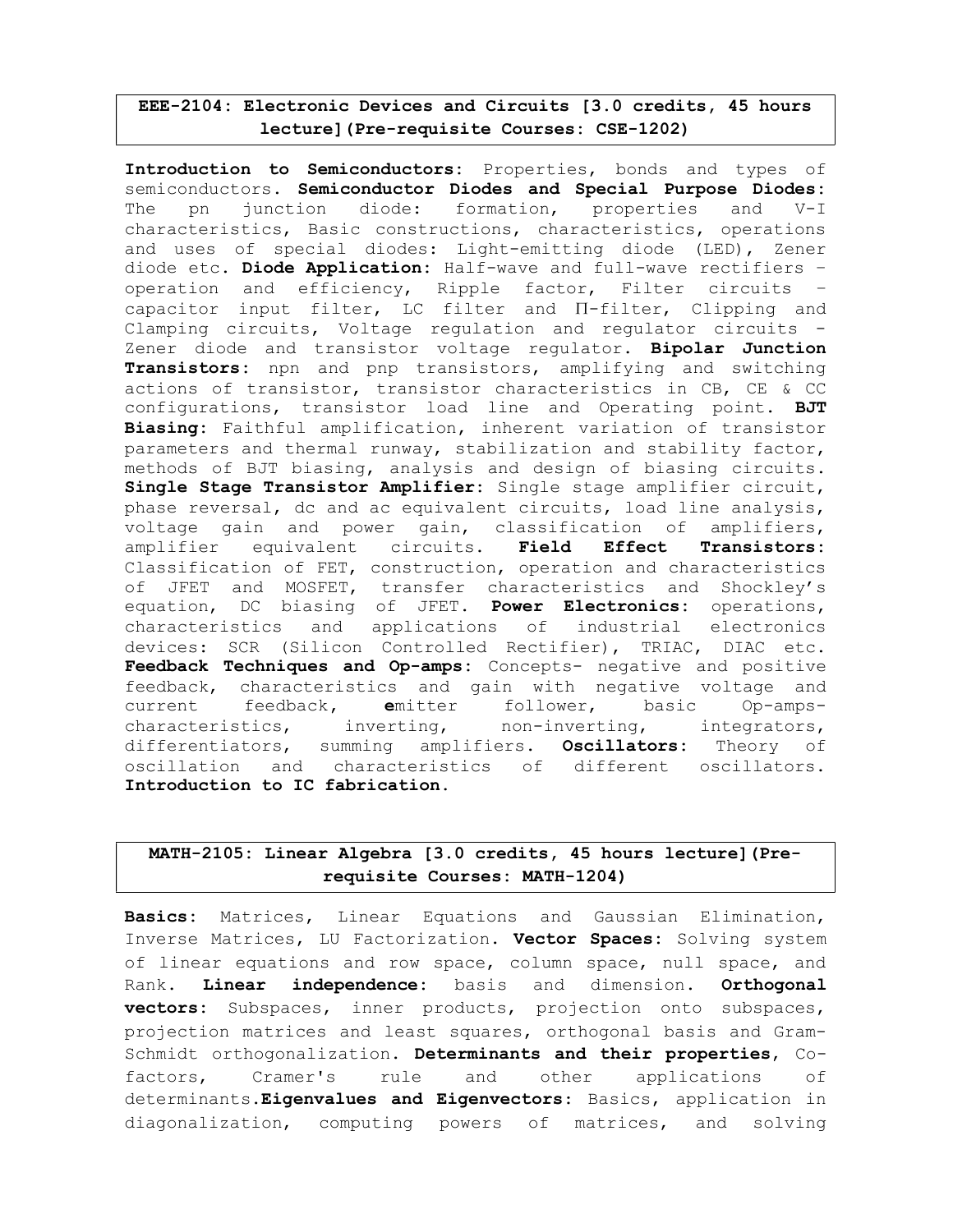difference equations. Various Matrices: Symmetric matrices, Hermitian matrices, Spectral theorem, positive definite matrices and minima. Introduction to Linear Transformations: change of basis, and Singular Value Decomposition. Computation with Matrices: using MATLAB/OCTAVE, norm of a matrix and condition number, Left and Right inverse and pseudoinverse, QR decomposition.

# SS-2106: Bangladesh Studies [2.0 credits, 30 hours lecture](Prerequisite Courses: None)

Introduction to the course and its objectives.History and Society of Bengal under the British rule and Pakistan rule: The impact of British and Pakistan rules on the economy and education of the people. Language Movement of 1952, Events Leading to the Mass Upsurge of 1969, War of Independence and the Emergence of Bangladesh in 1971.Study of Geography and Resources of Bangladesh: Location, Area, Boundary, Ecological Settings, River System, Climate, People and Resources of Bangladesh. Social Structure of Bangladesh. Culture of Bangladesh: Language, Literature, Art and Culture of Bangladesh. Politics, Formation and role of major political parties in Bangladesh and Constitutional development of Bangladesh.Economy of Bangladesh.Achievements in different sectors (economy, culture, sports etc.) of Bangladesh.Socio-cultural problems and prospects of Bangladesh.

### CSE-2111: Data Structures and Algorithms Lab [1.5 Credits, 45 Hours Lab] (Pre-requisite Courses: CSE-1211)

Contents related to the coursework CSE-2101 (Data Structures and Algorithms).

CSE-2112: Object Oriented Programming Lab [1.5 Credits, 45 Hours Lab] (Pre-requisite Courses: CSE-1211)

Contents related to the coursework CSE-2102 (Object Oriented Programming).

### CSE-2113: Digital Electronics and Pulse Techniques Lab [1.5 Credits, 45 Hours Lab] (Pre-requisite Courses: CSE-1212)

Contents related to the coursework CSE-2103 (Digital Electronics and Pulse Techniques).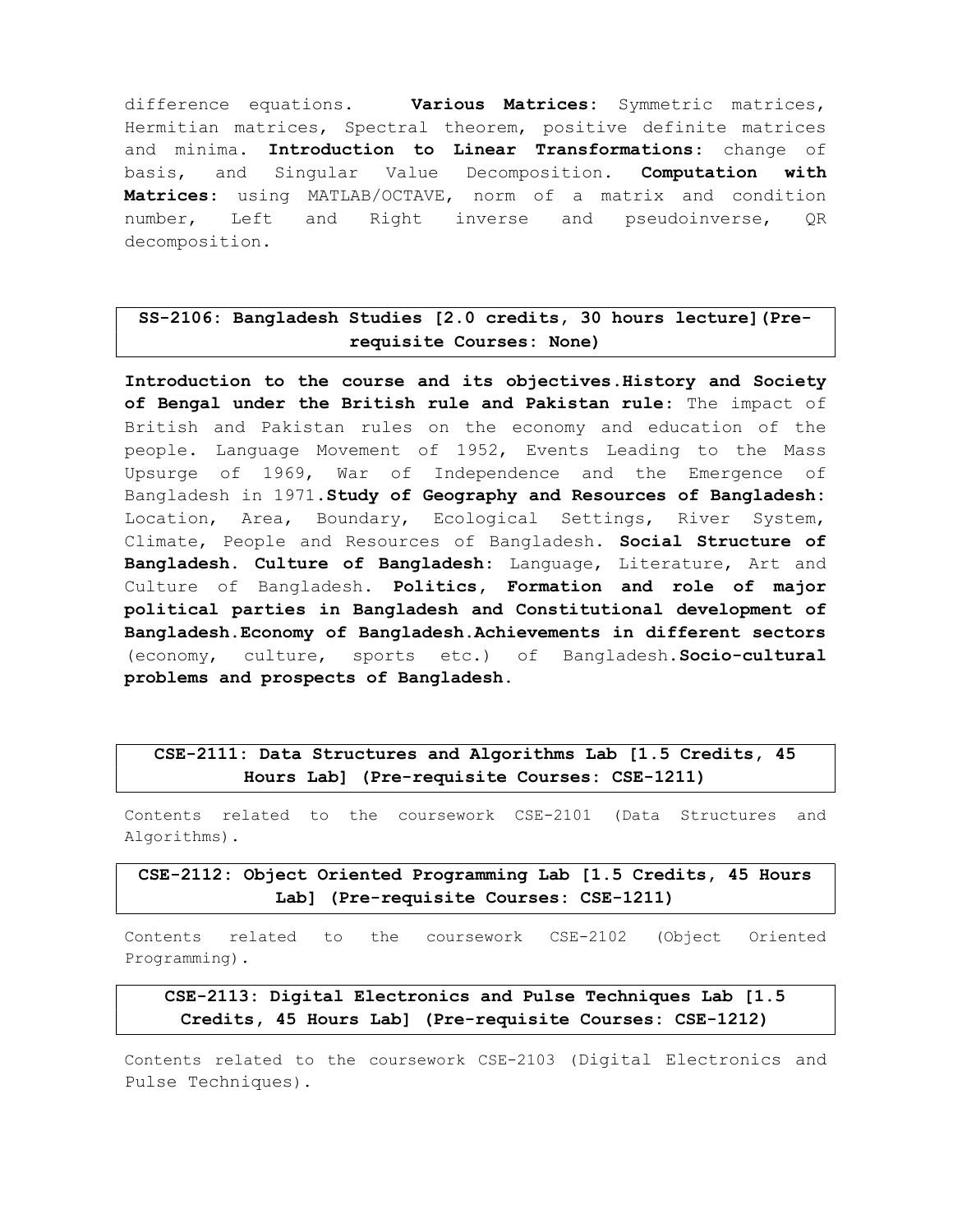EEE-2114: Electronics Devices and Circuits Lab [0.75 Credits, 22.5 Hours Lab] (Pre-requisite Courses: CSE-1212)

Contents related to the coursework EEE-2104 (Electronics Devices and Circuits).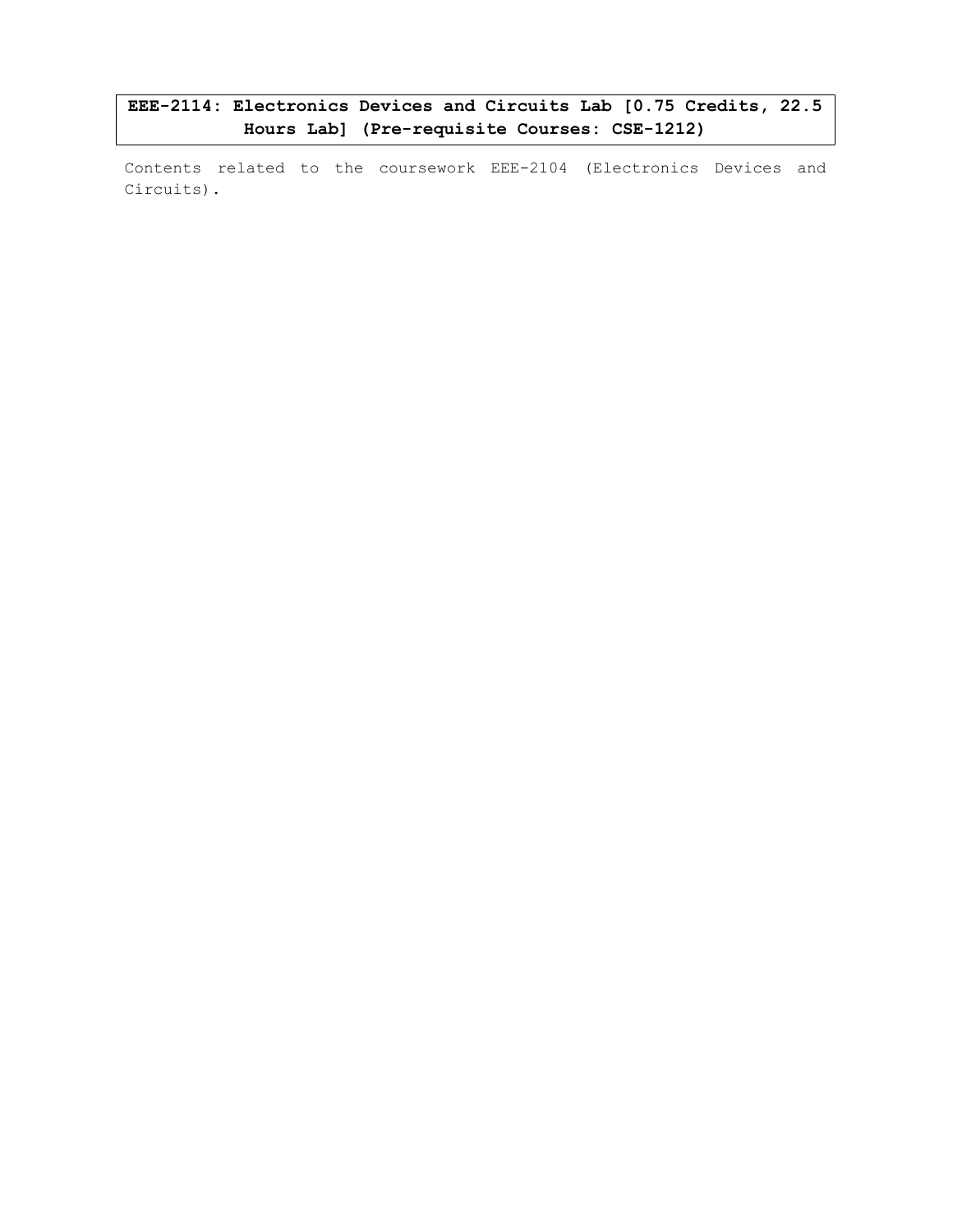# Semester IV  $(2^{nd}$ Year  $2^{nd}$ Semester)

# CSE-2201: Database Management Systems-I [3.0 credits, 45 hours lecture](Pre-requisite Courses: CSE-2101)

Introduction: General overview and purpose of Database Management Systems (DBMSs), advantages, applications, common features and overall structure of the database. Data modeling (Relational model): structure of relational model, key constraints, referential integrity constraints, general constraints, Relational algebra: fundamental, additional and extended operations, aggregate functions, outer joins and database modification using RA. ER model: entity and relationship sets, constraints - key, mapping cardinality and participation constraints, strong and weak entity sets, E-R diagram, class hierarchies, aggregation, conceptual database design with the ER model, converting ER to relational model. Database application development (SQL): data definition and data manipulation languages, integrity constraints, basic queries, nested and complex queries, modification of the database, Views: definition, update on views, cursors, Extending DBMS functionality: stored procedures, assertions and triggers, embedded and dynamic SQL, DBMS administration: DBA, users, privileges, security etc. Relational database design: Features of good relational design, functional dependency theory - basic concept, uses, closure of a set of FDs, closure of attribute sets, canonical cover, algorithms for FDs, decomposition using FDs & its desirable properties, Normalization: atomic domains and first normal form, BCNF and 3NF, multi-valued dependencies and fourth normal form, decomposition algorithms for different normal forms, database design process.

# CSE-2202: Design and Analysis of Algorithms-I [3.0 credits, 45 hours lecture](Pre-requisite Courses: CSE-2101)

Introduction: Introduction to Algorithms, role of algorithms in computing with respect to state of the art researches. Complexity Analysis and Recurrence Relation: Asymptotic notations, growth of a function, methods to solve recurrence relation- Substitution method, Recursion tree method, Master method. Graph Traversal: Review of Breadth first search (BFS), Depth first search (DFS), Topological Sort, Strongly Connected Components, Euler Path, Articulation Point, Bridge, Bi-connected Components. Shortest Path Algorithms: Dijkstra's Shortest Path Algorithm, Bellman -Ford algorithm and negative cycle detection, Floyd-Warshall all pair shortest path algorithm, shortest path in Directed Acyclic Graph.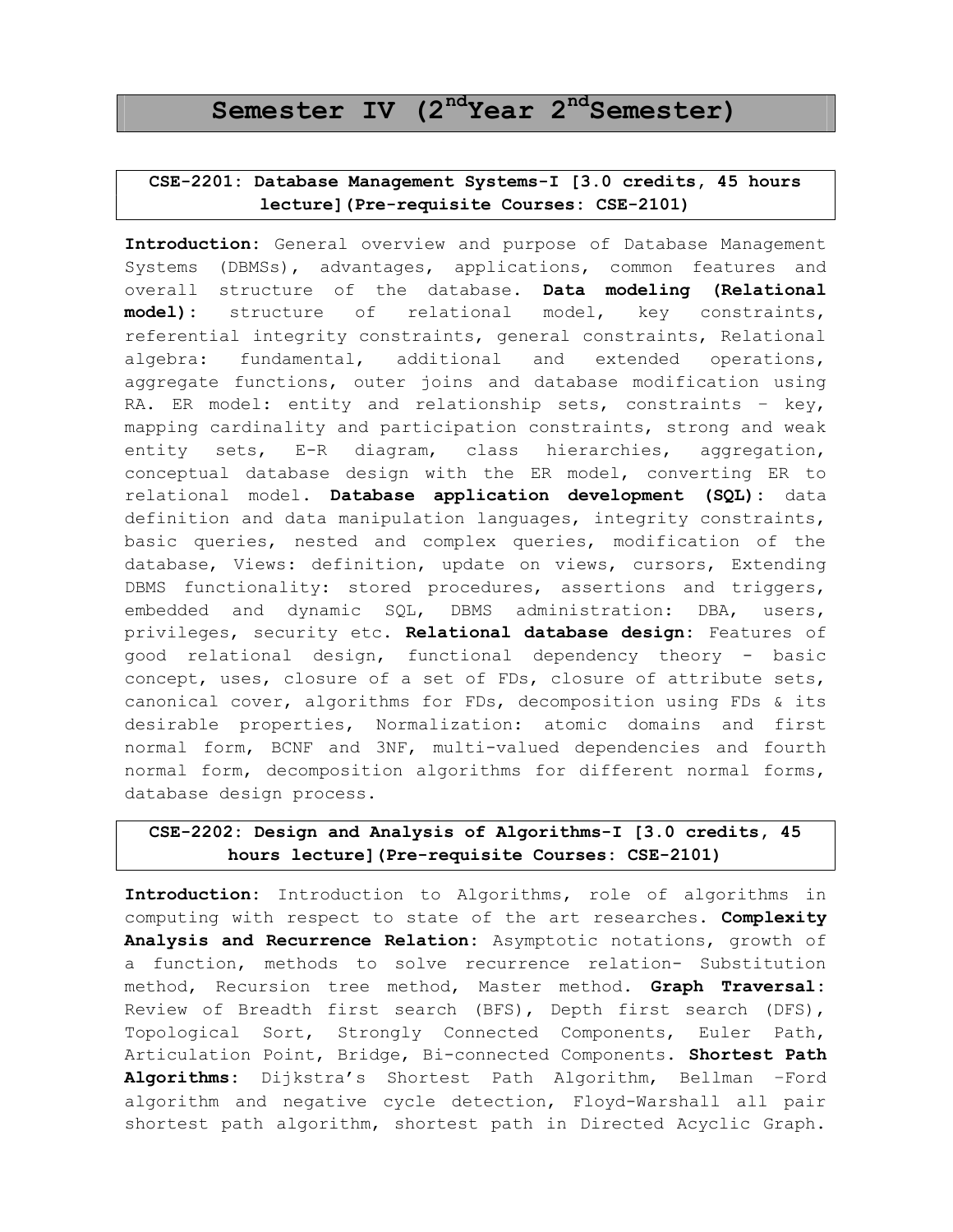Divide & Conquer (DC): Counting Inversion using merge sort, closest pair of points, finding Ak mod M using DC method, Finding median (in general k-th smallest element) in a set using DC in expected linear time. Greedy Algorithms: Elements and properties of Greedy algorithms, fractional knapsack, job scheduling with deadline minimum spanning tree: Prim's algorithm and Kruskal's algorithm. Dynamic Programming: Basic idea, properties and comparison with Divide & Conquer and Greedy Algorithms, general form of Dynamic Programming and Memorization, coin related problems, Longest Increasing subsequence (LIS), Longest Common Subsequence (LCS), 0/1 Knapsack, Matrix Chain Multiplication, Applications of Dynamic programming. Network Flow: Flow Networks, Max-Flow Min-cut theorem, Ford Fulkerson method and its limitation, Edmonds Karp algorithm, Maximum bipartite matching, minimum path cover, edge cover.

# CSE-2203: Data and Telecommunication [3.0 credits, 45 hours lecture](Pre-requisite Courses: CSE-2101)

Introduction: Communication model, data communication tasks, data communication network standards and organizations. Protocol architecture, communications between layers, peer to peer communication between remote layers, service access points, service primitives and communication between adjacent layers, encapsulation of PDUs, addition of headers on transmission; removal on reception, segmentation & reassembly by protocol layers. Physical Layer: Analog and digital data transmission, spectrum and bandwidth, transmission impairments, data rate and channel capacity. Transmission Medium: Characteristics and applications of various types of guided medium. Wireless Transmission: Characteristics and applications of wireless transmission-terrestrial and satellite microwave, radio waves, propagation mechanism, free space propagation, land propagation, path loss, slow fading, fast fading, delay spread, inter symbol interference, VSAT. Digital transmission: Line coding techniques-NRZ, RZ, Manchester, and differential Manchester encoding, AMI, Block coding, analog to digital conversion based on PCM, delta modulation, etc. Analog transmission: ASK, FSK, PSK, QPSK, QAM encodings, AM, PM, FM, etc. Data Transmission: Synchronous and asynchronous data transmission techniques. Multiplexing: FDM, international FDM carrier standards, synchronous TDM, international TDM carrier standards, statistical time division multiplexing. Spread Spectrum: Frequency hopping spread spectrum, direct sequence spread spectrum, code division multiple access. Data Link Layer: Error Detection and Correction; parity check, CRC, forward error correction technique, linear block code, hamming code, etc. Data Link Control: Line configurations, flow control and error control techniques- sliding window, stop and wait ARQ, selective reject ARQ and HDLC protocols.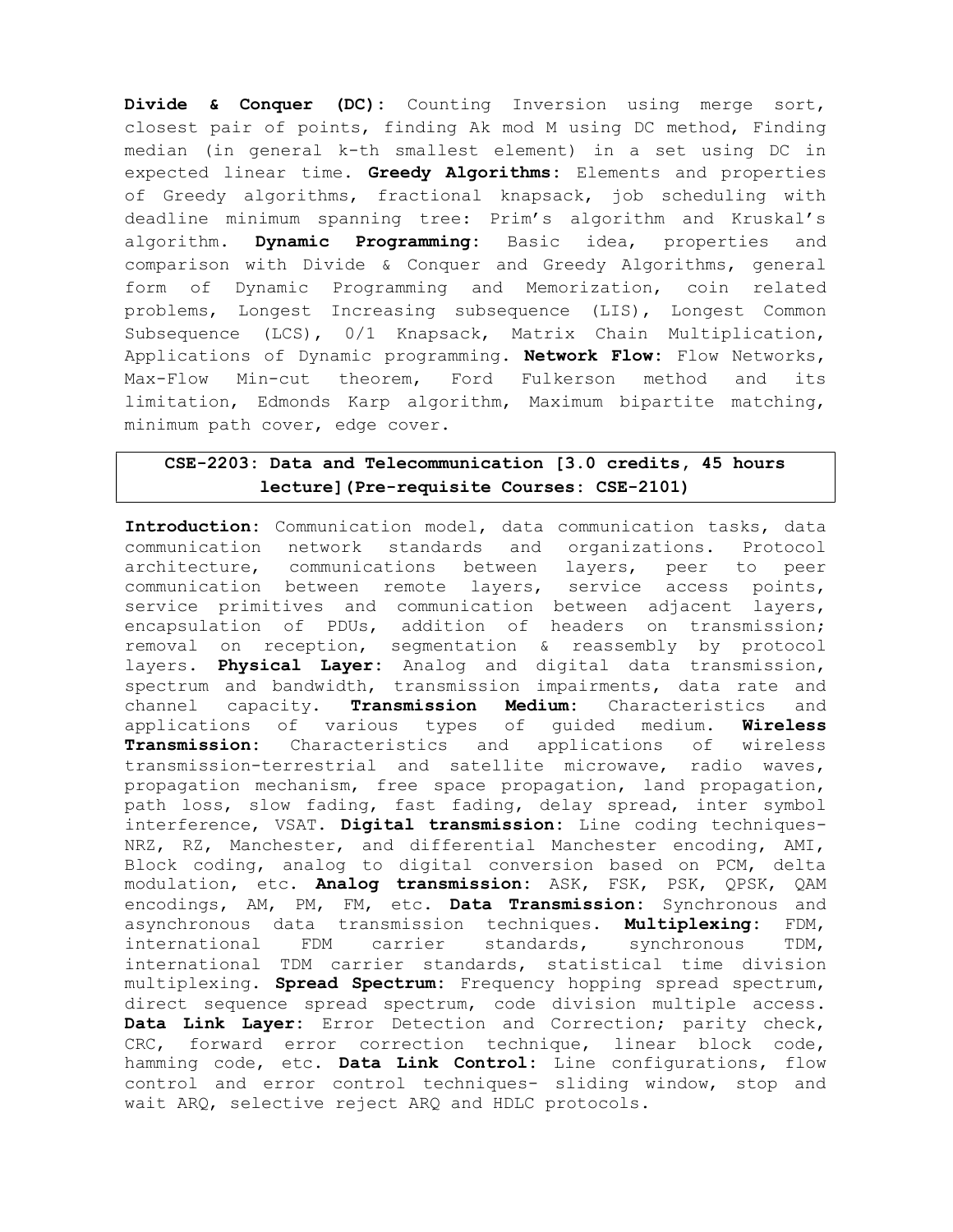# CSE-2204: Computer Architecture and Organization [3.0 credits, 45 hours lecture](Pre-requisite Courses: CSE-1202)

Micro-computer organization and its basic components: Carry Look Ahead adders, Carry Save adder, Multipliers (e.g. Booth's algorithm), Divider, Fixed and Floating point (IEEE754) number representations, Finite State Machine (FSM) representation. Basic Accumulator based CPU: Organization, instruction set, programming considerations, RISC & CISC Processors- Instruction Sets, addressing Modes. Introduction to the Basic MIPS: Instruction Set. Fixed Point ALUs: Combinational and Sequential ALUs, ALU Expansion.Floating Point Arithmetic circuits: Pipelined Processing, Systolic Arrays, resolving structural, data, control, and name hazards; analyzing processor performance, Memory mapping(e.g. RAM, cache); Non-blocking cache memories; memory protection, translation and virtualization, synchronization, consistency and coherence, direct-mapped and associative caches; write-through and write-back caches, pipelined caches, analyzing memory performance. Processor Architecture: Super-scalar execution, Out-of-order execution, register renaming, memory disambiguation, branch prediction, speculative execution; multithreaded, VLIW, and SIMD processors. Hardwired and Microprogrammed Control Design. Buses, bus arbitration, I/O control, interrupts and direct memory access, virtual memory mapping and addressing.

### CSE-2205: Introduction to Mechatronics [2.0 credits, 30 hours lecture](Pre-requisite Courses: EEE-1103, CSE-1202)

Introduction: Definition and applications of Mechatronics, relationship amongst different disciplines. Basics of Electronics: Fundamental concepts of circuits and electrics. Basics of Mechanical Engineering: Fundamental concepts of Mechanics, measurement systems, control systems, mechanical design, discrete linear systems. Sensors and Transducers: Sensors for displacement, proximity, motion, sound, light, temperature, fluid Level and flow, force, etc. Actuation Systems: Basics of pneumatic and hydraulic systems, mechanical actuation systems, electrical actuation systems, servos. System Models and Controllers: Fundamentals of electrical, mechanical, fluid and thermal systems, electromechanical systems, process controllers, control modes, PID and digital controllers, velocity, adaptive, digital logic, microprocessor control. Programmable Logic Controllers: Fundamentals of PLCs, mnemonics and timers, relays and counters, master and jump control, data control, analog I/O control. Design of Mechatronics Systems: Steps of mechatronics system design, possible design solutions, case study.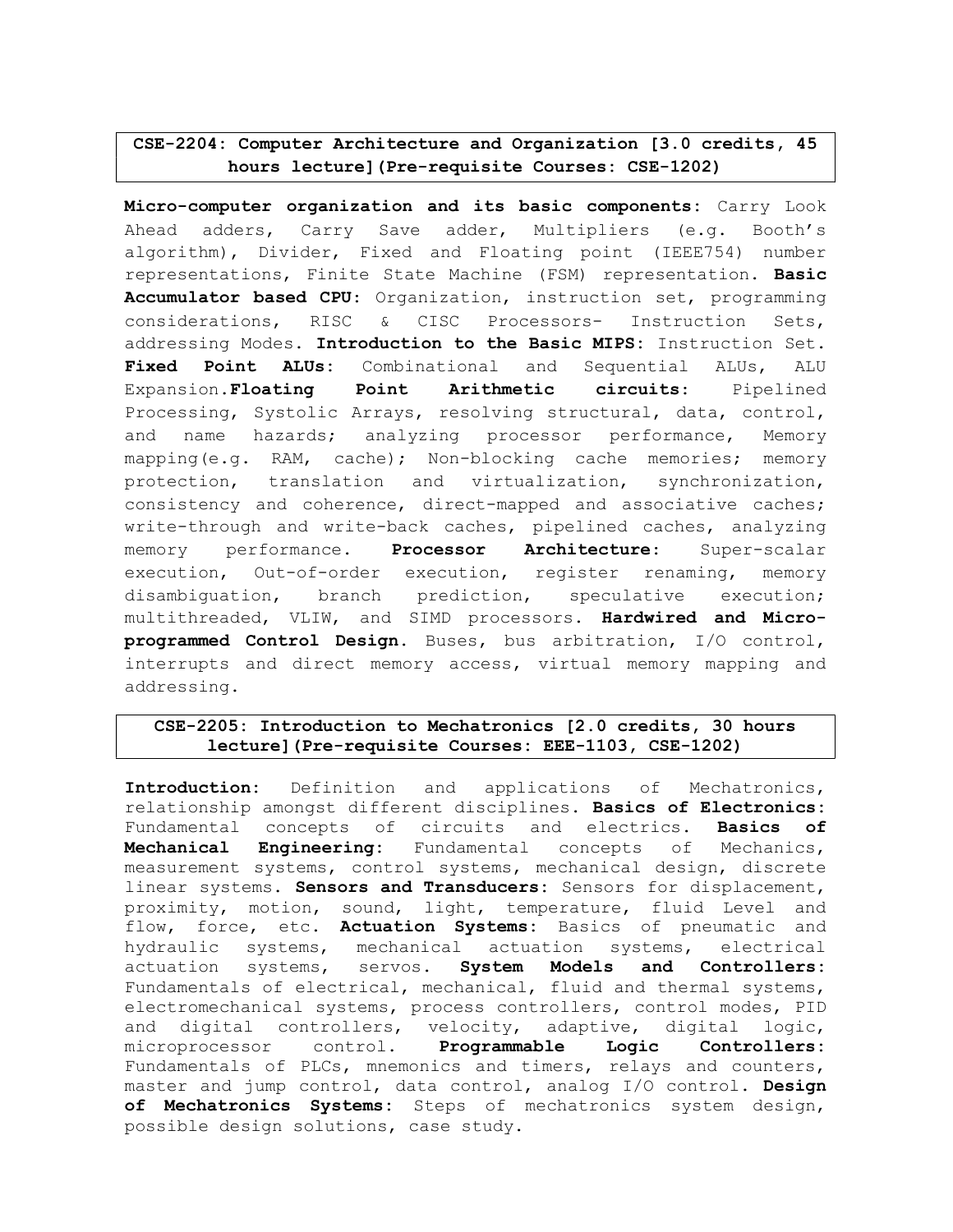### CSE-2211: Database Management Systems-I Lab [1.5 Credits, 45 Hours Lab] (Pre-requisite Courses: CSE-2111)

Contents related to the coursework CSE-2201 (Database System and Application).

# CSE-2212: Design and Analysis of Algorithms-I Lab [1.5 Credits, 45 Hours Lab] (Pre-requisite Courses: CSE-2111)

Contents related to the coursework CSE-2202 (Design and Analysis of Algorithms-I).

CSE-2213: Data and Telecommunication Lab [0.75 Credits, 22.5 Hours Lab] (Pre-requisite Courses: CSE-2111)

Contents related to the coursework CSE-2203 (Data and Telecommunication).

CSE-2216: Application Development Lab [1.5 Credits, 45 Hours Lab] (Pre-requisite Courses: CSE-2101, CSE-2102, CSE-2111, CSE-2112)

Contents are based on implementation of applications maintaining rules of application development.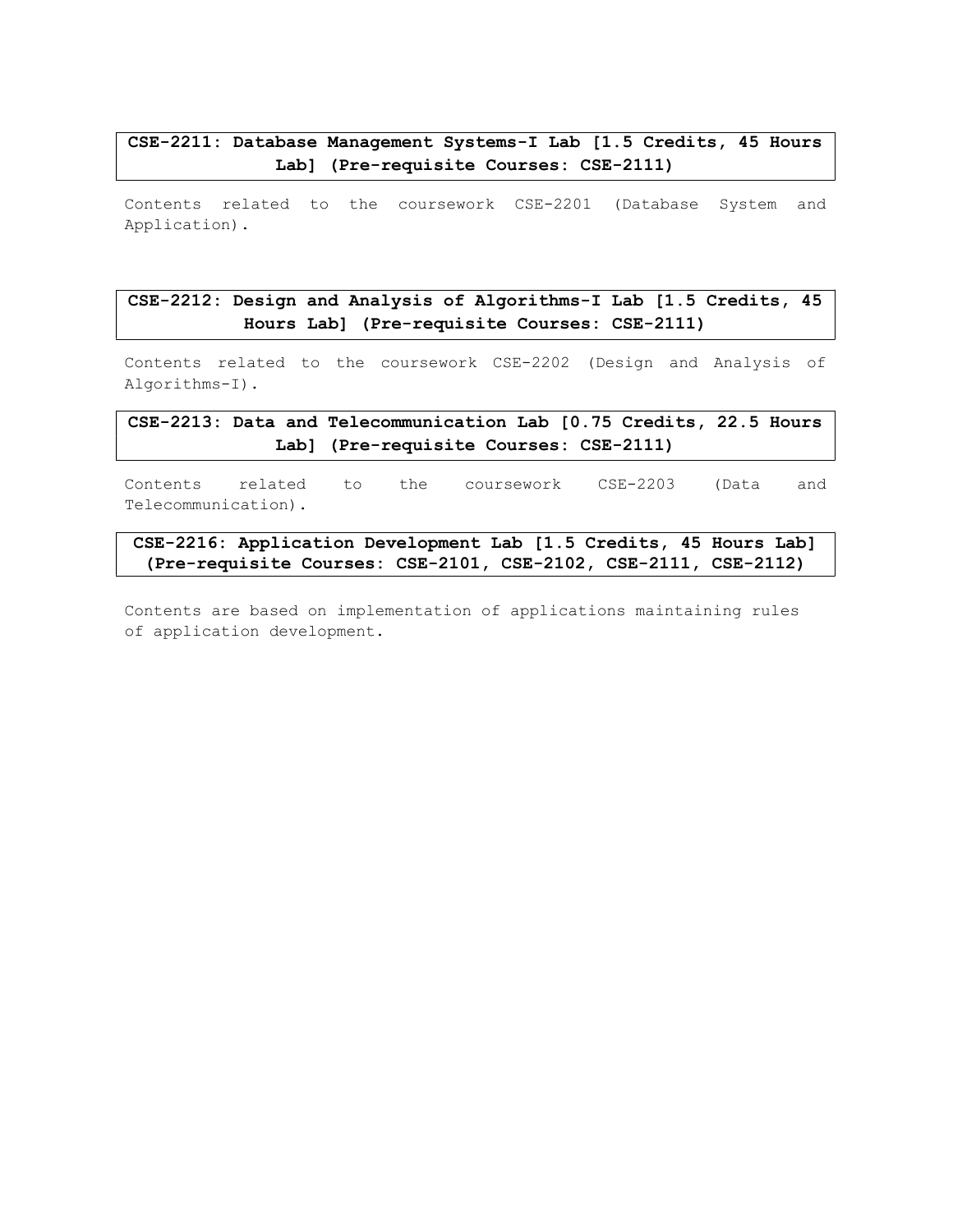# Semester V (3<sup>rd</sup> Year 1<sup>st</sup> Semester)

## CSE-3101: Computer Networking [3.0 credits, 45 hours lecture](Prerequisite Courses: CSE-2203)

Introduction to Computer Networks, Protocol Layers, Network performance metrics (delay, loss, throughput), Circuit and Packet Switching.Application Layer: Protocol overview of HTTP, FTP, Email, DNS, SNMP, P2P Networks. Transport Layer: Protocol overview of UDP and TCP, Reliable data transfer, Congestion Control, TCP Reno, TCP Tahoe, TCP New Reno. Network layer: Overview of IPv4 and IPv6, IP Addressing, NAT, Routing Algorithms (RIP, OSPF, BGP). Wireless Networks: Introduction to wireless networks, Types of wireless networks, Medium Access Control in wireless networks, Routing in wireless networks, Mobility and Mobile IPv6.

### CSE-3102:Software Engineering [3.0 credits, 45 hours lecture](Prerequisite Courses: CSE-2101, CSE-2102)

Introduction, Software process model, generic model: framework activity, indentifying task set, prescriptive model: waterfall model, v model, evolutionary model: spiral, Software Project Management, schedule: people and effort, time line and schedule, risk: identification, refinement, mitigation, User requirement: stakeholders, requirement gathering, process flow System requirement specification (SRS): elementary business logic, function description, use cases, priority, dependency, nonfunctional requirement, SRS standard and practice(IEEE 830), Project's SRS Presentation, Architecture Design: Style, representing system in context, archetypes, complexity, System Design: pattern, modularity, separation of concern, information hiding, functional independence, refinement, refactoring , User Interface Design: interface design steps, interface design pattern, Data Design: data, data base, data flow, Design standard and practice (IEE 1016), Project's Design Presentation, Implementation and Testing: unit testing, integration testing, white box testing: basis path testing: flow graph, cyclomatic complexity, control structure testing, black box testing, debugging, validation testing, System testing, User Acceptance testing, Quality Assurance: plan, task, goal, metric, six sigma quality standard and practice (IEEE 730), Deployment: direct, parallel, pilot, Maintenance: supportability, reengineering, Final Project Presentation.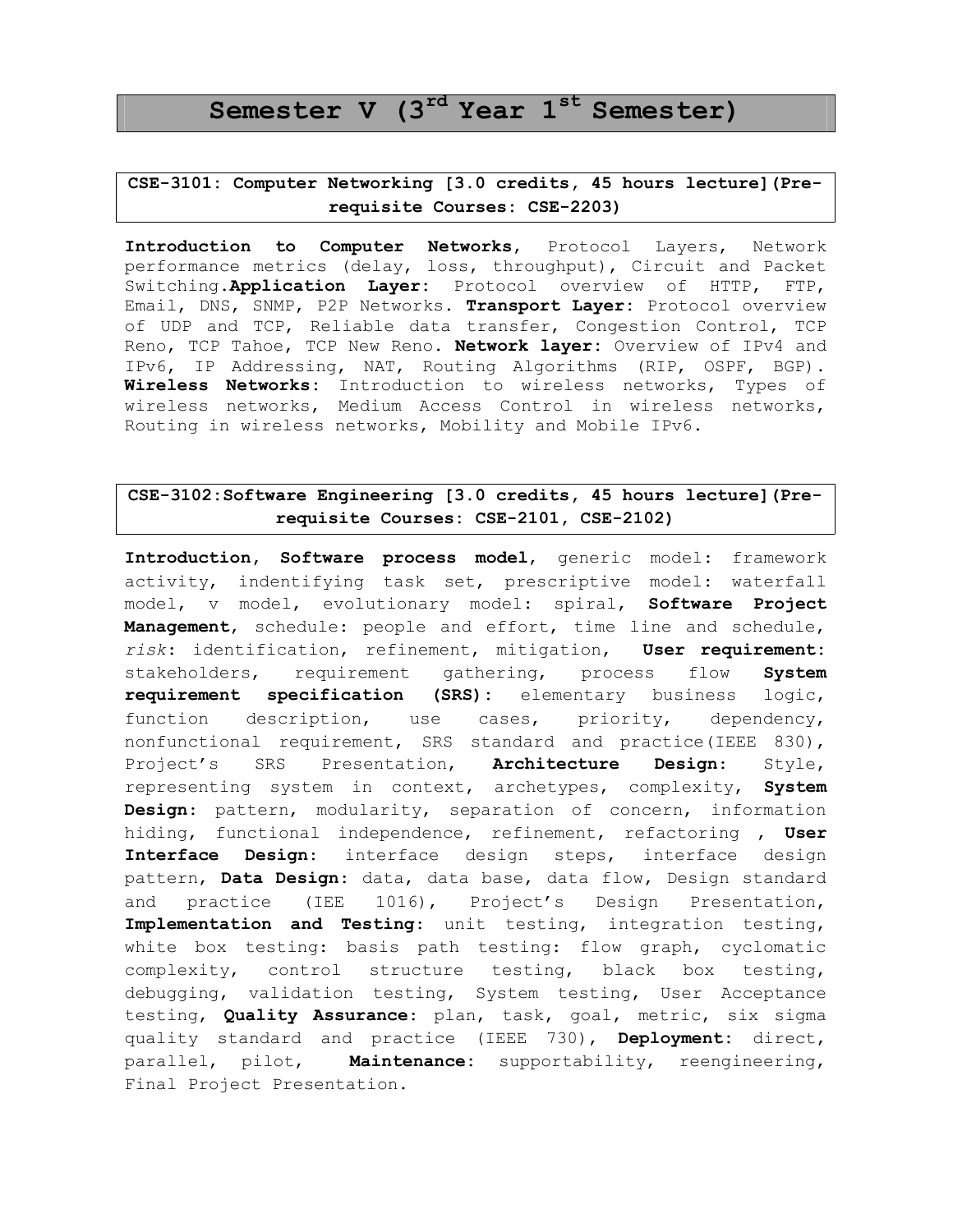### CSE-3103: Microprocessor and Microcontroller [3.0 credits, 45 hours lecture](Pre-requisite Courses: CSE-2204)

Evolution of microprocessor, 8086 Microprocessor: architecture, instruction sets, interrupts and 8259A, higher versions of 8086 (80286, 80386, 80486). Pentium Microprocessor: architecture, register sets, cache, floating point operations, addressing modes, paging, instruction set, opcode, interrupt, protected mode operations. Next Generation Microprocessors: Intel Core architecture, Intel dual core, core 2 duo, core 2 quad, core i3, core i5, core i7, mobile microprocessors, ARM, helio, atom. Microcontrollers: Microcontroller & embedded systems, 8051 microcontroller architecture, operation and instruction set, memory and I/O interfacing, interfacing to external devices. Programmable Logic Controller (PLC): Basic Structures, I/O, Programming, Mnemonics and Timers, Relays and Counters, Master and Jump control, Data Control, Analog I/O Control.

# CSE-3104: Database Management Systems-II [3.0 credits, 45 hours lecture](Pre-requisite Courses: CSE-2201)

DBMS implementation technology: Storage and file structure: different storage types, RAID and RAID levels, file and record organization, data dictionary storage, Indexing and hashing: basic concepts, ordered indices, B+-tree index files, B-tree index files, static & dynamic hashing, comparison of ordered indexing & hashing. Information retrieval:Query processing: overview, measures of query costs, selection operation, sorting, join operation, other operations and evaluation of expressions. Query optimization: introduction, transformation of relational expressions, evaluation plan, cost-based optimization and heuristic optimization, optimizing nested sub-queries, materialized view and view maintenance. Introduction to modern databases: Object-relational and object-oriented databases: complex data types - structured, array and multiset types, inheritance, object identity and reference types, object-relational query, implementation, persistent programming languages, Introduction to other databases: temporal, spatial, multimedia and mobile databases. Data Processing and Visualization: Data object and attribute types: nominal, binary, ordinal, numeric, basic statistical description of data, measuring data similarity and dissimilarity, Data preprocessing: data cleaning, integration and reduction, Data transformation and data discretization, Data visualization: Pixel-oriented, geometric projection, icon-based, hierarchical and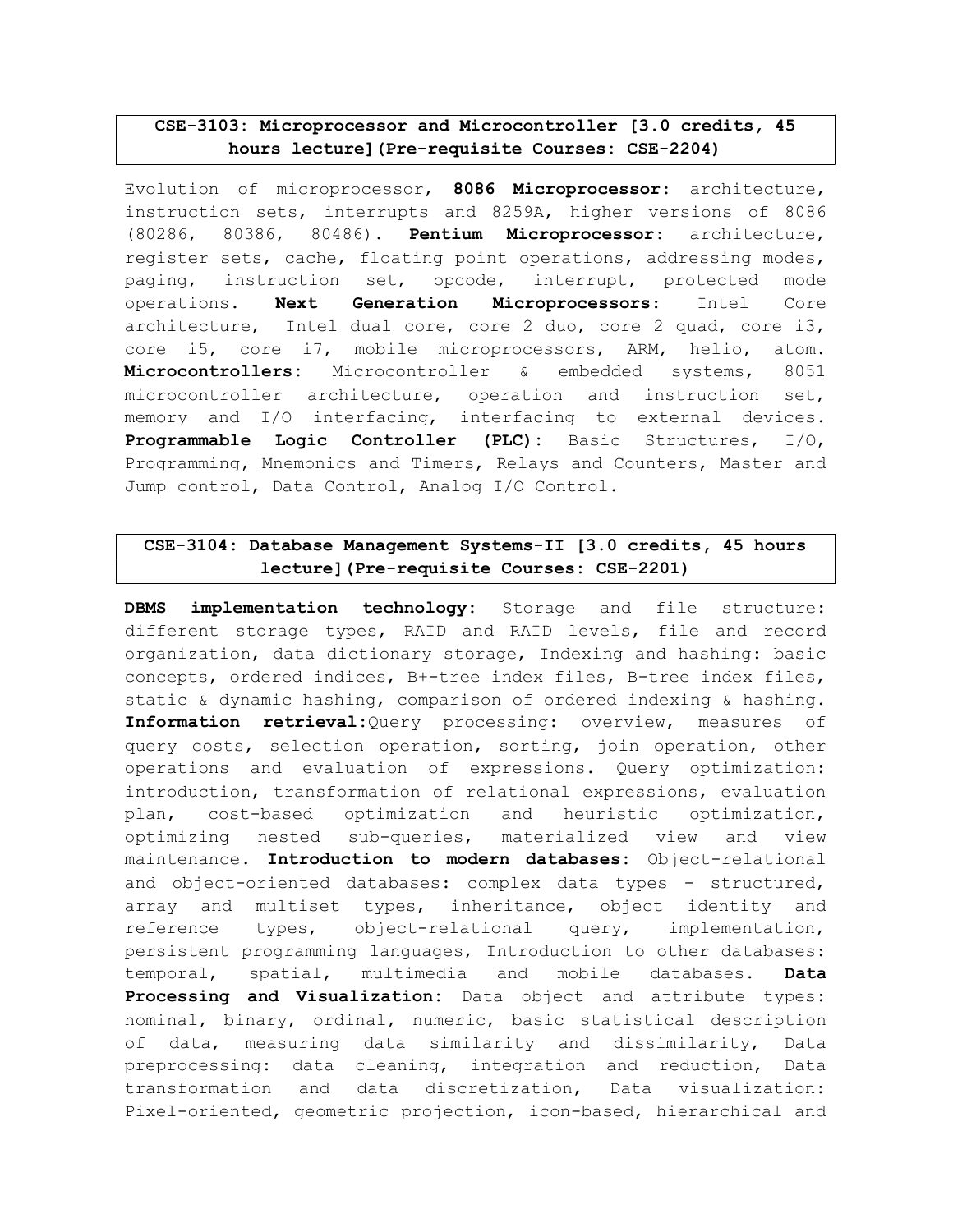visualizing complex data and relations. Database system architecture: Centralized and client-server architecture; Parallel databases: architecture, speedup and scaleup, interconnection networks, I/O parallelism, interquery and intraquery parallelism, cost of parallel processing, design of parallel systems. Distributed databases: homogeneous and heterogeneous, distributed data storage: data replication and fragmentation, failure handling, distributed query processing. Introduction to Data Mining and Machine Learning: Decision support systems, OLAP implementation, data warehousing- components, schemas, data mining concept, applications – association rules, classification, clustering.

### MATH-3105: Multivariable Calculus and Geometry [3.0 credits, 45 hours lecture] (Pre-requisiteCourses:MATH-2105)

Vectors and Geometry of space: 2D and 3D vectors, Dot and Cross Products, Equations for lines, planes, cylinders and quadric surfaces, Vector Functions: Differentiation and integration of vector functions, Arc length and curvature, Motion in space, Partial Derivatives: Functions of multiple variables, Limits and Continuity, Tangent and linear approximations, chain rule, directional derivatives, Max-Min values, Lagrange Multiplier, Derivatives with vectors and matrices, Multiple Integral: Change of variables in multiple integral, applications, Vector Calculus: Vector fields, line integrals, Green's theorem, Curl and divergence, parametric surfaces, Stroke's theorem, Divergence theorem.

# CSE-3111: Computer Networking Lab [1.5 Credits, 45 hours lab] (Pre-requite Courses: CSE-2213)

Contents related to the coursework CSE-3101 (Computer Networking).

# CSE-3112: Software Engineering Lab [0.75 Credits, 22.5 hours lab] (Pre-requisite Courses: CSE-2111, CSE-2112)

Contents related to the coursework CSE-3102 (Software Engineering).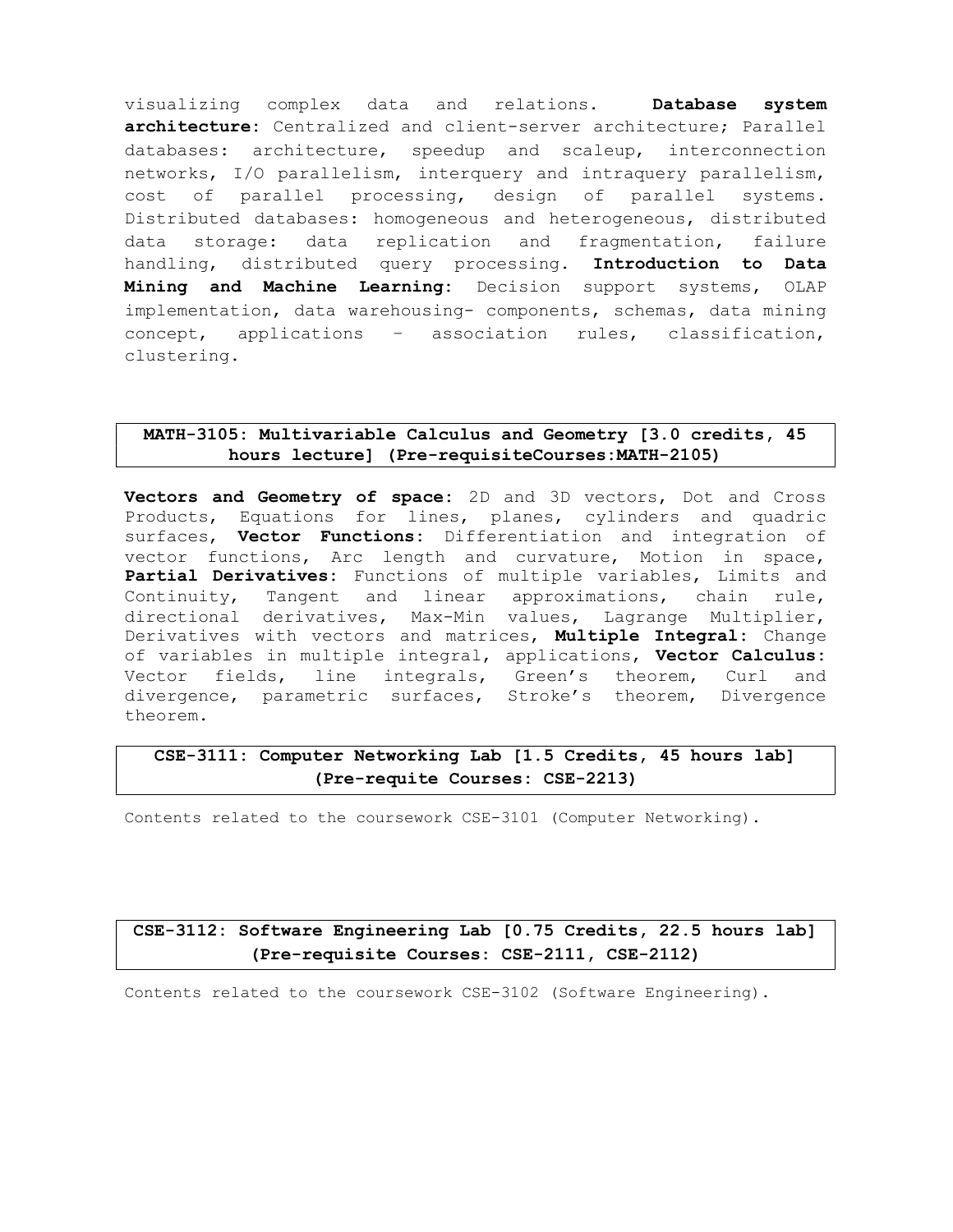# CSE-3113: Microprocessor and Assembly Language Lab [1.5 Credits, 45 hours lab] (Pre-requisite Courses: None)

Contents related to Microprocessor and Assembly Language.

CSE-3116: Microcontroller Lab [0.75 Credits, 22.5 hours lab] (Prerequisite Courses: None)

Contents related to Microcontrollers.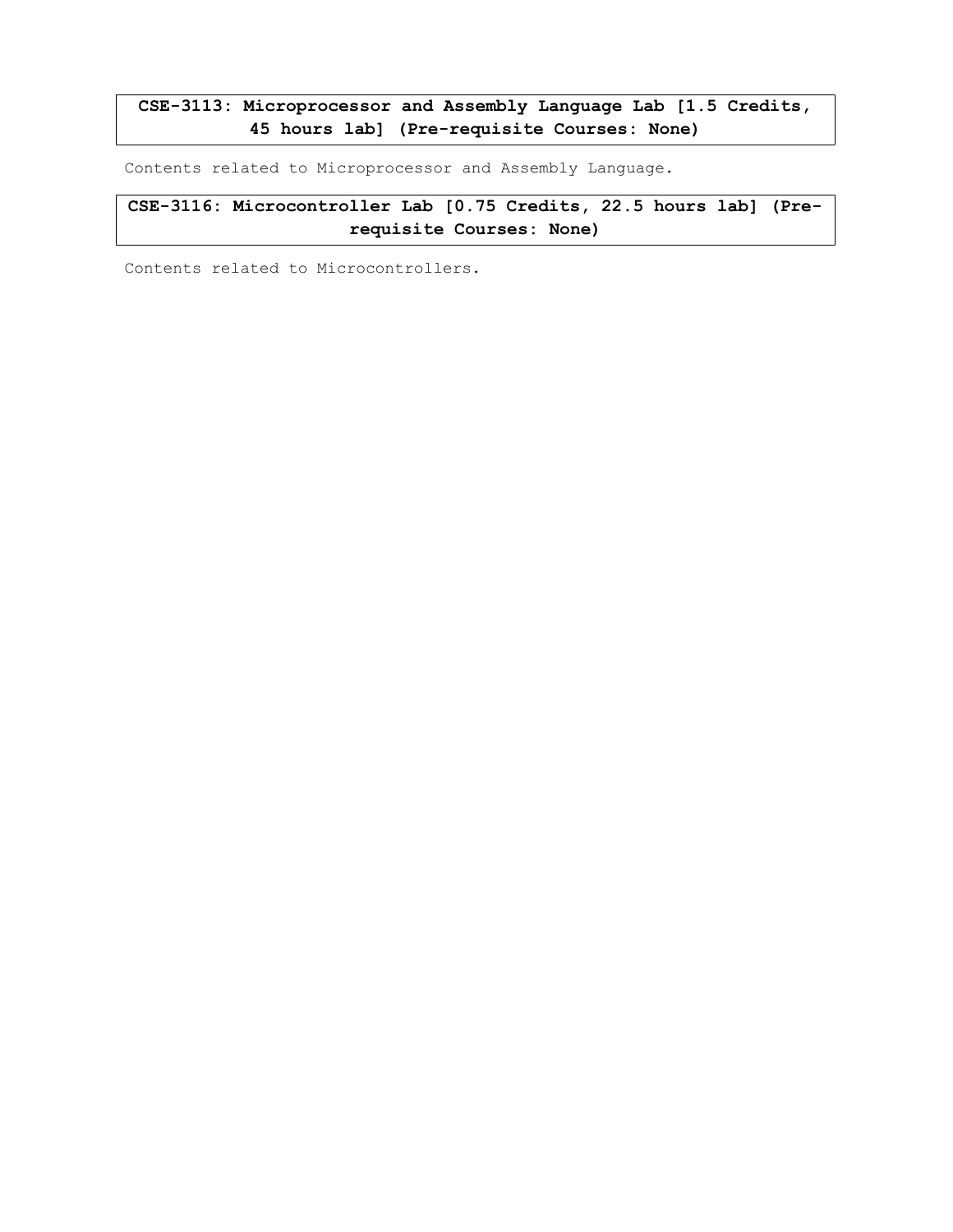# Semester VI (3<sup>rd</sup> Year 2<sup>nd</sup> Semester)

CSE-3201: Operating Systems [3.0 credits, 45 hours lecture] (Prerequisite Courses: CSE-2202, CSE-2204)

Introduction: Operating system overview, computer system structure, structure and components of an operating system. System calls: class of system calls and description. Process and threads: process and thread model, process and thread creation and termination, user and kernel level thread, scheduling, scheduling algorithms, dispatcher, context switch, real time scheduling. Concurrency and synchronization: IPC and inter-thread communication, critical region, critical section problems and solutions. Resource management: introduction to deadlock, ostrich algorithm, deadlock detection and recovery, deadlock avoidance, deadlock prevention, starvation. File management: File Naming and structure, file access and attributes, system calls, file organization: OS and user perspective view of file, memory mapped file, file directories organization. File System Implementation: implementing file, allocation strategy, method of allocation, directory implementation, UNIX i-node, block management, quota, and example file system. Memory management: basic memory management, fixed and dynamic partition, virtual memory, segmentation, paging and swapping, MMU. Virtual memory management: paging, page table structure, page replacement, TLB, exception vector, demand paging and segmentation, thrashing and performance.  $I/O$  management:  $I/O$ Devices, I/O Bus architecture and controller, interrupts, DMA, programmed I/O. Disk I/O management: structure, performance, lowlevel disk formatting, Disk arm scheduling algorithm, error handling, and stable storage.

### CSE-3202: Numerical Methods [3.0 credits, 45 hours lecture] (Prerequisite Courses: CSE-2202)

Locating roots of equations, number representation and errors, using MATLAB for mathematical experiments, numerical methods for nonlinear equations, numerical differentiation, numerical integration, Interpolation by polynomials and by spline functions, system of linear equations, numerical methods for ordinary differential equations, numerical methods for partial differential equations, Numerical optimization.

### CSE-3203: Design and Analysis of Algorithms-II [3.0 credits, 45 hours lecture] (Pre-requisite Courses: CSE-2202)

Hashing: Linear Probe, Quadratic Probe, Double hashing, Random hashing, Computational Geometry: Vector Cross Product, segment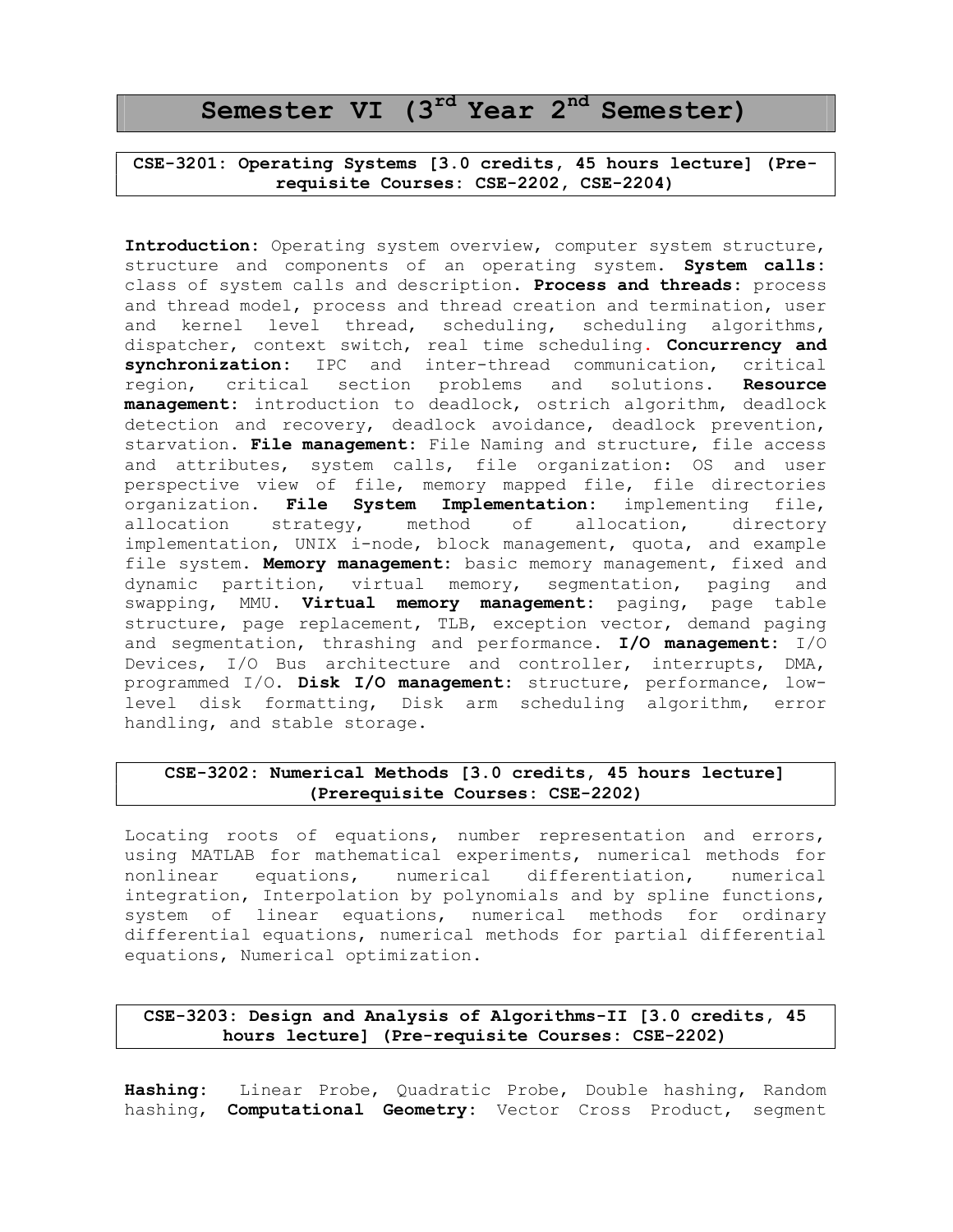intersection, point inside a polygon (convex), area of a polygon, convex hull, Line, Segment, circle intersection, Number Theory: Sieve of Eratosthenes, Chinese Remainder Theorem, Euler phi, extended Euclid, application of prime factorization application of phi. Backtracking: Basic idea and control structure of backtracking, Permutation & Combination generation, Graph Coloring, N-queen problem, Hamiltonian cycle, Branch and Bound in backtracking. For example in traveling salesman problem, String Matching Algorithms: Naïve string matching algorithm, Rabin Karp algorithm, String matching with finite automata, Knuth Morris Pratt (KMP) algorithm, Trie Suffix Array. NP Completeness: Polynomial time, Polynomial time verification, NP-completeness and reducibility, NP-complete problems, Online Algorithms: Competitive Analysis, Online Paging Problem, Randomized Online Algorithms, Adversary Models, Marker Algorithm, Parallel/Distributed/Multithreaded Algorithms: The basics of dynamic multithreading, Recursive Fibonacci number computation

### CSE-3204: Formal Language, Automata and Computability [3.0 credits, 45 hours lecture] (Pre-requisite Courses: CSE-1102)

Automata and Language Theory: Finite Automata (FA) and Regular Expressions: Equivalence of Deterministic FA, Non-Deterministic FA and Regular Expressions; Properties of Regular Languages: Pumping lemma and its application, Closure and Decision properties of Regular Languages; Equivalence and Minimization of DFAs. FA with output - Mealy machines and Moore machines, The Chomsky Hierarchy, Context Free Grammars (CFGs) and Languages (CFLs), Chomsky and Greibach Normal Form; Push Down Automata (PDA), Equivalence of PDAs & CFLs; Properties of CFLs: Pumping Lemma, Closure and Decision properties, CYK algorithm. Computability Theory: Turing Machines, Computation with Turing Machines, Church-Turing Hypothesis, Recursive and Recursively Enumerable Languages and their properties, Equivalence of Unrestricted Grammars and Turing Machines, Context Sensitive Languages and Linear Bounded Automata; Complexity Theory: Time Complexity: P, NP, NP Completeness - Cook's Theorem, Polynomial Time Reduction and NP Complete Problems, Approximation Algorithms; Space Complexity: Savitch's Theorem, PSPACE and PSPACE complete, L, NL; Hierarchy Theorems; Probabilistic Algorithms and the class BPP.

### STAT-3205: Introduction to Probability and Statistics [3.0 credits, 45 hours lecture](Pre-requisite Courses: None)

Statistics: Types and Sources of Data, Descriptive and Inferential Statistics, Uses and Abuses of Statistics, Presentation of Data and Exploratory Data Analysis Tools: Stem and Leaf plots,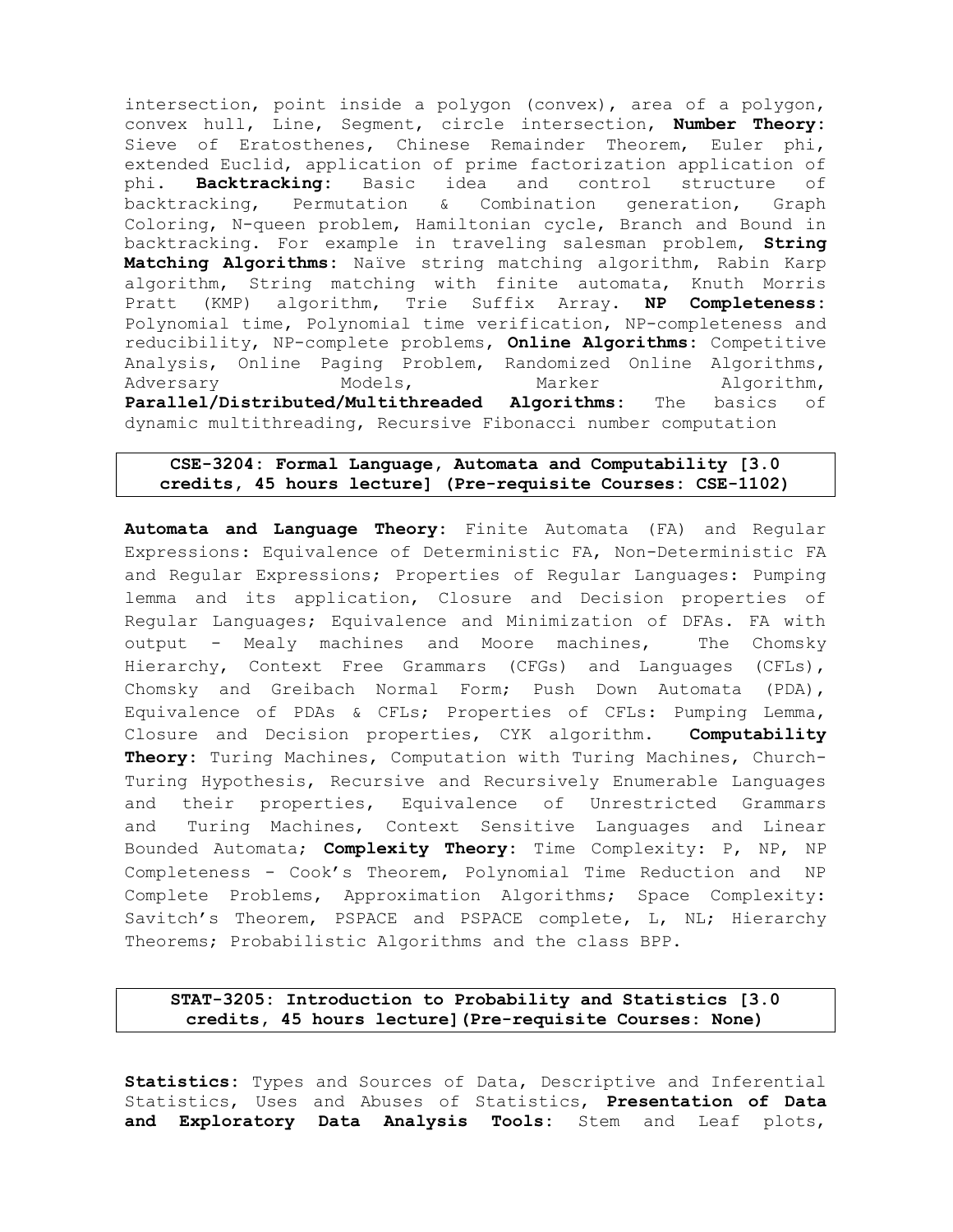Frequency Tables, Histograms, Skewness and Modes, Percentiles and Quartiles, Estimating Percentiles from Histograms, Extremes and Median, Hinges, Outliers and 5 Number Summaries, Box-and-Whisker plots, Use of R or MATLAB for exploratory data analysis. Characteristics of Data: Measures of location - Mean, Median, Mode; Measures of Spread/Scale: Spread and Variability, Range, Standard Deviation; Measures of Location and Spread under Affine Transformations; Robust Measures of Location: Trimmed Mean, Winsorized Mean; Robust Measures of Spread: Interquartile Range, Median Absolute Deviation; Markov's inequality and Chebyshev's inequality for list data, Multivariate Data: Scatterplots and Scatterplot Matrices, Describing Scatterplots: Linearity and Nonlinearity, Homoscedasticity and Heteroscedasticity, Outliers, Correlation and Association: Correlation and Causality, Correlation Coefficient, the Effect of Nonlinear Association, Homoscedasticity and Heteroscedasticity, and Outliers on the Correlation Coefficient; Rank Correlation, Experiments, Events, Set Theory, Interpretations of Probability, Axioms of Probability and Counting Methods for Computing Probability, Conditional Probability, Independence, Conditional Independence, and Bayes' Theorem, Discrete and Continuous Probability Distribution: Distribution Function, Expectation, Variance, Moments and Moment Generating Functions, Transformation of Variable, Special Discrete Distributions - Bernoulli, Binomial, Geometric, Multinomial, Hypergeometric, and Poisson Special Continuous Distributions - Uniform, Gamma, Exponential, and Beta.SpecialContinuous Distributions - Normal Distribution and its properties Q-Q plots and the Normal Probability Plot, Limit Theorems: Markov's and Chebyshev's Inequality, Central Limit Theorem, Laws of Large Numbers.

# CSE-3211: Operating Systems Lab [1.5 Credits, 45 hours lab] (Prerequisite Courses: CSE-2212)

Contents related to the coursework CSE-3201 (Operating Systems).

CSE-3212: Numerical Methods Lab [0.75 Credits, 22.5hours lab] (Pre-requisite Courses:CSE-2212)

Contents related to the coursework CSE-3202 (Numerical Methods).

CSE-3216: Software Design Patterns Lab [1.5 Credits, 45 hours lab] (Pre-requisite Courses:CSE-3112)

Contents related to Software Design Patterns.

ENG-3217: Technical Writing and Presentation Lab [0.75 Credits, 22.5hours lab] (Pre-requisite Courses:ENG-1215)

Contents based on Technical Writing and Presentation.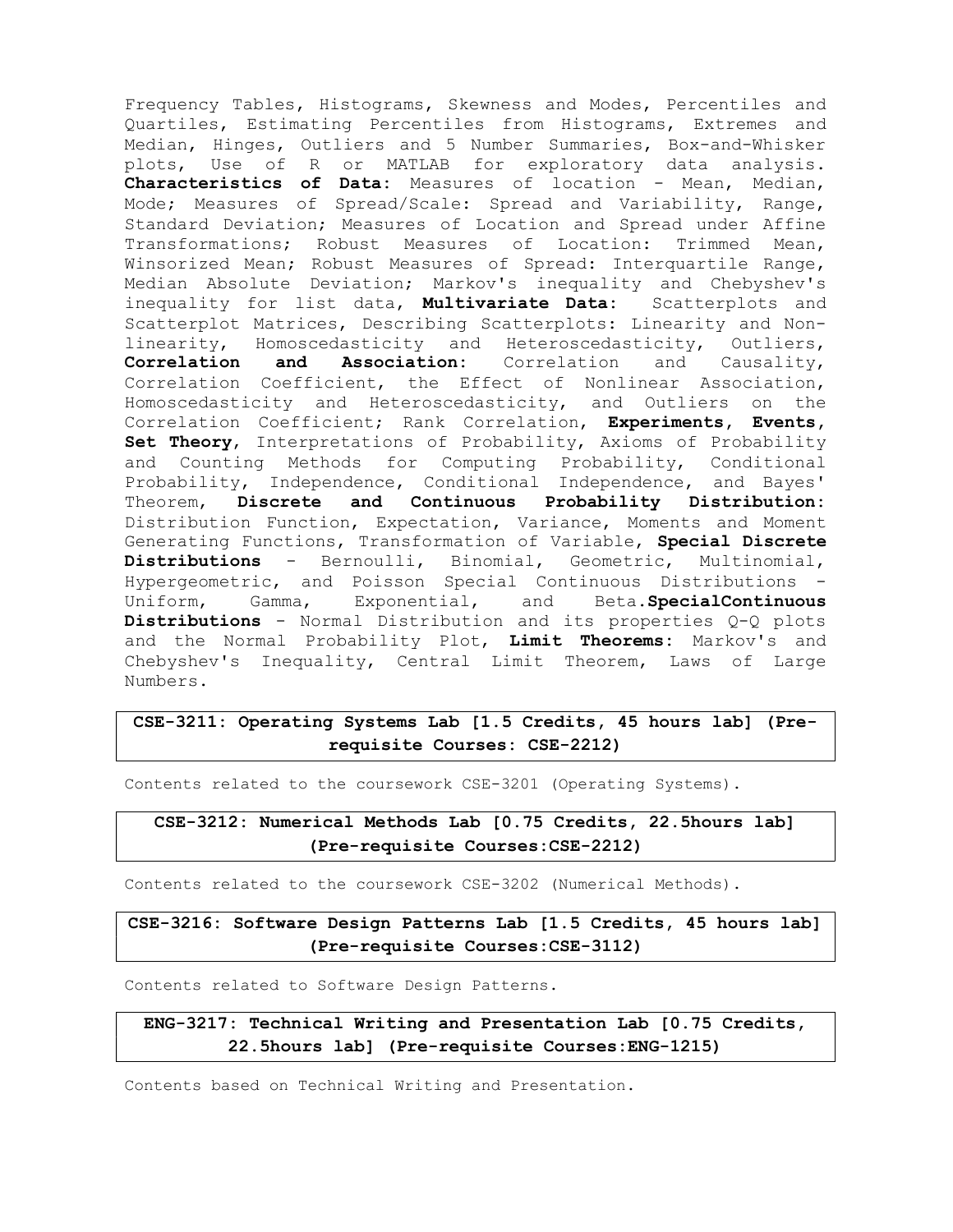# Semester VII  $(4<sup>th</sup>$  Year  $1<sup>st</sup>$  Semester)

### CSE-4101: Artificial Intelligence [3.0 credits, 45 hours lecture] (Pre-requisite Courses: CSE-2202)

Introduction: Agents and environment, Problem solving by searching: Un-Informed Search Strategies: breadth first search, uniform cost search, depth-first search, iterative deepening and bidirectional search. Informed search algorithms: best-first search, A\* search, Beam search, Heuristic searching, Memory Bounded Search. Local Searches: Hill Climbing, Simulated Annealing, Constraint Satisfaction Problems. Genetic Algorithm: selection, crossover, mutation and fitness. Game Playing: motivation, min-max search, resource limits and heuristic evaluation,  $\alpha - \beta$  pruning, stochastic games, partially observable games, continuous, embodied games. Logic: propositional, FOL: quantifiers, model, validity, inference, substitution, unification and Herbrand theorem. Machine learning: supervised learning, decision trees, reinforcement learning, Q-learning, neural networks (neuron, perceptron learning, linear and nonlinear separability, multi-layer neural networks, back propagation, variations on back propagation), Planning: Planning problems, partial order planning, planning as logical inference planning, Probabilistic reasoning: uncertainty, probability, independence, Bayes' rule, Bayesian network, exact inference in Bayesian network and approximate inference, Knowledge representation: ontological engineering, categories and objects, events, reasoning systems for categories, reasoning with default information, Application: Robotics: hardware, perception, learning, interaction.

# CSE-4102: Mathematical and Statistical Analysis for Engineers (3.0 credits, 45 hours lecture)(Pre-requisite Courses: MATH-2105, MATH-3105 and STAT-3205)

Linear Models: Introduction to linear models, modeling and measurement scales, central tendency, univariate graphs, bivariate graphs, covariance, z-scores and correlation, Ordinary least squares, sampling distributions and statistical inference, confidence intervals and hypothesis testing, type I and type II errors, multiple regressions, autocorrelation, cross-correlation and covariance functions, correlation and covariance matrices.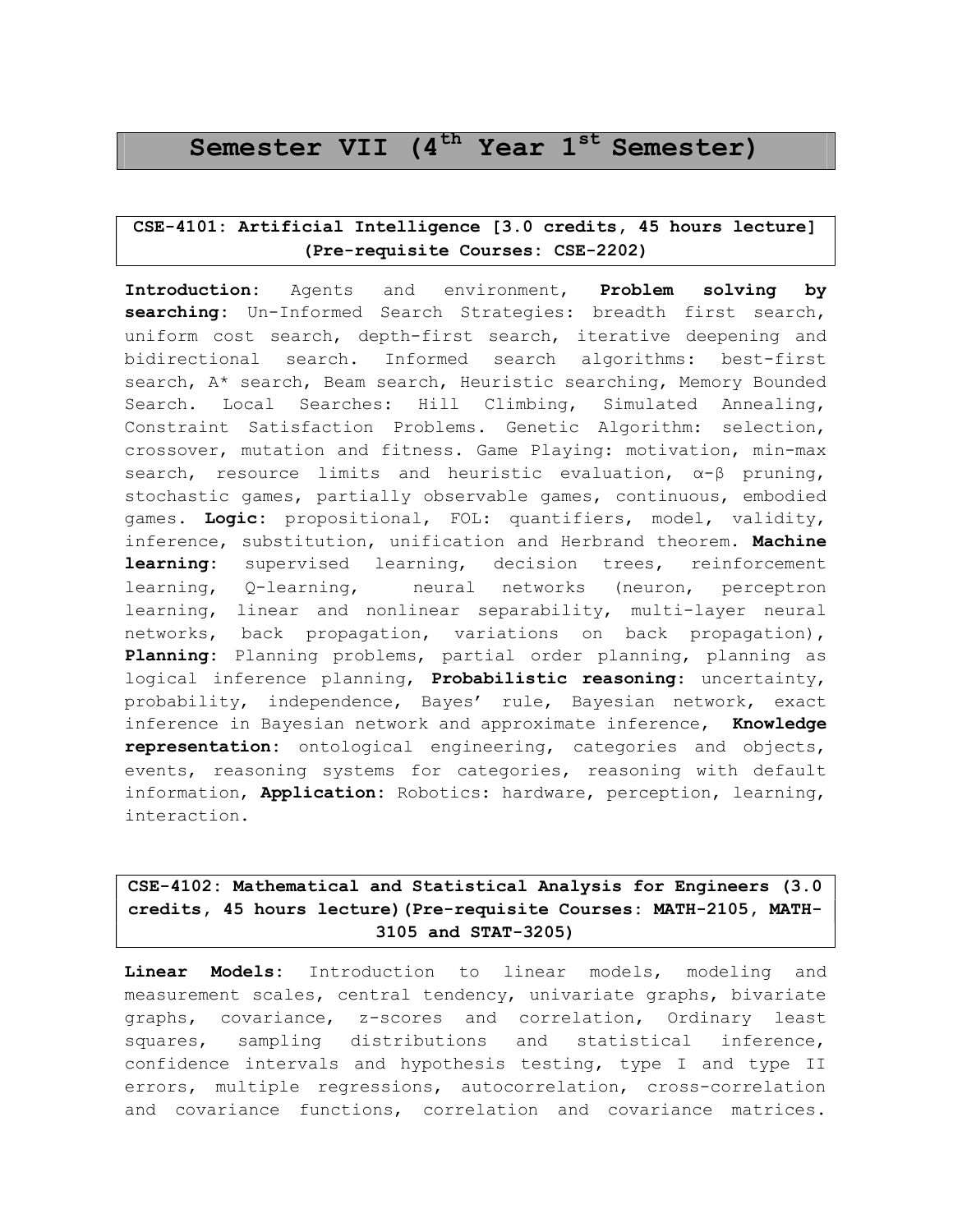Laplace transforms: Forward transform, inverse transform. Examples of transform pairs. The Laplace transform of a differential equation. The use of Laplace transforms for the solution of initial value problems, existence and uniqueness of Laplace transforms. Fourier Transforms: Properties of Fourier series, Fourier sine and cosine series, Fourier transform of continuous and discrete signals, Fourier Coefficients and orthogonally, General periodic functions, odd and even functions, Fourier transform of continuous and discrete signals and the discrete Fourier transform and the FFT algorithm. Stochastic Processes: Introduction, Poisson and Exponential processes, deterministic and nondeterministic processes, ensemble and time averages, stationary processes. Markov Chains: Introduction, finite Markov chain, continuous time Markov chain, Eigenvalues and Eigenvectors, Birth-Death Process, State transition matrix, initial probability distribution, probability distribution after K trials, regular Markov chains, long run behavior of a Markov chain, absorbing Markov chains, Gamblers ruin problem, Fundamental Matrix, finding steady state distribution vector – Eigenvector approach, Ztransform approach. Queuing Model: Basics of Queuing process, Kendall's Notation, Queue throughput, Efficiency or Access Probability, PASTA, Little's Formula,  $M/M/1/K$  Queue,  $M^m/M/c$  Queue, M/M/c/c Queue, D/M/1/B Queue, M/D/1/B Queue, Networks of Markovian queues: open Jackson network. Linear Optimization: What is optimization, objective function and constraints, linear optimization, sensitivity analysis, duality theory, Linear Programming in standard form and their duals, LP with equalities and inequalities.

# SS-4103: Entrepreneurship for IT Business (2.0 credits, 30 hours lecture)(Pre-requisite Courses: None)

The foundations of entrepreneurship; Inside the entrepreneurship mind: from ideas to reality; The rewards and challenges of entrepreneurship: driving forces behind small business, ethics and social responsibility, creativity and innovation; new business planning process: conducting a feasibility analysis, designing a competitive business model, building a solid strategic plan and crafting a winning business plan; forms of business ownership: franchising and the entrepreneur, buying an existing business; Building a marketing plan: building a bootstrap marketing plan, creative use of advertising and promotion, pricing and credit strategies, global marketing strategies, e-commerce; Building a financial plan: creating a successful financial plan, managing cash-flow, sources of financing-equity and debt; Building an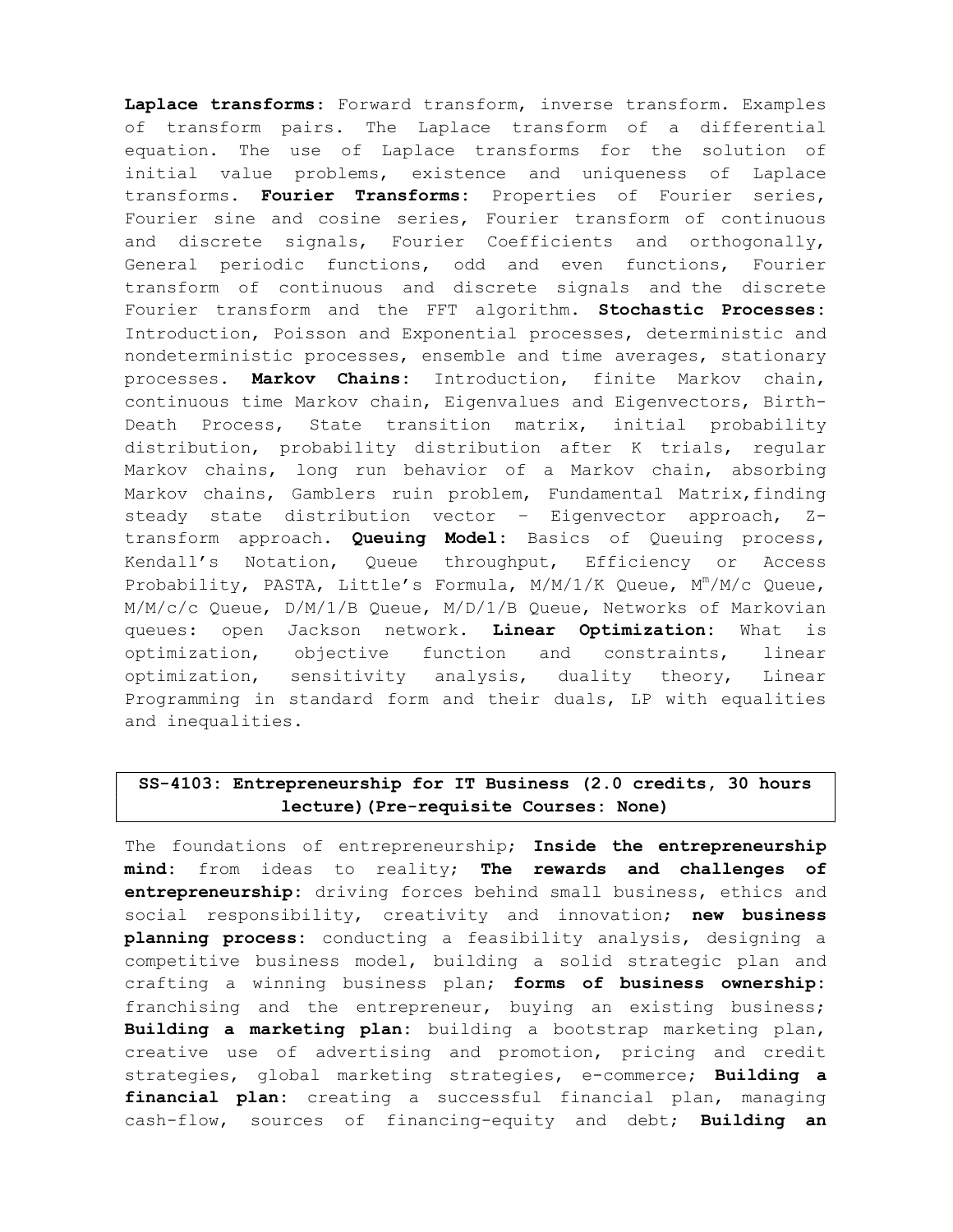operational plan: location, layout and physical facilities, supply chain management, managing inventory, staffing and leading a growing company; Legal aspects of small business: succession, ethics, business law and government regulation; Strategic plan and risk management; Global aspects of entrepreneurship; Building a new venture team and planning for next generation.

### CSE-4111: Artificial Intelligence Lab [1.5 Credits, 45 hours lab] (Pre-requisite Courses: CSE-2212)

Contents related to the coursework CSE-4101 (Artificial Intelligence).

## CSE-4113: Internet Programming Lab [1.5 Credits, 45 hours lab] (Pre-requisite Courses: CSE-2216)

Contents related to Internet Programming.

#### CSE-4114: Project [2.0 Credits]

This is the  $1^{st}$  part of the final year project. The  $2^{nd}$  part must be completed in semester VIII by taking-4214.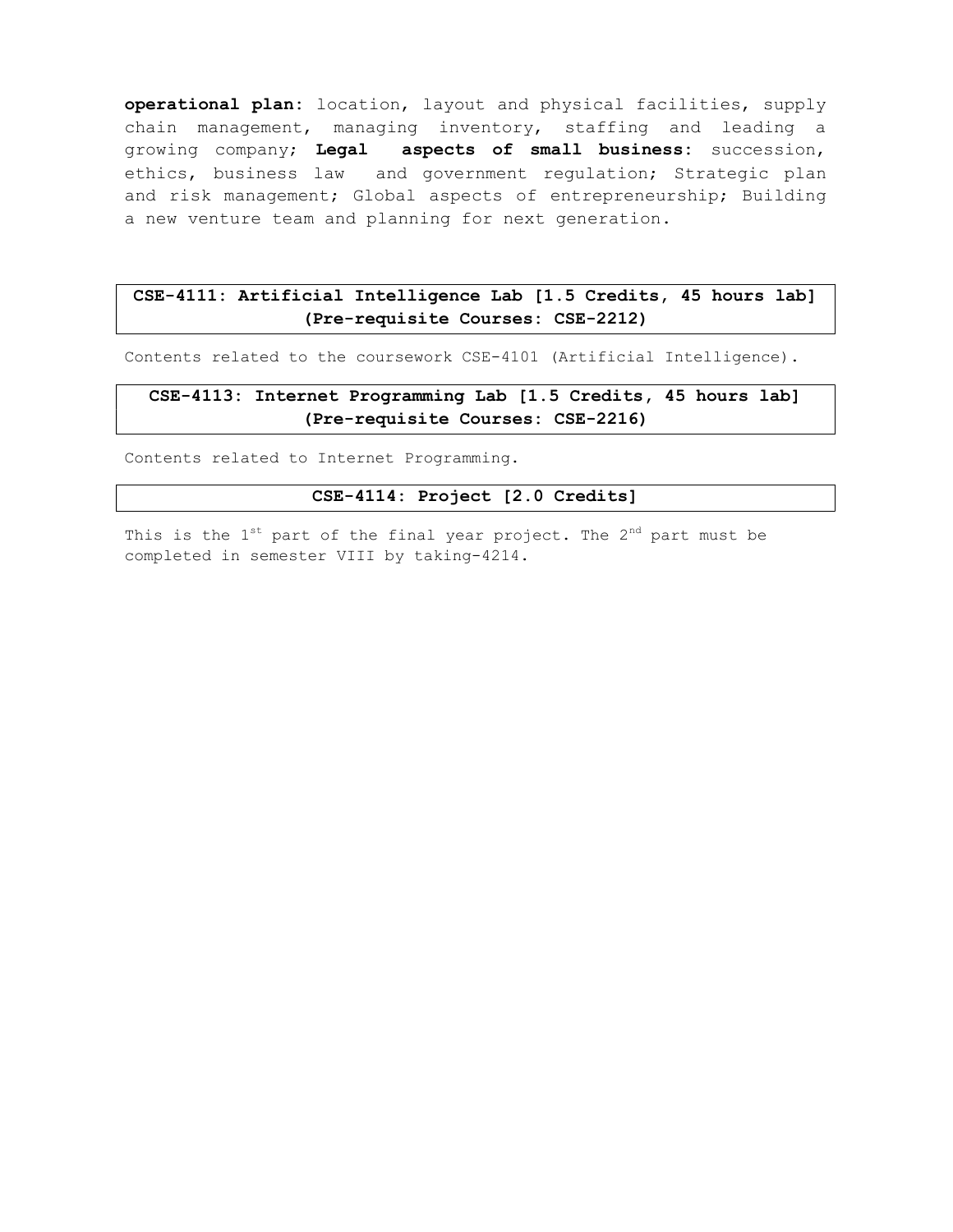# Semester VIII  $(4<sup>th</sup>$  Year  $2<sup>nd</sup>$  Semester)

# ECO-4201: Economics [2.0 credits, 30 hours lecture] (Prerequisite Courses: None)

Introduction: What is economics, macro and micro economics, methods used in microeconomics, microeconomic models, basic concepts used in economics (scarcity, opportunity cost, goods and bads, factors of production, market, equilibrium etc.). Theory of the consumer: Cardinal and ordinal utility, Concepts of diminishing marginal utility, indifference curves and diminishing marginal rate of substitution, budget line, utility maximization conditions and derivation of individual demand curves, preference structure and existence of utility function, derivation of market demand curve, law of demand, own price, cross price and income elasticity of demand, introduction to concept of inter-temporal utility maximization. Uncertainty: Choices under risk and uncertainty, expected utility, risk aversion, applications of expected utility-buying lottery tickets and insurance premium, maximin strategy. Theory of the Firm: Behavior of firms, production function, Cobb-Douglas production function, returns to scale, external economies and diseconomies, technological progress, different types of costs, cost function, profit maximization, supply curve, law of supply, own price, cross price and elasticity of supply. Markets: Perfect competition and the market, behavior of a competitive firm in short- run, consumer surplus, producer surplus, impact of taxes and subsidies, market equilibrium in the long run, pareto efficiency and perfect competition, price and output in imperfect competition: -monopoly, oligopoly, monopsony, monopolistic competition, imperfect competition and efficiency. Strategies of Players in Imperfect Competition: Normal-Form games, Nash equilibrium, dynamic games of complete information, static games of incomplete information, dynamic games of incomplete information. Market Failure and Solutions: Public goods, externalities, information asymmetry, problem of unobservability, moral hazard, adverse selection, principal-agent problem etc., signaling, profit sharing, cost sharing, efficiency wage, internalization of externalities, and government intervention.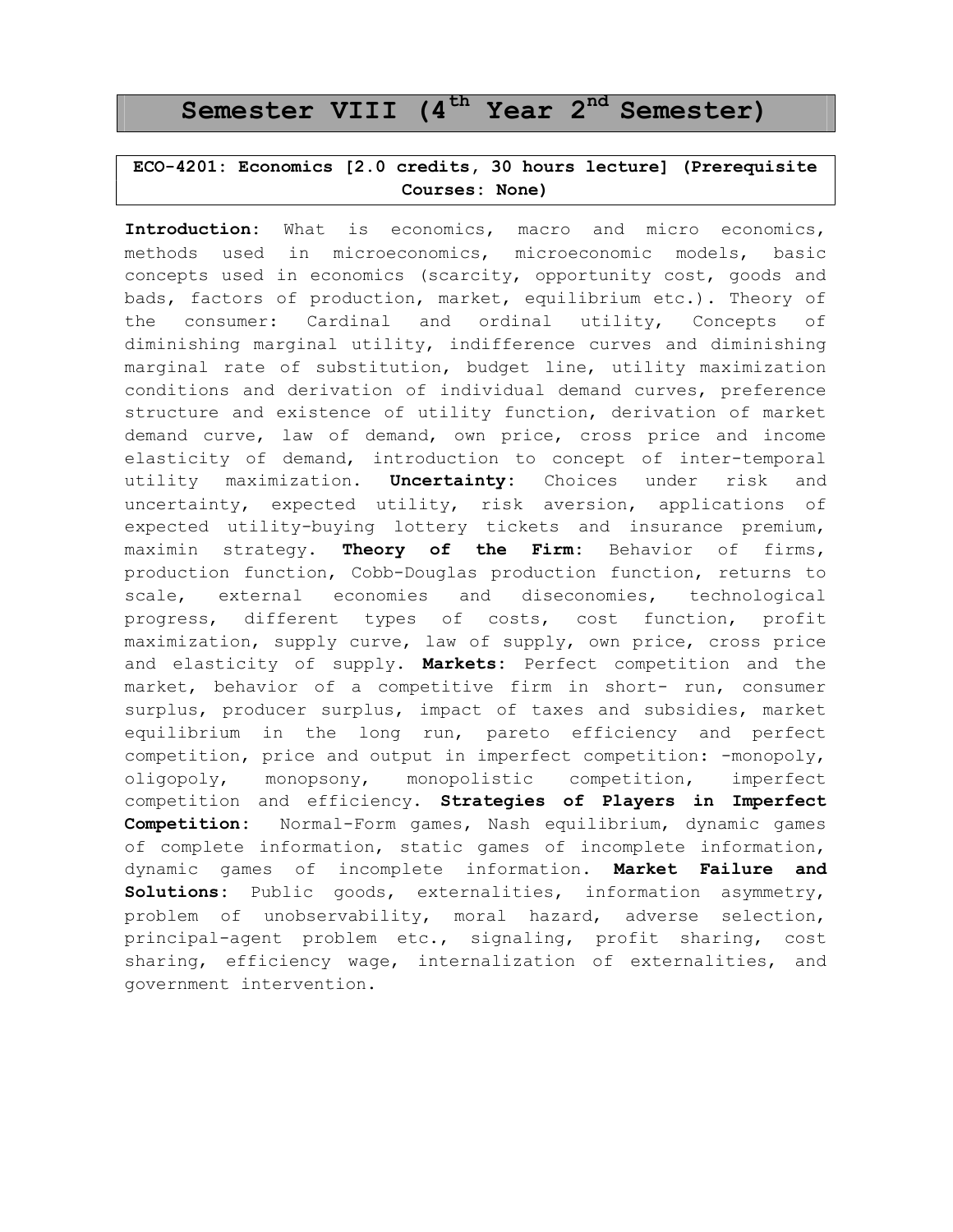## CSE-4202: Society and Technology [2.0 credits, 30 hours lecture] (Pre-requisite Courses: None)

Introduction and Overview. Evolution of Scientific Thoughts: History and Philosophy of Science. Social Complexity and Technology Change: Elman'sservice'sstagesof social complexity, relationship between social complexity and tecnological innovation, economy, craft specialiazation, population size and how they affect diffusion of technologies. Diffusion theory: The nature of technological diffusion into the society. The attributes of innovation and their rate of adoption. Use and impact of technologies in various social aspects: Robotics in warfare or replacement of workforce, Social media effect, artificial intelligence. Medical and biological technolgoies. Genetic technolgoies. Technologies for the poor. Privacy and technology. Technology and Uncertainty. Ethics of technology design and Use. Regulatory issues in governing technologies.

# CSE-4203: Engineering Ethics [2.0 credits, 30 hours lecture] (Prerequisite Courses: None)

Introduction to Engineering ethics and professionalism: What is engineering ethics? Why study engineering ethics? Responsible Professionals, Professions, and Corporations, The Origins of Ethical Thought, Ethics and the Law; Moral Reasoning and Codes of Ethics: Ethical decision-making strategies, Ethical dilemmas, Codes of ethics; Case studies Moral Frameworks for Engineering Ethics: Ethical theories, Personal commitments and professional life; Ethical Problem-Solving Techniques: Analysis of Issues in Ethical Problems, An Application of Problem-Solving Methods; Engineering as Social Experimentation: Engineering as Experimentation, Engineers as Responsible Experimenters; Risk, Safety, and Accidents: Assessment of safety and risk, Design considerations, uncertainty, Risk-benefit analysis, safe-exit and fail safe systems; Engineer's Responsibilities and Rights: Employee/employer rights and responsibilities, Confidentiality and conflict of interest, Whistle-blowing, Case studies on whistleblowing; Honesty and Research Integrity: Truthfulness, Trustworthiness, Research Integrity, Protecting Research Subjects; Computer Ethics: The Internet and Free Speech, Power Relationships, Property, Privacy; Additional Issues Environmental Ethics: Engineering, ecology, economics, Sustainable development; Ethical frameworks Global Issues: Multinational corporations, globalization of engineering, Technology transfer, appropriate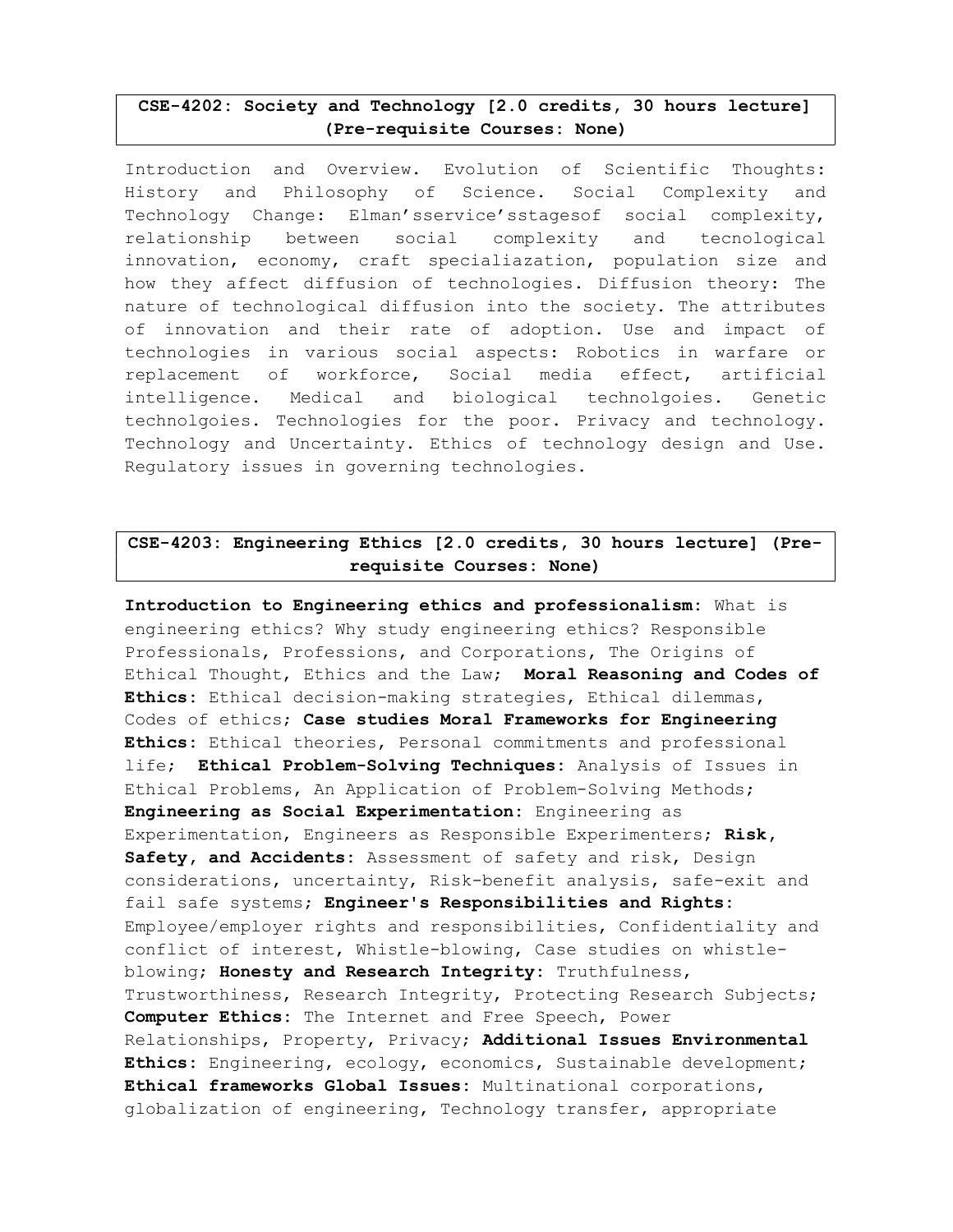technology; Cautious Optimism and Moral Leadership: Cautious optimism as a technology development attitude, Moral leadership in engineering

Recommended Texts:

1. Engineering Ethics: Charles B. Fleddermann

2. Introduction to Engineering Ethics: Mike W. Martin, Roland Schinzinger

### CSE-4214: Project [4.0 Credits]

This is the  $2^{nd}$  part of the final year project. The  $1^{st}$  part must be completed in semester VII by taking-4114.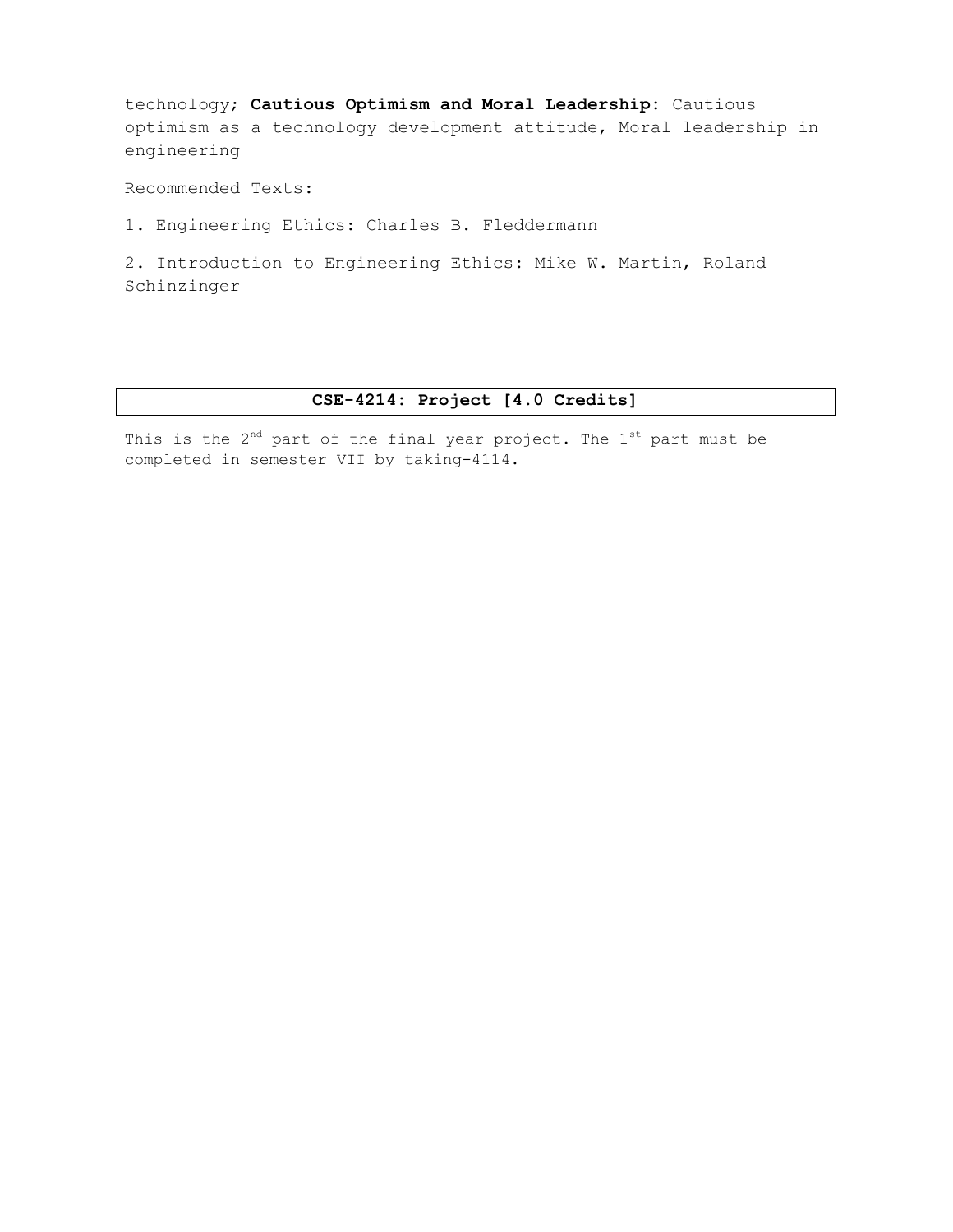# OPTION-I

#### CSE 4121: Robotic Science and Systems

Introduction, microcontroller board, communication and collaboration, motor control , cameras, images, and low-level robot vision, robot control architectures and sensing, motion planning: configuration space, grasping and object transport, localization,manipulation: mechanisms and Grasp analysis, inverse kinematics, mapping, simultaneous localization and mapping (SLAM).

#### CSE 4151: Robotic Science and Systems Lab

Contents related to the coursework CSE-4121 (Robotic Science and Systems).

# CSE 4123: Computational Methods in Bio-molecular Sequence & Structure Analysis

Scoring matrices: Protein and nucleotide scoring matrices i.e. PAM, BLOSUM, Gonett. How to construct scoring matrices.Difference between PAM and Blosum. Database homology search: Concepts behind BLAST: Applications & Biological Significance; homology, similarity & identity Statistical significance of BLAST: E value, Scores BLAST versions- BLASTp, BLASTn, Difference between FASTA and BLAST. Phylogenetic analysis: Basic terminology in Phylogenetics: Distance and parsimony methods; Clustering methods. Rooted and un-rooted trees. Predictive methods using DNA sequences: Gene predictive methods- searching by signal, searching by content, homology based predictions, Markov models, Hidden Markov models in gene prediction: Genscan, Glimmer, Grail. Promoter analysis and predictions. Protein Structure Prediction: Secondary structure prediction methods: CHAU FASMAN, GOR, NN Tertiary Structure prediction methods- Homology Modeling, Threading/Fold recognition and Ab initio.

# CSE 4153: Computational Methods in Bio-molecular Sequence & Structure Analysis Lab

Contents related to the coursework CSE-4123 (Computational Methods in Bio-molecular Sequence & Structure Analysis).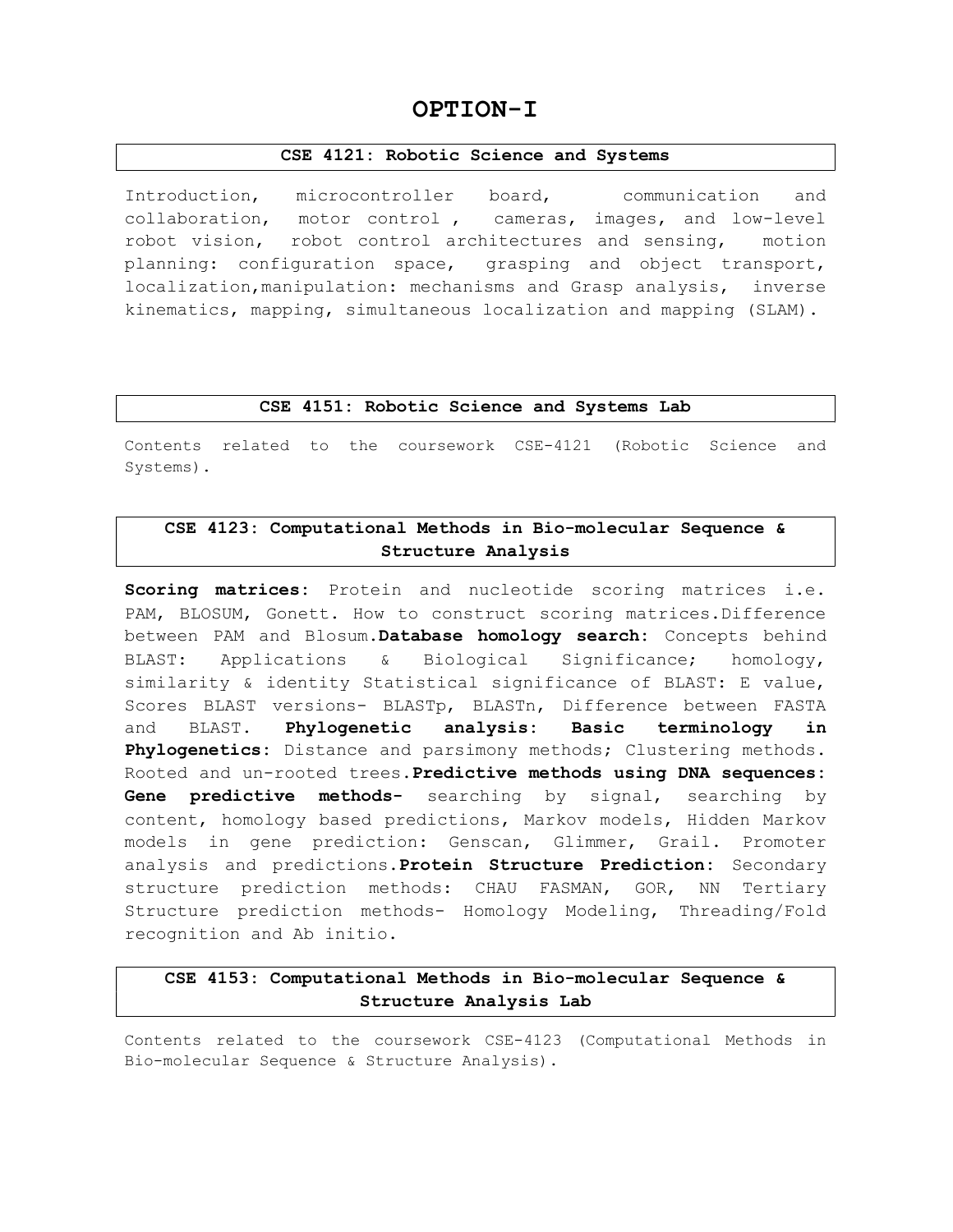#### CSE 4125: Introduction to Machine Learning

Supervised and Unsupervised Learning, issues in machine learning: parametric and non-parametric models, curse of dimensionality, over-fitting, and model selection. Linear Models for Regression: Maximum Likelihood and least squares, regularized least squares, Bias variance decomposition, Bayesian linear regression. Linear Models for classification: Fisher's linear discriminant, probabilistic generative models -parametric (maximum likelihood and Bayesian) and non-parametric density estimation. Probabilistic discriminative models: logistic regression, log-linear models, Kernel methods and Sparse Kernel Machines. Clustering, mixture models and Expectation Maximization algorithm.Sequential data and Markov models.

#### CSE 4155: Introduction to Machine Learning Lab

Contents related to the coursework CSE-4125 (Introduction to Machine Learning).

#### CSE 4127: Information Retrieval

Boolean Retrieval: Inverted Index, Processing boolean queries, extended Boolean retrieval; Term Vocabulary and Postings lists: Document delineation and character sequence decoding, Tokenization, Dropping common terms: stop words, Normalization (equivalence classing of terms), Stemming and lemmatization, skip pointers, Biword indexes, Positional indexes; Dictionaries and tolerant retrieval: Search structures for dictionaries, General wildcard queries, k-gram indexes for wildcard queries, Spelling correction; Index Construction: Blocked sort-based indexing, Single-pass in-memory indexing, Distributed indexing, Dynamic indexing; Scoring and Ranking: Parametric and zone indexes, Term frequency and weighting, The vector space model for scoring, variant tfidf functions; Computing scores in a complete search system: Efficient scoring and ranking, Components of an information retrieval system; Evaluation in information retrieval: Evaluation of unranked retrieval sets, Evaluation of ranked retrieval results, Assessing relevance, Results snippets; Relevance feedback and query expansion: The Rocchio algorithm for relevance feedback, Relevance feedback on the web, Evaluation of relevance feedback strategies, Global methods for query reformulation; Language models for information retrieval; Enterprise Information Retrieval: Explore the capacity of Apache Lucene as a text search framework.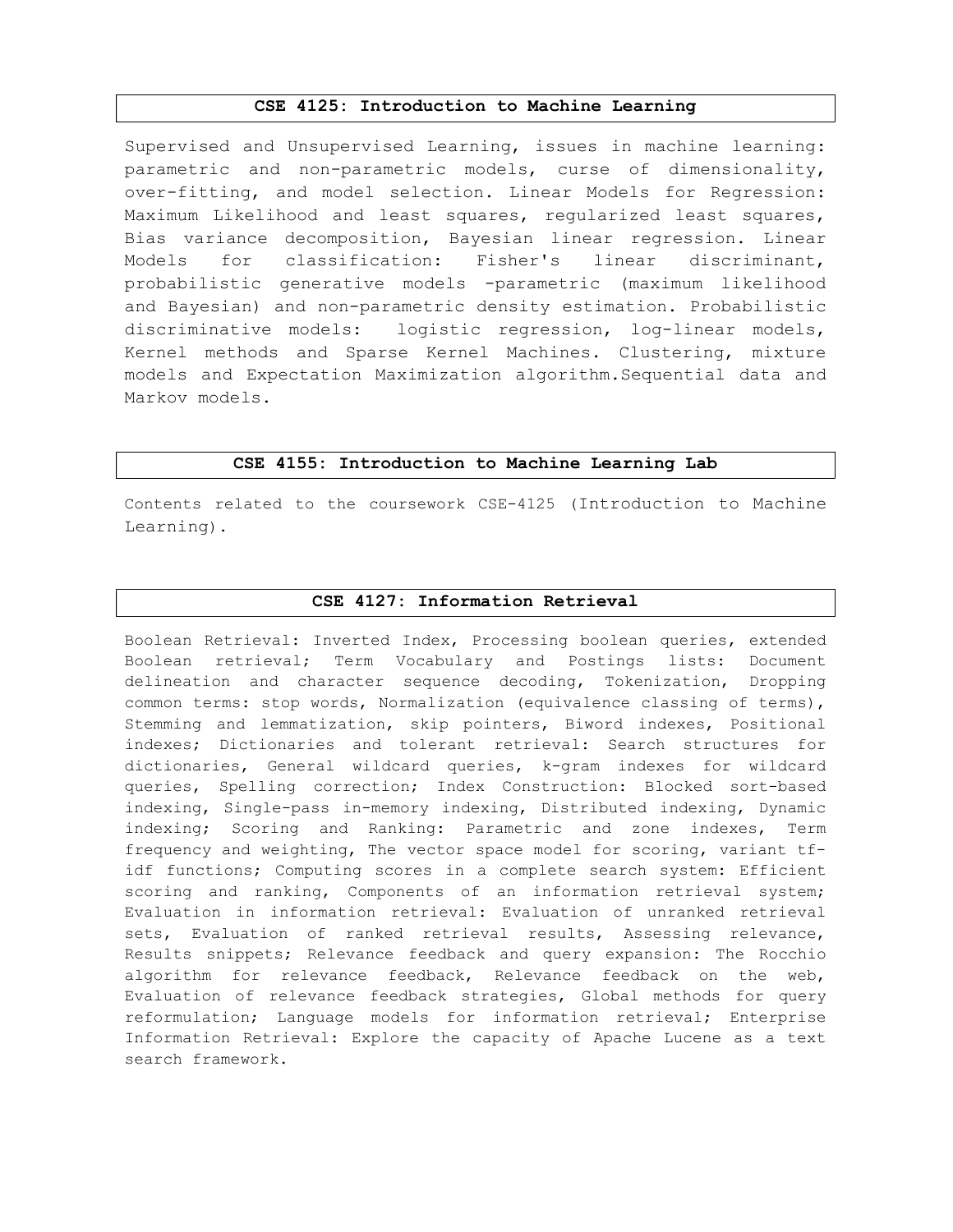#### CSE 4157: Information Retrieval Lab

Contents related to the coursework CSE-4127 (Information Retrieval).

#### CSE 4131: Introduction to VLSI Design

Current State of VLSI: Fabrication and Size Metrics, Performance Metrics, System Complexity; Introduction to MOS technology: PMOS, NMOS and CMOS, Transistors, CMOS Fabrication; Design Approaches: Fabrication Steps, Stick Diagrams, Design Rules and Layout, Contact Cuts, Double Metal MOS Process Rules, MOS Circuits; Delay Analysis: Inverter Delay and its Analysis, Delay of Different Sequential and Combinational Circuit; Design Automation and VLSI: Layout, Placement, Routing, Silicon Compilation; Switch logic: Pass Transistors and Transmission Gates. Gate logic: The inverter, Two-Input nMOS, CMOS and BiCMOS Gate Design. Design of Parity Generator and Multiplexers. Registers, Counters and Memory Realizations, One Transistor and Three Transistors Dynamic RAM Cell Design; Hierarchical View of VLSI System Design: Behavioral Description High level Synthesis Scheduling, Allocation and Data Path Synthesis; Logic synthesis: Multilevel Minimization, PLA Reduction of Regular Structure Circuits; Testing: Testing of VLSI, Testing of Stuck-at fault, Testing of PLAs; FPGA: Introduction to FPGA.

### CSE 4161: Introduction to VLSI Design Lab

Contents related to the coursework CSE-4131(Introduction to VLSI Design).

#### CSE 4133: Algorithm Engineering

Introduction.Review of NP-Completeness: The class P, NP, NPC, Encoding; Polynomial Verification, Polynomial Reduction, Proving NP-Completeness; Randomized Algorithms: Review of Randomized Quick Sort. Randomized Min-Cut, Las Vegas and Monte Carlo Algorithms, Randomized Complexity Classes, Approximation Algorithms, Review the Concept of Lower Bound, Lower Bound for Sorting, Constantfactor Approximation Algorithms, FPTAS, Inapproximability, LP Based Approximation Algorithms, Randomized Approximation Algorithms; **Amortized Analysis**: Different Methods: Aggregate analysis, Accounting Method, Potential Method, Examples: PUSH, POP, MULTIPOP; Binary Counter, Dynamic Tables; Online Algorithms: Competitive Analysis, Online Paging Problem, Randomized Online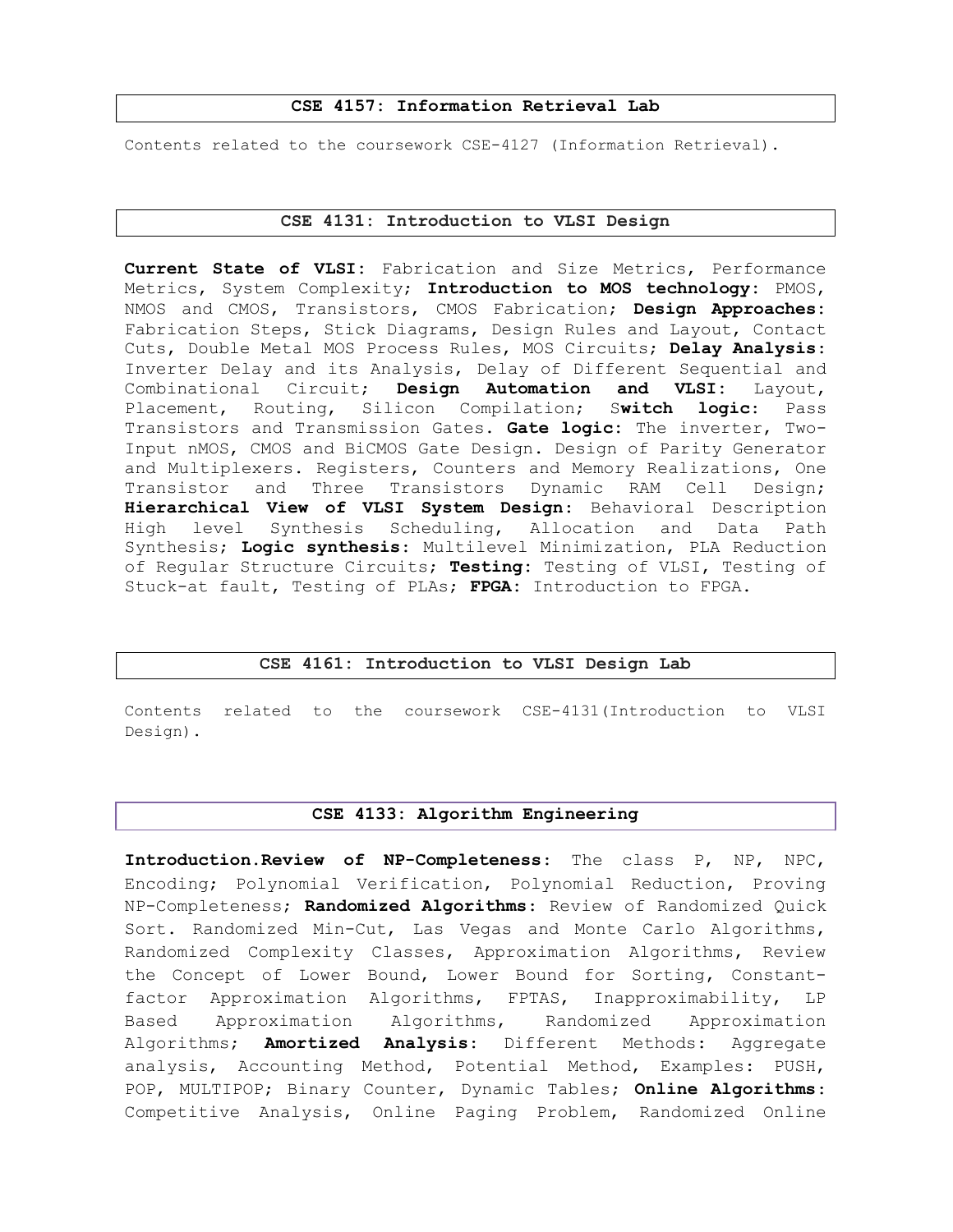Algorithms, Adversary Models, Marker Algorithm, Bioinformatics Algorithms: Introduction, Genome Sorting, Quantum Computing, Quantum Bits (Qbits), Quantum Gates and Circuits, Quantum Algorithms, Quantum Parallelism; Practical Computing and Heuristics: Back tracking, Branch and Bound; Parallel/Distributed/Multithreaded Algorithms: Preamble, The basics of dynamic multithreading, Recursive Fibonacci Number computation; **Parameterized Algorithms:** Fixed Parameter Tractability, Parameterized Algorithm (Buss Algorithm) for Vertex Cover.

#### CSE 4163: Algorithm Engineering Lab

Contents related to the coursework CSE-4133(Algorithm Engineering).

### CSE 4135: Software Requirements Specification and Analysis

Review of – The Nature of Software, Software Engineering, The Software Process, Software Engineering Practices, Generic Software Process Model, Process Assessment and Improvement, Prescriptive Process Models, Specialized Process Model and Agile Development. Requirements Engineering, Establishing the ground work, Eliciting Requirements, Negotiating Requirements, Validating Requirements, Requirements Analysis, Scenario-Based Modeling, UML Models, Data Modeling Concept, Class Based Modeling, Requirements Modeling Strategies, Flow-Oriented Model, Behavioral Model, Requirements Modeling for WebApps.

#### CSE 4165 Software Requirements Specification and Analysis Lab

Contents related to the coursework CSE-4135 (Software Requirement Specification and Analysis).

### CSE 4137: Cryptography and Security

Introduction: Key security concepts. Various types of threats. Policy vs Mechanism. Security policy life cycle. Vulnerabilities. Controls. \* Organizational Context and Security policy. Human factors in security policy: Basic risk analysis structure, Implementation of security plan. Integration of physical and logical security. Internet and Email use policies. Computer security incident response team (CSIRT). Security auditing. Basic Applied Cryptography: Historical ciphers, modern ciphers like AES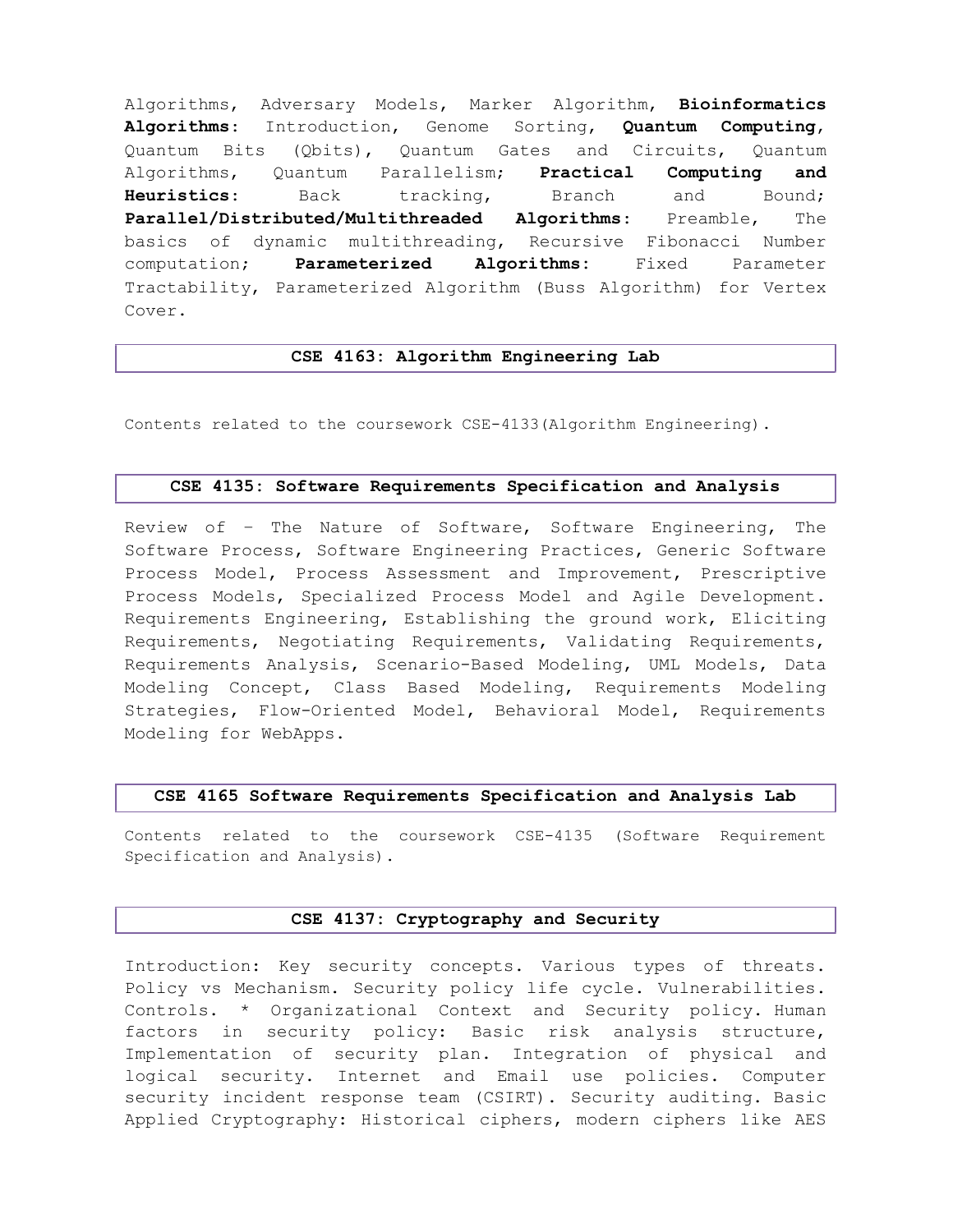and RSA, symmetric cryptography, cryptanalysis, stream ciphers and RC4, cipher block modes of operation. key distribution, differential cryptanalysis Public key cryptography: Diffie-Hellman key exchange, RSA algorithm, elliptic-curve cryptography, security services, secure hash functions, SHA security hash functions. Key and Identity Management including certificate management: Key exchange and random numbers, key/identity management, Kerberos, PKI, digital signature, hierarchical x.509, web of trust. Authentication:

Password based authentication, Token based authentication, Biometric authentication, Remote user authentication, security issues for user authentication. Access Control: Access control principles, access control policies, discretionary access control, role based access control, role based access control reference model, Access control matrix, Unix access control, Windows access control, capabilities Internet Security: Secure Sockets Layer (SSL), Transport Layer Security (TLS), HTTPS, IPv4 and IPv6 security, keberos, X.509, wireless security. Database Security: Database Access Control, inference, database encryption, cloud security. Denial-of-Service attacks: Flooding attacks, DDOS attacks, reflector and amplifier attacks, defense against DOS. Trusted Operating System: The Bell-LaPadula model for computer security, formal models for computer security, trusted systems, assurance and Evaluation. Program security and Design Principles: Software security issues, handling program input, writing safe program code, interacting with operating system. System Evaluation: Assurance and Evaluation. Malicious Software: Types of Malware, infected content, vulnerability exploits, social engineering, system corruption, bots, zombie, key loggers, phasing, spyware, backdoors, counter measures. Forensics Physical Security: Physical security prevention and mitigation measures, recovery from physical security breaches, integration of physical and logical security. Legal and Ethical Issues in Computer Security: Cybercrime, intellectual property, privacy, ethical issues

### CSE 4167: Cryptography and Security Lab

Contents related to the coursework CSE-4137 (Cryptography and Security).

### CSE 4139: Computer Graphics

Standard Graphics Primitives, Graphical User Interface; Graphics Hardware Display devices, Raster refresh graphics display, Use of frame buffer and look up table Coordinate convention Device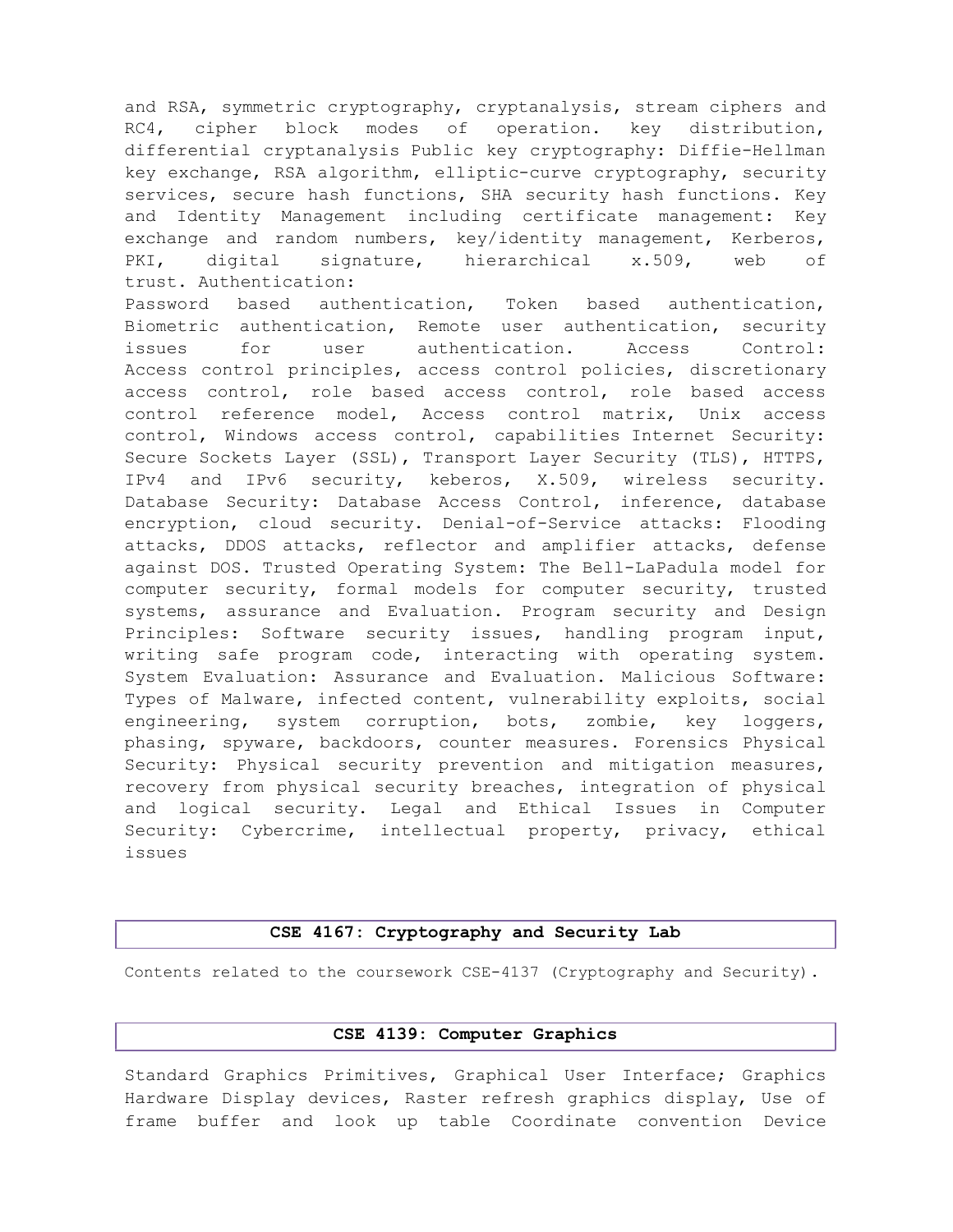coordinate and wild coordinate system. Vector graphics and raster graphics system. Scan conversion algorithms: Mid-point Line, Circle and ellipse Creation Algorithms. Slope independent line drawing using mid-point line algorithm. Polygons: Difference type of polygons, polygon filling, triangulation, polygon filling algorithm. Windowing and Clipping: Window Viewpoint, Zooming, panning, line, text and polygon, clipping algorithms. Transformation: Homogeneous coordination, Transformation in 3D, Transformation matrices, translation, rotation, scaling. Projection: Parallel and perspective, standard projection matrices. Hidden Surface removal: Painter's algorithm, Z-Buffering, Visible surface ray-tracing algorithm. Illumination and Shading: Light Models, Ambient light, diffuse and specular reflection, light attenuations, Goraud and Phong shading, Recursive Ray Tracing. Monochorome and colored light: monochrome light, additive and suntractive light, Colored light- RGB, CMY, YIQ, HSV and HLS color model. Image File Format: PPM file, BMP file. Representing curves and surfaces: Polygonal surfaces, Parametric Cubic Curves- Hermite, Bezier and B-spline curces, parametric bi-cubic surfaces: bicubic splines. Introduction to Graphics Programming.The nature of computer animation.

#### CSE 4169 Computer Graphics Lab

Contents related to the coursework CSE-4139 (Computer Graphics).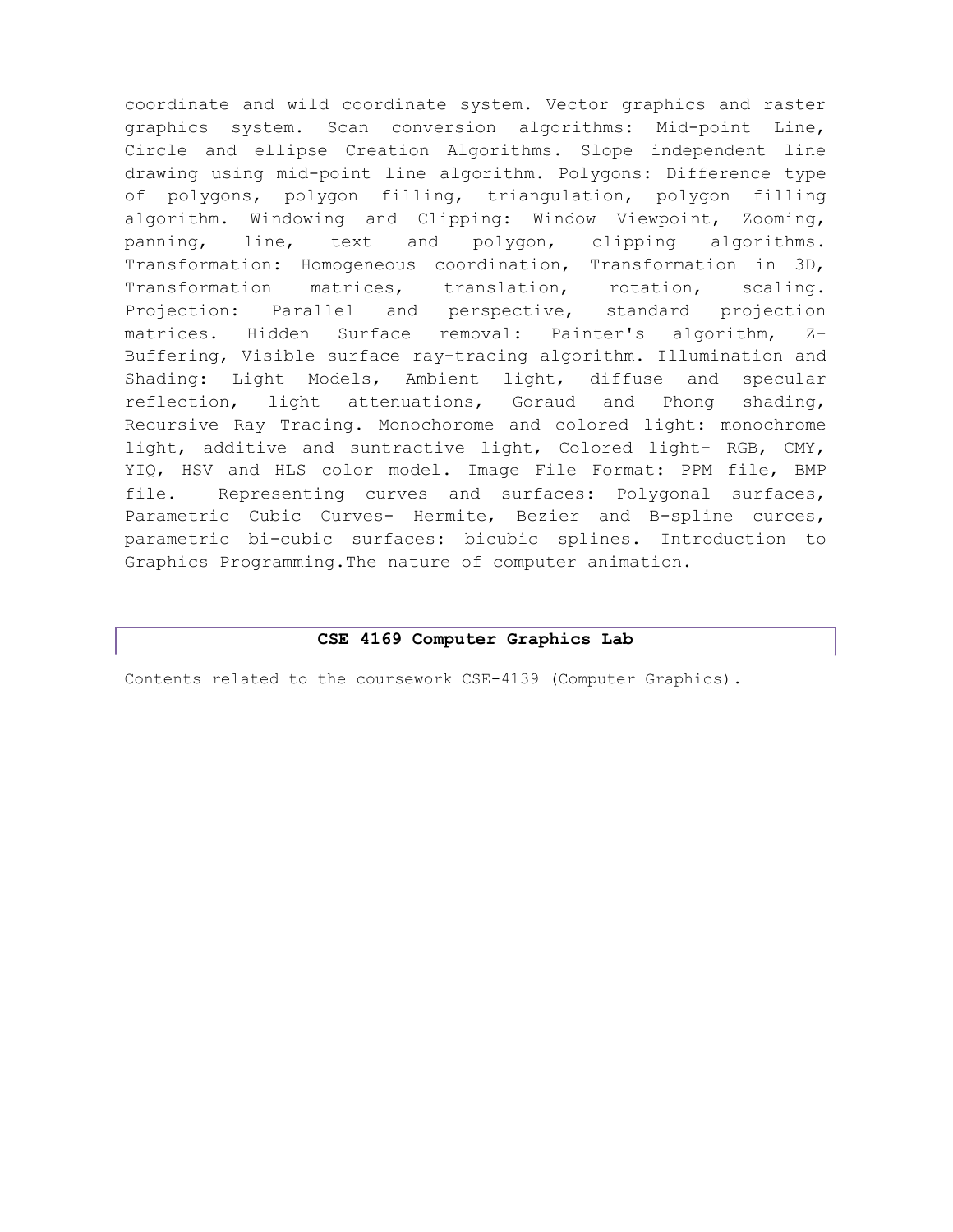# OPTION II

#### CSE 4122: Mathematics for Robotics

Solution of linear equations, polynomial interpolation and approximation, solution of nonlinear equations, roots of polynomials, resultants, approximation by orthogonal functions (includes Fourier series), integration of ordinary differential equations, optimization, calculus of variations (with applications to mechanics), probability and stochastic processes (Markov chains), computational geometry, differential geometry.

#### CSE 4124: Introduction to Bioinformatics

Amino acids and Proteins: General properties. Classification and characteristics.Acid-base properties of amino acids.Essential and Non-standard amino acids. Introduction to Proteins & Protein Structure: Primary, Secondary, Tertiary and Quarternary Structure. Enzymes: General properties, specificity, classification, efficiency, regulation of enzyme activity (rate, concentration, time, pH, temperature), enzyme kinetics---rate equations, steady state, Michaelis- Menten equation. Carbohydrates. Definition, classification and structure of monosaccharides, Disaccharides polysaccharides, and glycoconjugates- proteoglycans, glycoproteins and glycolipids.Structural and functional roles of carbohydrates. Sequence databases: Primary and secondary databases, Nucleotide sequence database, nucleotide sequence flat files. Protein sequence databases: Genpept, Uniprot, Swissprot, PIR, Sequence formats: Genbank, FASTA, ASN. Information retrieval from biological databases.The NCBI resource, Entrez, Pubmed, Medline.Entrez Boolean search terms and statements. Locuslink, NCBI bookshelf. Sequence Alignment: Pairwise sequence alignment, Global alignment, Local alignment, Scoring functions and matrices, General gap and affine gap penalty, Statistical significance. Multiple Sequence alignment: SP (Sum of Pairs) measure, Star alignments, Tree alignments, Motifs and Profile, Alignment representation and Applications, ClustalW, ClustalX and Tcoffee.

#### CSE 4126:Introduction to Data Science

Data collection and extraction, Preprocessing: Data quality, Data cleaning: missing values, noisy data, Data Storage and integration: SQL and NoSQL databases, redundancy and correlation analysis, tuple duplication, conflict detection and resolution, Data Reduction: overview, wavelet transformation, principle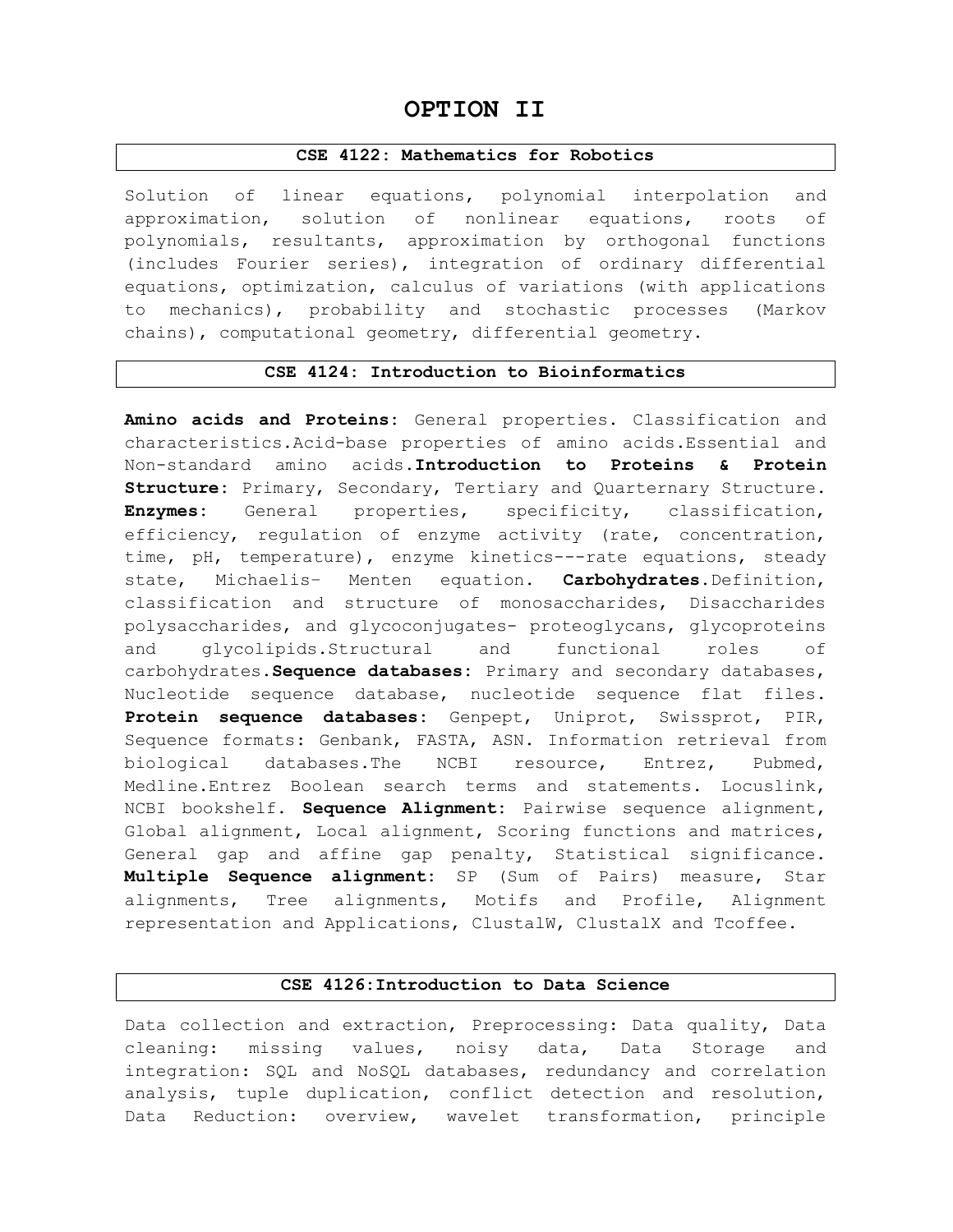component analysis, attribute subset selection, regression and log-linear models, histograms, clustering, sampling, Data cube aggregation; Data Transformation and Discretization: overview, normalization, binning, histogram analysis, concept hierarchy generation, Data visualization, Exploratory Data Analysis, Introduction to data modeling.

#### CSE 4128: Wireless Networks

Overview of wireless communication networks and protocols: Brief introduction to wireless physical layer fundamentals, Understand the architecture and applications of current and next generation wireless networks: Cellular, WLANs, sensor networks, mesh networks, mobile ad-hoc networks and intermittently connected mobile networks. Modern physical layer wireless and mobile communications: radio propagation modeling, performance of digital modulation schemes and coding techniques in fading environments; CDMA and OFDM, Diversity and MIMO. Medium access and resource allocation techniques: Medium access control, power control for fixed-rate and rate-adaptive systems, Aloha and CSMA-based randomized medium access, scheduling for TDMA/FDMA/CDMA-based wireless networks. Design and analyze network layer routing protocols: link metric estimation and neighborhood table management for proactive and reactive routing protocols- AODV, DSR, and their variants, opportunistic routing, backpressure routing, network coding, cooperative routing, routing with mobility and intermittent contacts. Design and analyze transport layer protocols: Emphasis on congestion control, including TCP over wireless, congestion sharing mechanisms, explicit and precise rate control, utility optimization-based approaches, and backpressure-based utility optimization.

#### CSE 4130: Introduction to Quantum Logic

Overview of Nanotechnology, Quantum Building Blocks, Unitary Matrix, Hermitian Matrix, Pauli Matrix, Qubits, Single-Qubit Quantum Systems: Single Quantum Bits, Single Qubit Measurement, A Quantum Key Distribution Protocol, The State Space of a Single Qubit System; Multiple-Qubit Systems: Quantum State Spaces, Measurement of Multiple-Qubit System, Quantum State Transformation; Quantum Gates: Hadamard gate, Pauli-X gate, Pauli-Y gate, Pauli-Z gate, Phase shift gates, Swap gate, Square root of Swap gate, Controlled gates, Universal Quantum Gates, Application of Quantum Gates; Quantum Logic Synthesis, Quantum Circuits: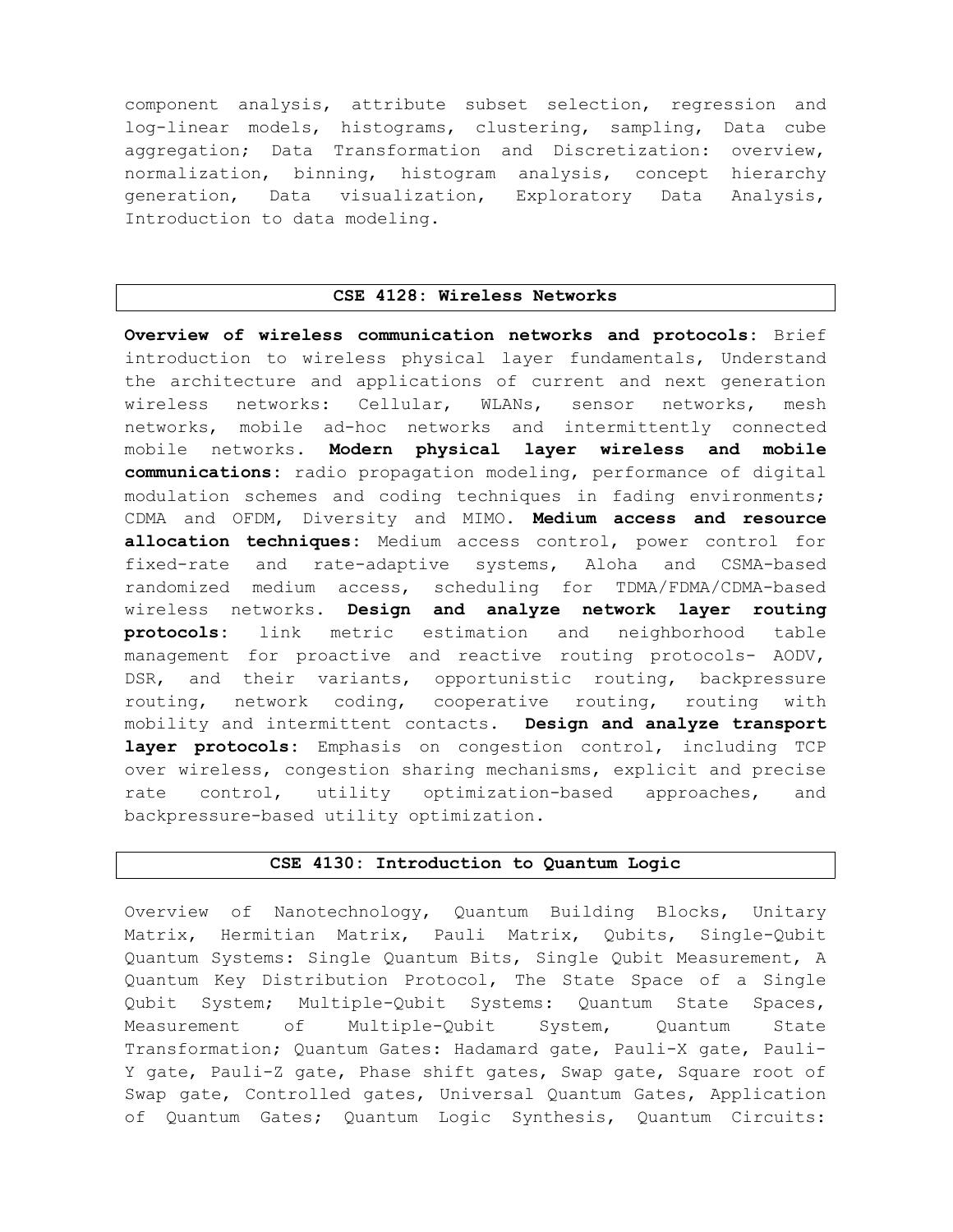Quantum Adder, Quantum Subtractor, Quantum Multiplier, Quantum Divider, Quantum Decoder, Quantum Encoder, Quantum Multiplexer, Quantum Demultiplexer, Quantum Comparator; Introduction to Quantum Algorithms: Computing with Super Positions, Notions of Complexity, Deutsch's Problem, Simon's Problem

#### CSE 4132: Graph Theory

Fundamental concepts, varieties of graphs, path, cycles and components, degrees and distances, clique. Trees: Properties, spanning trees, forests, centroids, generation of trees and cycles, ent cycles and co-cycles. Connectivity: Vertex and edge connectivity, blocks, eccentricity, Menge's Theorem. Traversability: Eulerian graphs, kuratowski's theorem, embedding graphs on surfaces, genus, thickness and crossing number. Graph Coloring: Vertex coloring, edge coloring, chromatic number, five color theorem, four color conjecture, critical graph. Homomorphism Digraph: Different connectedness, oriented graphs-tournaments, network flows and related algorithms. Groups, polynomials and graph enumeration, matching and factorization, perfect graphs, Ramsey number and Ramsey theorem, forbidden graph theory, miscellaneous applications.

#### CSE 4134: Software Project Management

Introduction: What is project? What is project management? Program and project portfolio management, role of project manager, project management profession. Project management and information technology context: A system view of project management, understanding organization, stakeholder management, project phases and the project Lifecycle, The context of information technology projects, recent trends affecting IT project management. Project management process groups: Introduction, process groups, mapping the process groups to the knowledge areas, developing an IT project management methodology, case study. Project Integration Management: Introduction, strategic planning and project selection, developing a project management plan, directing and managing project work, monitoring and controlling project work, performing integrated change control, closing projects or phases.Project Scope Management: Introduction, planning scope management, collecting requirements, defining scope, controlling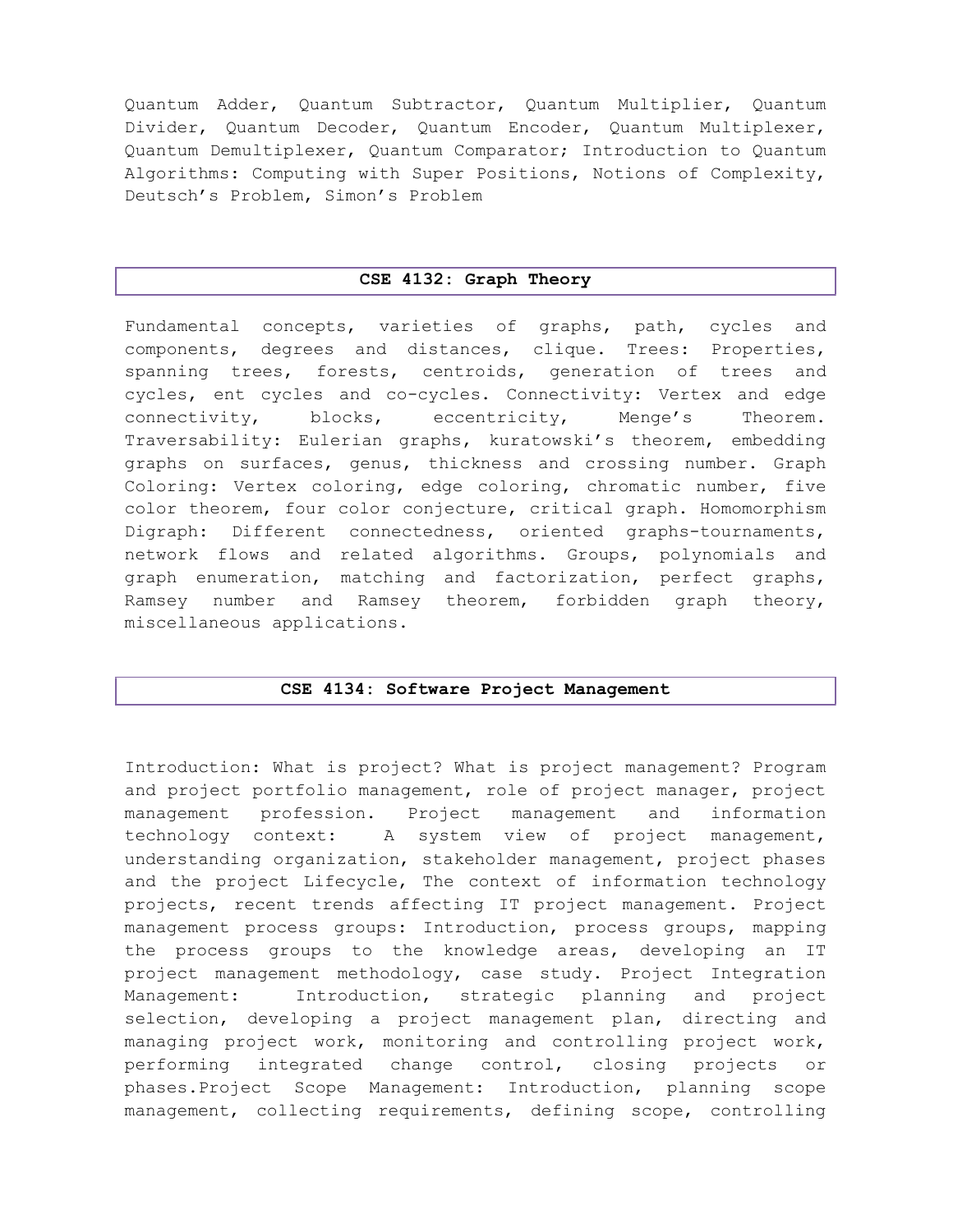scope. Project Time Management: Introduction, importance of project schedules, planning schedule management, defining activities, sequencing activities, estimating activity resources, estimating activity duration, developing the schedule, controlling the schedule. Project Cost Management: Introduction, importance of cost management, basic principles of cost management, planning cost management, estimating costs, determining the budget, controlling costs. Project Quality Management: Introduction, importance of project quality management, planning quality management, performing quality assurance, controlling quality, tools and techniques of quality control, modern quality management, improving IT project quality. Project Human Resource Management: Introduction, importance of human resource management, keys to managing people, developing the human resource plan, acquiring the project team, developing the project team, managing the project team. Project Communication Management: Introduction, importance of project communication management, keys to good communications, planning communications management, managing communications, controlling communications. Project Risk Management: planning risk management, common sources of risk on IT projects, identifying risks, performing qualitative risk analysis, planning risk responses, controlling risks. Project Procurement Management: Introduction, importance of project procurement management, planning procurement management, conducting procurements, controlling procurements. Project Stakeholder Management: Introduction, importance of project stakeholder management, identifying stakeholders, planning stakeholder management, managing stakeholder engagement, controlling stakeholder engagement.

#### CSE 4136: Computer Security

Web security: Basic three tire model of web architecture, various attacks on web, SQL injection attacks, various types of SQL injection attacks, protection against SQL injection attacks, prepared statements, sanitizing, single origin principle, Cross site scripting attacks/protections, cross site request forgery attacks/protection, case study. Network security: Internet architecture, security flaws on the Internet, attacks on networks, DDOS attacks, reflection attacks, amplification attacks, wireless security, WEP cracking, DNS hijacking, routing attacks, case study: NTP DDOS attack, spamhaus DDOS attack. Buffer Overflow and control flow attacks: gdb tutorial, c stack frame, conversion of c code to assembly, stack push and pop while function calls, buffer over flow example, shell injections, exploiting buffer overflow, shellcode, call instruction tricks for shell code, integer over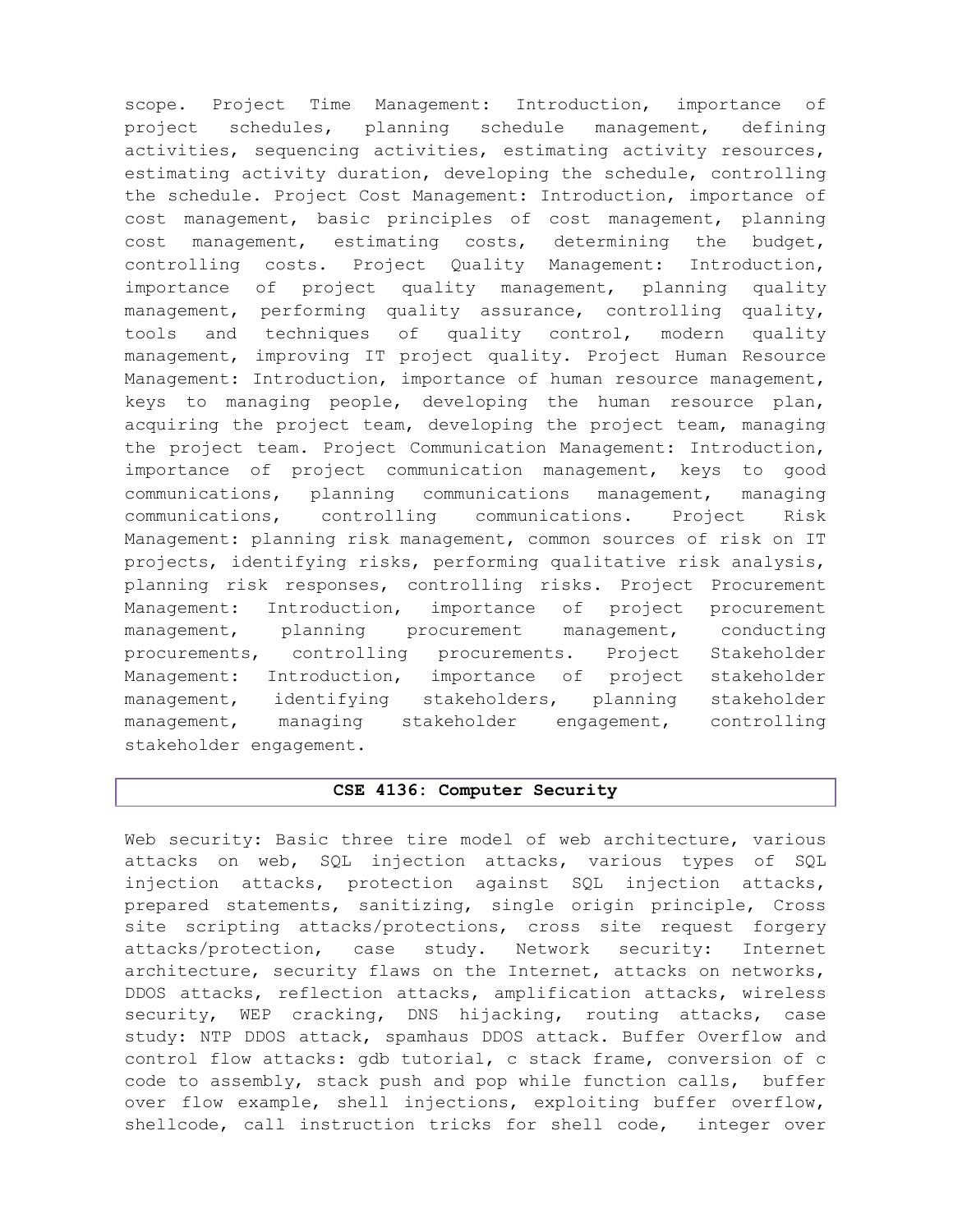flow, safe/unsafe functions, buffer over flow protections, stack canaries, no execution, address space layout randomization, return to libc function chaining, return oriented programming. Malware analysis: How malware run, insider attack, backdoors, analysis of brain virus and morris worm, rootkits, botnets, code injection attacks, worm propagation, malware counter measures. Reversing Malware: Introduction to IDA-Pro, ollydbg and REMnux, identifying key x86 assembly logic structure using disassembler, common malware characteristics at windows api level (DLL injection, function hooking etc), recongnizing packed malware, manual unpacking of malware using OllyDbg, interacting with malicious websites to examine their nature.

#### CSE 4140: Compiler Design

Phases of a compiler, front and back end of a compiler. Lexical Analysis: regular expressions and regular languages, Finite Automata based pattern matching, Input buffering techniques, Syntax Analysis: Context free grammars, Top-down parsing: LL parsing, Recursive Descent parsing, Bottom-up parsing ; LRparsing, syntactic error recovery, Symbol Tables, Type expressions and type checking, Runtime structures- Activation Records, Static and Dynamic Scoping. Intermediate Representation: Abstract syntax trees, 3-address code, etc. Generation of 3-address codes – Syntax directed translation for Declarations, Assignment statements, Flow of Control statements, Array reference. Target Code generation. Optimization: Control flow graphs, Data flow Analysis: Reaching definitions and Live-variable analysis and Def-use & use-def chains, Available Expression analysis and Global common sub expression elimination, Dominators, Loops in control flow graphs, Loop invariants and code motion, Elimination of Induction variables, Partial redundancy elimination, constant folding and constant propagation, copy propagation, Dealing with Aliasing, Inter-procedural Dataflow Analysis, Introduction to Static Single-Assignment (SSA) form; Global Register allocation by graph coloring, Instruction Scheduling: list scheduling, Optimization for memory hierarchies.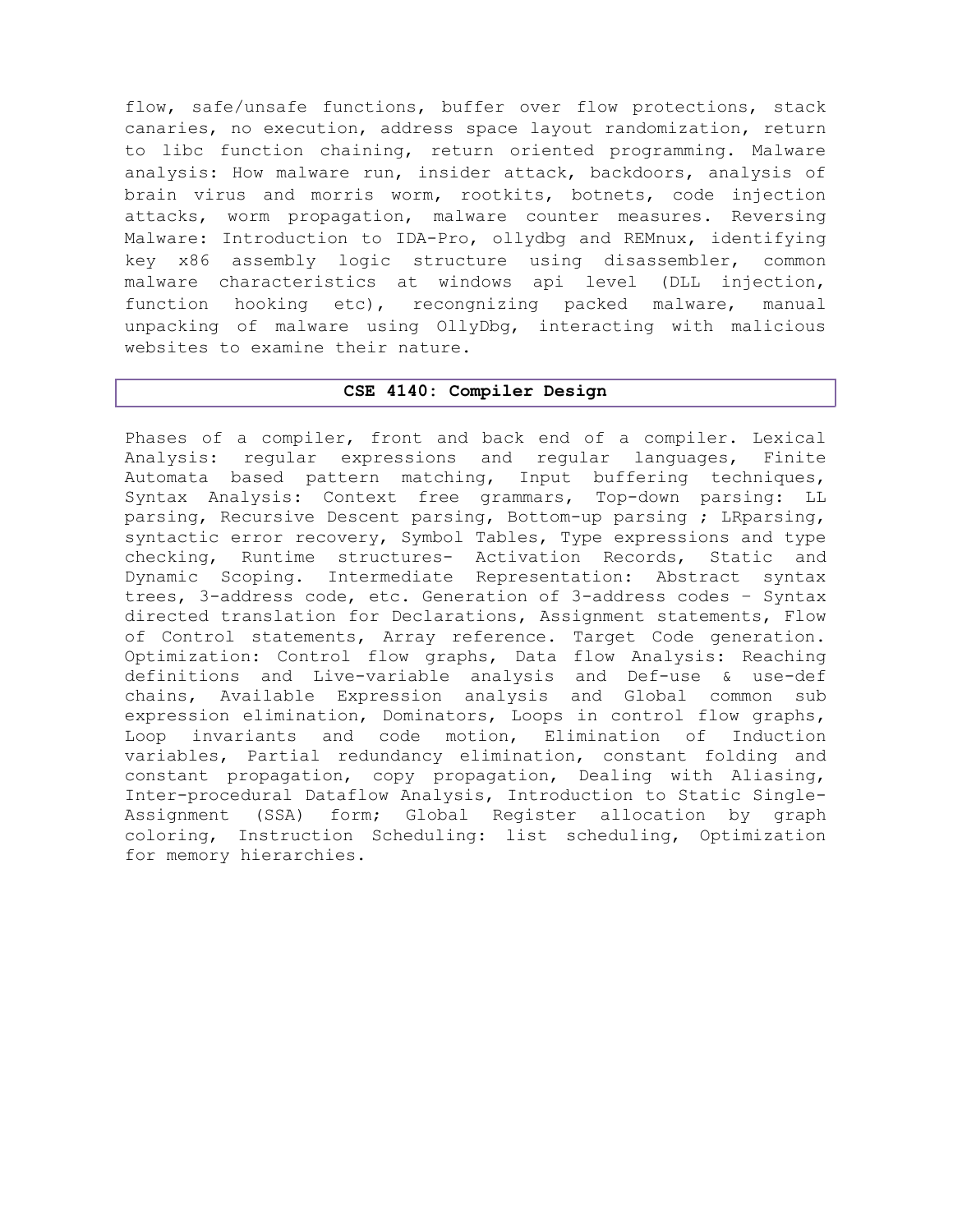# OPTION III

### CSE 4221: Robot Learning

Introduction, supervised learning, linear regression learning, gradient decent learning, Markov process, discrete HMM, HMM: inference and learning, Kalman filter, reinforcement learning: MDP, bellmont equation, value/policy iteration, continuous state/ finite horizon, maximum likelihood, kernel, large margin classifier: SVM, SVM with margin, clustering, PCA and particle filters, learning by observation, learning by demonstration, model learning, deep learning, meta-learning.

#### CSE 4251: Robotic Learning Lab

Contents related to the coursework CSE-4221 (Robotic Learning).

### CSE 4223: Fundamentals of Genomics and Proteomics

Human Genome as a model: History of Genome sequencing project. The human Genome project.Organization of the Human genome. The human genome sequence: annotation Repeats, coding regions, non-coding regions. Genome sizes. Genome Annotation.DNA sequencing methods – manual & automated: Maxam and Gilbert and Sangers method. Chain termination method, Pyrosequencing Genome Sequencing methods: Shotgun & Hierarchical (clone contig) methods, Computer tools for sequencing projects: Genome sequence assembly software. Polymorphisms: Repeats and Single Nucleotide Polymorphhisms (SNPs), SNP detection methods: SSCP, PCR-based, dHPLC sequencing. SNP and disease. Molecular markers: RFLP, VNTR, RAPD, SSR, AFLP Managing and Distributing Genome Data: Web based servers and software for genome analysis: ENSEMBL, VISTA, UCSC Genome Browser, NCBI genome. Selected Model Organismal Genomes and Databases. Introduction to Proteomics. The proteome. Analysis of proteomes.2D-PAGE. Sample preparation, solubilization, reduction, resolution. Reproducibility of 2D-PAGE. Mass spectrometry based methods for protein identification. De novo sequencing using mass spectrometric data.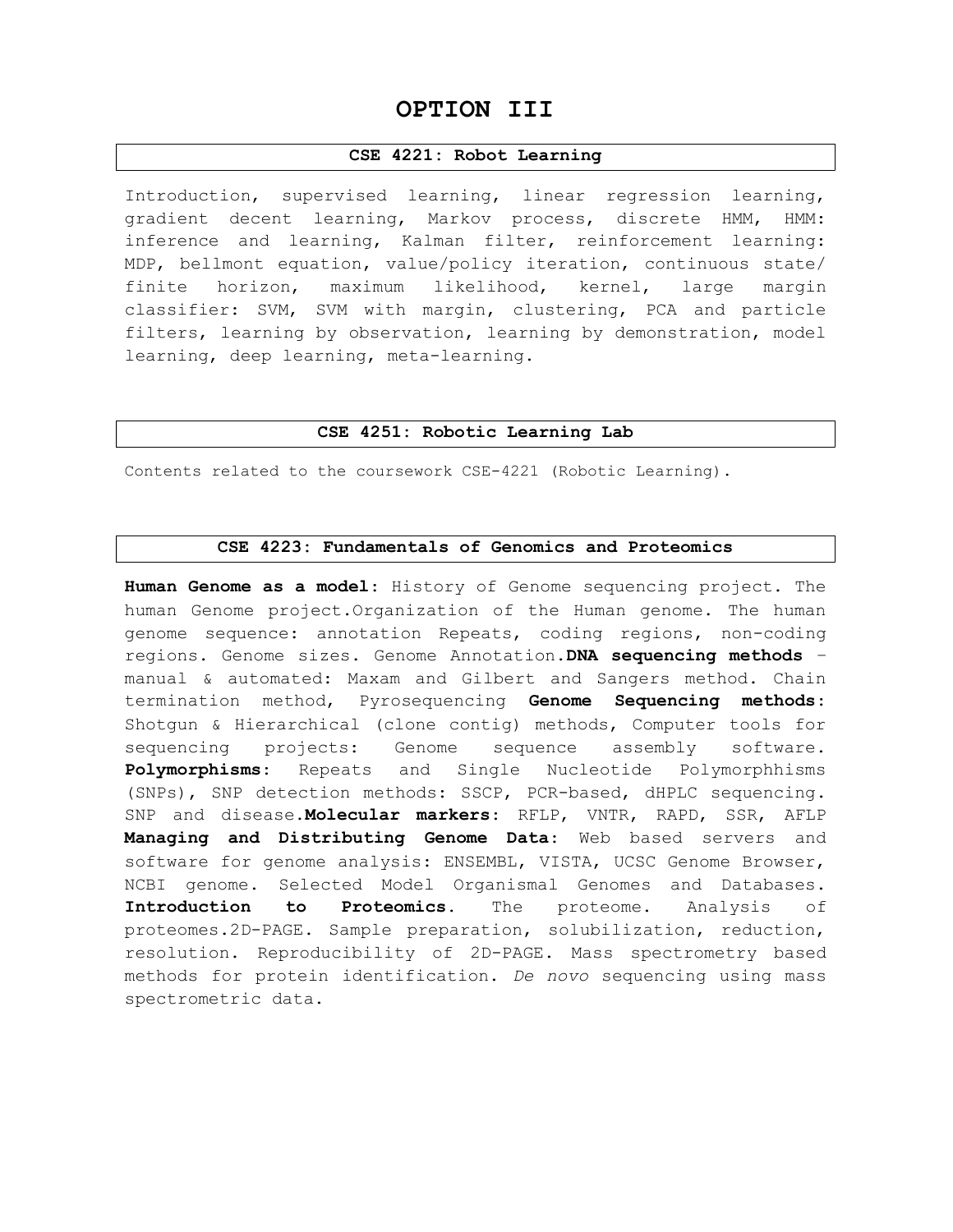#### CSE-4253: Fundamentals of Genomics and ProteomicsLab

Contents related to the coursework CSE-4223 (Fundamentals of Genomics and Proteomics).

#### CSE-4225: Introduction to Data Mining and Warehousing

Data warehousing: Basic concepts: difference between operational DB and DW, multi-tiered architecture of DW, enterprise warehouse, data mart and virtual warehouse; Data warehouse modeling: data cube and OLAP; Data cube: A multidimensional data model; Stars, Snowflakes, and Fact Constellations: schemas for multidimensional databases; Dimensions and Measures, Typical OLAP operations: rollup, slice and dice; Data warehouse design and usage, Data warehouse implementation, Data generalization by attribute oriented indexing. Mining frequent patterns: Definitions and background, Market basket analysis, Methods for mining frequent patterns (i) Apriori algorithm (mining frequent itemsets using candidate generation, Improving the efficiency of Apriori), (ii) FP-growth algorithm (mining frequent itemsets without candidate generation), (iii) Mining frequent itemsets using vertical data format; Mining closed and maximal frequent itemsets; Mining frequent patterns in data streams. Mining association rules and correlation: Mining association rules, generating association rules from frequent itemsets, Mining correlations from association rules, Significance of correlation mining in presence of association rules, Pattern evaluation methods, Various correlation measures: lift, chi-square, all conf, max conf, cosine and Kulc; their performance and applicability analysis. Mining sequential patterns: Concepts and primitives, applications, domains; mining methods in transactional databases (i) Apriori based approaches (GSP, SPADE), (ii) Pattern growth based (PrefixSpan); closed and maximal sequential patterns; Mining sequential patterns in biological databases, web access databases and time series databases.

#### CSE-4255: Introduction to Data Mining and Warehousing Lab

Contents related to the coursework CSE-4225 (Introduction to Data Mining and Warehousing Lab).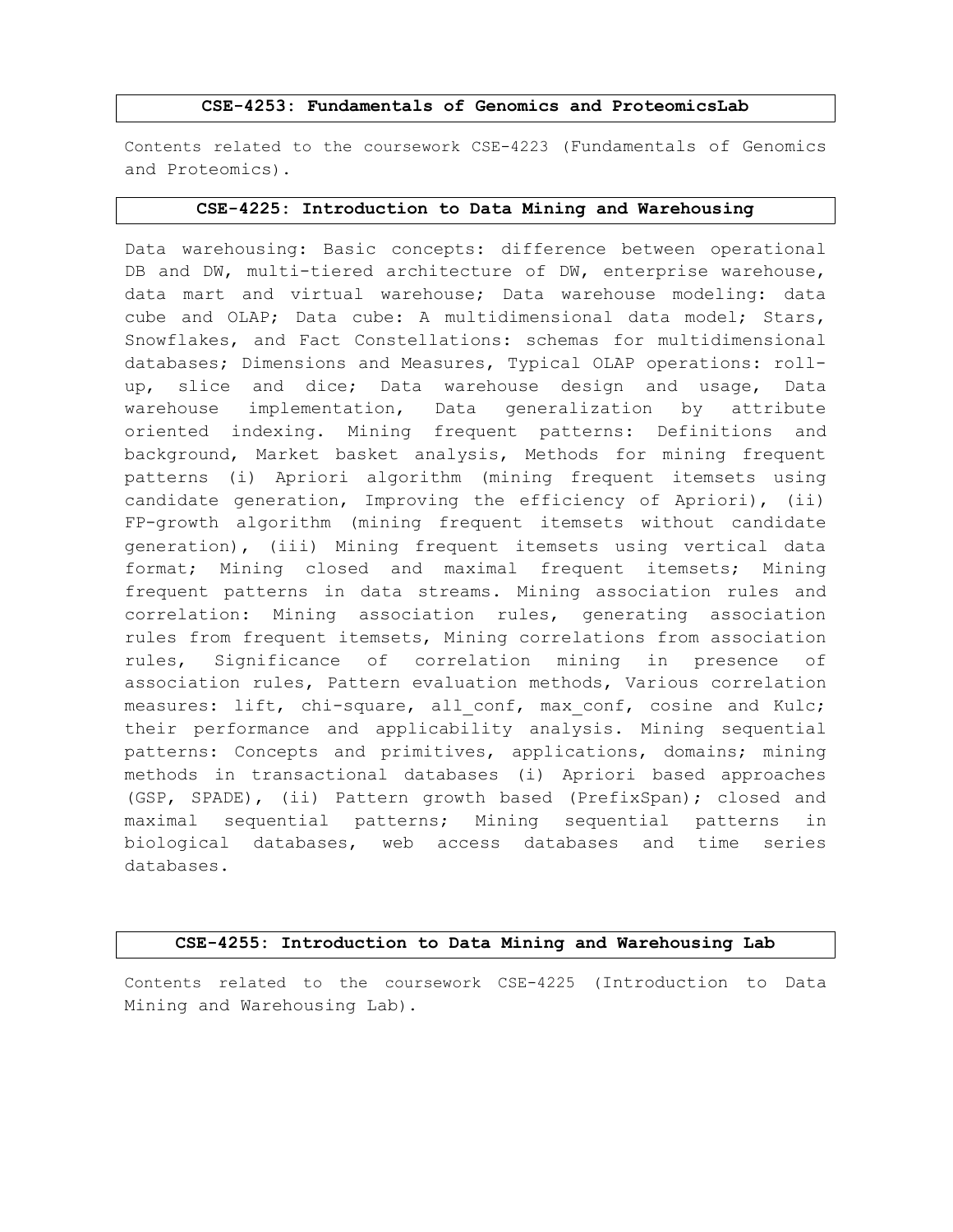#### CSE-4227: Cloud Computing

Introduction to Cloud Computing: Definition and applications including benefits, challenges, and risks, Enabling Technologies and System Models for Cloud Computing, Cloud Computing Models: Infrastructure as a Service (IaaS), Platform as a Service (PaaS), Software as a Service (SaaS) and emerging XaaS, Types of Cloud Computing: Public cloud, private cloud and hybrid clouds, Cloud OSs and platforms, Cloud Architectures: Architectural design of Cloud computing, Interaction among infrastructure provider, business providers and the customers, roles of cloud broker, Tradeoffs between costs and customer satisfactions, Federated Clouds, VM Resource Provisioning: Static and dynamic resource provisioning approaches, HARMONY architecture, Capacity provisioning approaches, Scalability and Fault Tolerant Issues: Scalable computing, energy optimization vs. fault tolerant service platforms, Performance, QoS, Power management in Cloud Computing data centers, Principles of Virtualization platforms: VMWare ESX Memory Management, Security and Privacy issues in the Cloud, Introduction to Mobile Cloud Computing: Architecture and applications of MCC, Code partitioning, Code offloading and VM migration techniques.

#### CSE-4257: Cloud Computing Lab

Contents related to the coursework CSE-4127 (Cloud Computing).

#### CSE-4229: Introduction to Reversible Computing

Introductory Concepts, Theory of reversibility, Energy and Information loss, Popular Reversible logic gates: Feynman Gate, Fredkin Gate, Toffoli Gate, Double Feynman Gate; Garbage outputs, Delay, Quantum cost, Reversible Combinational Circuits: Reversible Half Adder, Reversible Full Adder, Reversible Carry Look Ahead Adder, Reversible Carry Skip Adder, Reversible BCD Adder, Reversible Subtractor, Reversible Multiplier, Reversible Divider, Reversible Comparator, Reversible Decoder, Reversible BCD to Decimal Decoder, Reversible BCD to 7-Segment Decoder, Reversible Encoder, Reversible Multiplexer, Reversible Demultiplexer; Reversible Sequential Circuits: Reversible SR, JK, T and D Flip Flop, Reversible Register, Reversible Shift Register, Reversible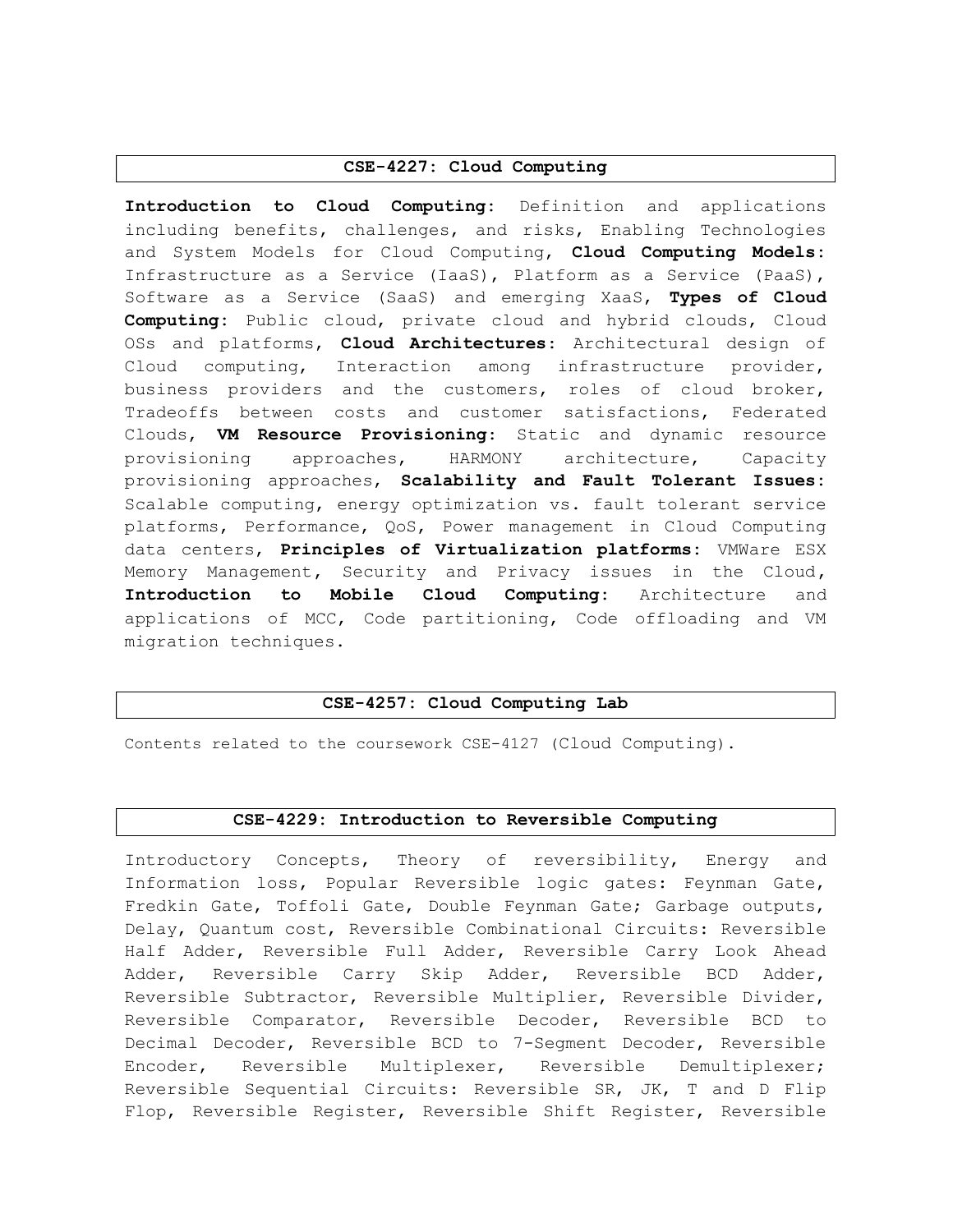Frequency Division and Counter Circuit, Reversible Synchronous Counter, Reversible Asynchronous Counter, Reversible Parallel Up-Down Counter, Reversible RAM, Reversible ROM; Reversible Complex Circuits: Reversible PLA, PLD, CPLD, FPGA; Synthesis of Reversible Logic: Transformation based Synthesis, BDD-based Synthesis.

#### CSE-4259: Introduction to Reversible Computing Lab

Contents related to the coursework CSE-4229 (Introduction toReversible Computing).

### CSE-4231: Computational Geometry

Introduction: Course information, Course policies; Polygon Triangulation and Polygon Partitioning: Art gallery theorems: Necessity and sufficiency, Triangulation theory, Triangulation by Ear Removal, Monotone partitioning, Trapeziodalization, Triangulating monotone polygons; Convex Hull in 2D and 3D: Graham's scan, Output sensitive algorithms: Gift wrapping or Jarvi's march, Lower bound of CH, Chan's algorithm, Convex hull in 3D: Euler's formula and its consequence, gift wrapping algorithm; Voronoi Diagrams and Delaunay Triangulations: Definition and properties of Voronoi diagram and Delaunay triangulation, Incremental algorithm for construction, Relation to Nearest Neighbor graphs, MST, Largest empty circle, Medial axis and Straight skeleton; Arrangements and Duality: Arrangements of straight lines in 2D, Definition and assumption, Combinatorics of arrangements, Zone theorem, Incremental algorithm for computing the arrangements, Duality between, lines and points; Application of duality: Ham-Sandwich cut, red-blue matching; Line Segment Intersection: Intersection of Segments, Overlap of two polygons-- convex and non convex polygon; Graph Drawing; Orthogonal Range Searching: Motivation from Database, 1d, 2d

#### CSE-4261: Computational Geometry Lab

Contents related to the coursework CSE-4231 (Computational Geometry).

#### CSE-4233: Software Testing and Verification

The Psychology and Economics of Software Testing, Software Testing Life Cycle (STLC), Software Testing Terminology and Methodology, V&V Model, Dynamic Black Box Testing – Boundary Value Analysis, Equivalence Partitioning, State Transition based Testing, Decision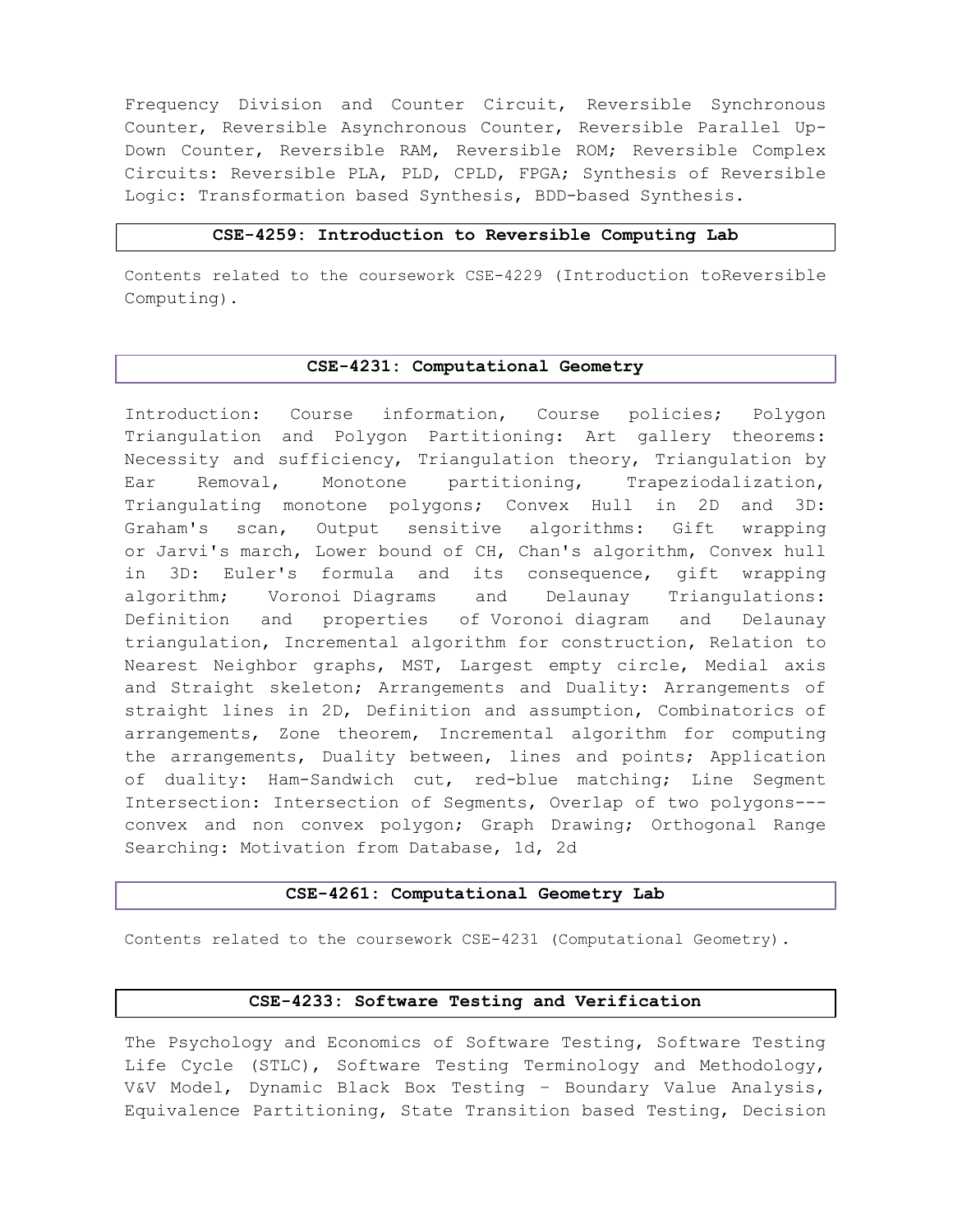Table based Testing, Cause-Effect Graphing based Testing and Error Guessing, Dynamic White Box Testing – Basis Path Testing, Data Flow Testing and Mutation Testing, Inspections, Walkthroughs, Technical Reviews, Unit Testing, Integration Testing, Function Testing, System Testing, Acceptance Testing, Regression Testing, Test Management – Test Organization, Test Plan, Test Design and Specifications, Software Metrics, Software Quality, Quality Control and Quality Assurance, Quality Management and Project Management, Software Quality Metrics, Testing Internet Applications - Security and Performance Testing, Debugging, Test Driven Development (TDD), Behavior Driven Development (BDD).

### CSE-4263: Software Testing and Verification Lab

Contents related to the coursework CSE-4233 (Software Testing and Verification).

### CSE-4235: Digital Forensic

Introduction: Key digital forensics concepts. Computer forensics, network forensics, mobile device forensics, malware forensics, memory forensics, scientific method of digital forensics, digital evidences, circumstantial vs digital evidence, Evidence integrity and cryptographic hash functions, chain of custody, using forensic copies, reporting and testimony, case study of real world crime investigation involving digital forensics. Legal system in Bangladesh: Legal system in Bangladesh, criminal vs civil justice system, court room scenario, Lawyers vs prosecutors, defense attorneys, law enforcement, warrant requirement, e-discovery, Judges and decision makers, laws related tocyber crimes and digital forensics, accepted digital evidences in Bangladesh legal system, finger print analysis, privacy law and digital forensics. Computer Forensics: Computer forensics investigation process, evidence acquisition and preservation, file systems, forensics duplication/imaging technique, write blockers, device configuration overlay, SSD forensics. Windows Forensics: NTFS basics, File Record attributes, NTFS analysis, file system met data files, file carving, carving with fragmented clusters, windows registry, registry keys and values, traces of user log on/off, connection of usb devices, determining installation time, recently played files in windows media player, last 25 urls visited, timestamp changes, Event Logs, Recycle bin. Windows Application Analysis: Application Metadata, MS office metadata, multi-media file metadata, web browser forensics, email forensics, pre-fetch files, Diffie-Hellman key exchange, RSA algorithm,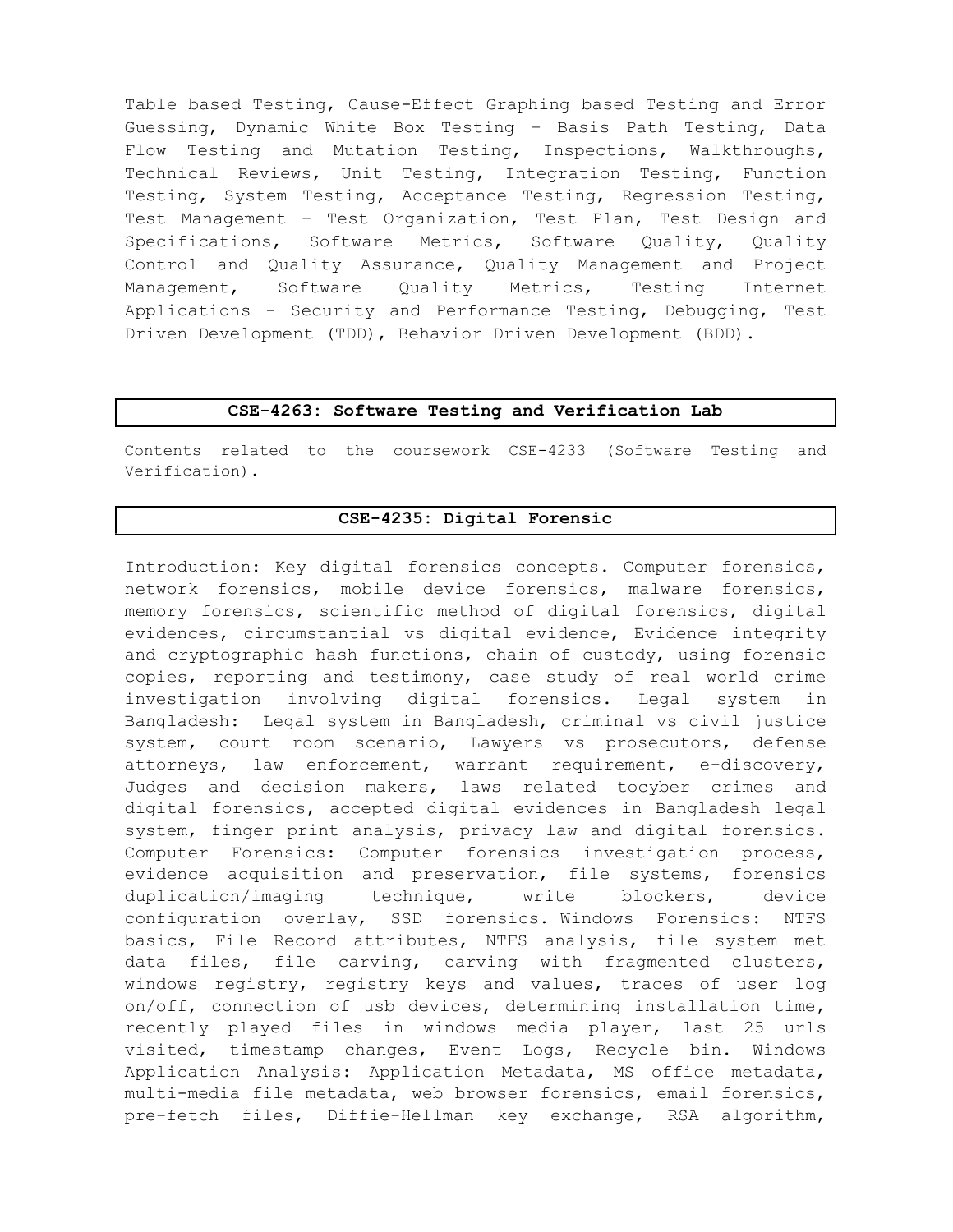elliptic-curve cryptography, security services, secure hash functions, SHA security hash functions. Psychological Aspects of Digital Forensics: Forensics psychology, cyber crime overview, roles of forensics psychologists, theories of crime, psychological profiling hackers and malware distributors, Rogers's hacker circumplex, case studies: Kevin Mitnich, Edward Snowden, Gary McKinnon, Network Forensics: Network forensics concepts, investigation methodology, sources of network-based evidence, Internetworking fundamentals, OSI model, TCP/IP model, three-way handshake, TCP and IP/IPv6 header, ARP, ICMP, DNS, HTTP, DHCP, SMTP, Evidence acquisition, sniffing packets from switches and wireless networks, libpcap, tcpdump, active acquisition, strategies for collection evidence Password based authentication, Token based authentication, Biometric authentication, Remote user authentication, security issues for user authentication, packet analysis, protocol analysis, flow analysis, statistical flow analysis, flow record collection and aggregation protocol, tools: silk, argus, nfdump, analysis technique and tools, identifying port scanning through statistical analysis. Network Intrusion Detection and Analysis: NIDS/NIPS functionality, Modes and types of NIDS, NIDS/NIPS evidence acquisition, snort rules and alerts, Case study. Fraud investigations: Fraud examiner vs forensic accountant, fraud examination methodology, Bendord's law, Secure Sockets Layer (SSL), Transport Layer Security (TLS), HTTPS, IPv4 and IPv6 security, Kerberos, X.509, wireless security. Mobile Forensics: Mobile network basics, mobile OS, NAND flash memory, YAFFS2, types of evidence obtainable from mobile devices, Proper handling of evidentiary mobile devices, Android forensics, ios forensics.

### CSE-4265: Digital Forensic Lab

Contents related to the coursework CSE-4235 (Digital Forensic).

#### CSE-4237: Digital Image Processing

Introduction to image processing, Differences between image processing, image analysis, and computer vision, Image Representation, Color Space, Image Sampling and Quantization, Image Quality Measurement, Image Quality Enhancement: Intensity transformations, Contrast stretching, Histogram equalization, Spatial domain filtering - mean and median filters, Sharpening filters - Laplacian and Sobel, Discrete Fourier Transform, Frequency-Domain Filtering - Gaussian and Butterworth low pass and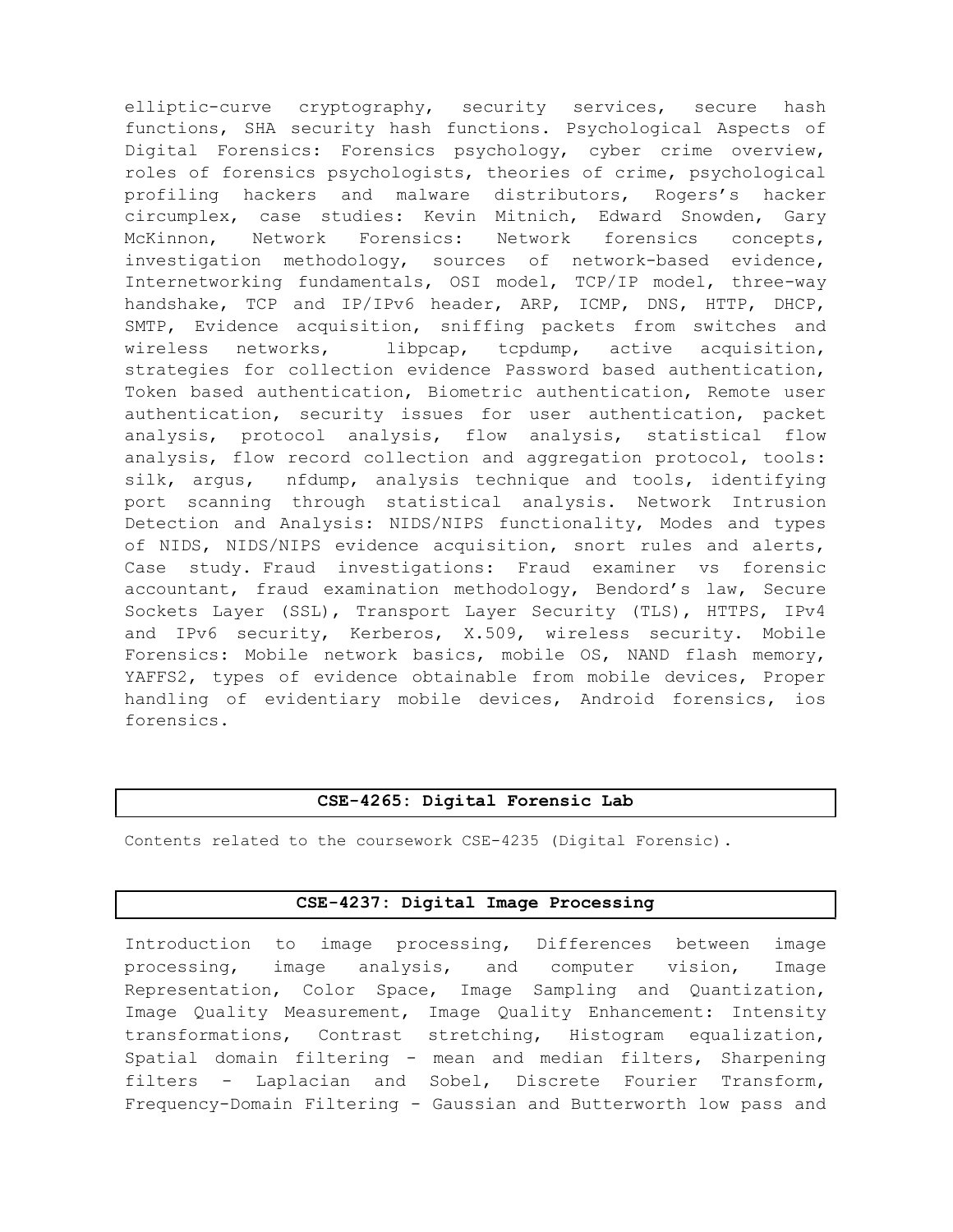High pass filters, Image Transform - Discrete Cosine Transform, Wavelet transform, Mutiresolution Anallysis and Discrete Wavelet Transform, Introduction to Image Restoration - Noise models, spatial and frequency filters, Weiner filter, Morphological Image Processing, Image Feature Extraction and Representation: Edge and Line, Region Segmentation and Representation, Image and Video Compression

#### CSE-4267: Digital Image Processing Lab

Contents related to the coursework CSE-4237 (Digital Image Processing).

#### CSE 4239: Parallel and Distributed Systems

Distributed System Models: High Performance Computing, Grid Computing, Cloud Computing, Many core Computing, Many Task Computing, Programming Systems and Models: Processes and threads, MapReduce, Workflow Systems, Virtualization Techniques, Distributed Storage & File systems: Data Intensive Computing, Distributed Hash Tables, Consistency and Replication: Reasons for replication, Consistency Models, Data Centric Consistency Models, Client Centric Consistency Models, Consistency Protocols, Fault Tolerance: Byzantine failure and k-fault tolerant systems, Performance analysis and tuning, scalability and performance studies, scheduling, storage systems, synchronization, and tools (Cuda, Swift, Globus, Condor, Amazon AWS, Open Stack, Cilk, gdb, threads, MPICH, OpenMP, Hadoop, FUSE), Parallel architectures: parallel algorithms & architectures, parallel I/O, performance analysis and tuning, power, programming models (data parallel, task parallel, process-centric, shared/distributed memory), Multithreaded programming: GPU architecture and programming, Message passing interface (MPI), heterogeneity, interconnection topologies, load balancing, memory consistency model, memory hierarchies.

#### CSE 4269: Parallel and Distributed Systems Lab

Contents related to the coursework CSE-4239(Parallel and Distributed Systems).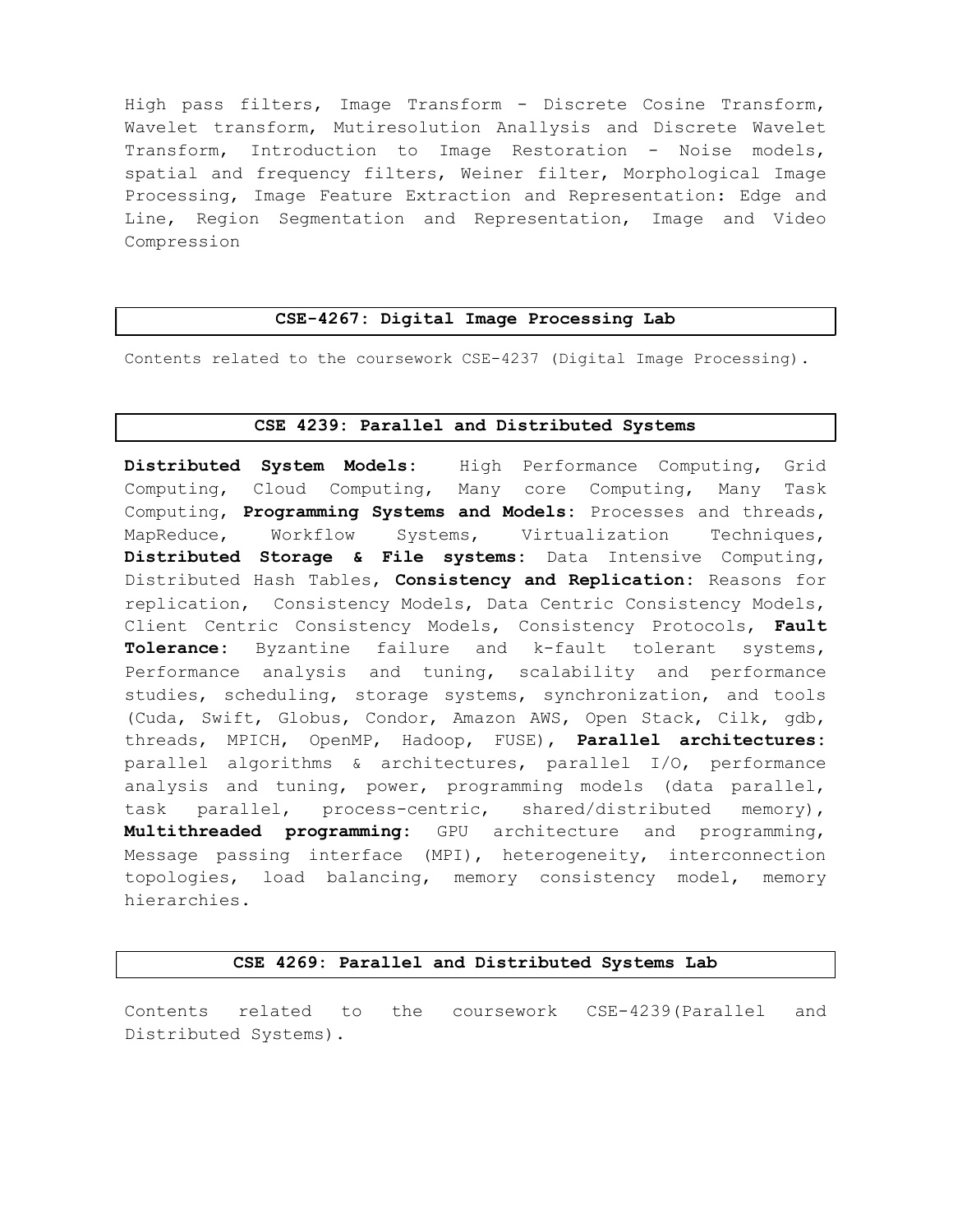# OPTION IV

#### CSE-4222: Human Robot Interaction

Introduction, sensors and perception for HRI, expression and gaze, multi-modal human-robot communication, Human-robot interaction architectures, museum robotics, educational robotics, assistive robotics, social robotics, shared autonomy and situation awareness, urban search and rescue: an HRI focus example, quality of life technologies: an HRI focus example.

#### CSE-4224: Mobile Robotics

Introduction, legs and kinematics, wheeled locomotion, differential kinematics, wheeled kinematics, perception: camera image, omni-directional projection, stereo camera, correlation and convolution, edge and points, place recognition, error propagation, line extraction, planning: collision avoidance, potential field methods, localization and mapping, graph search.

#### CSE-4226: Aerial Robotics

Introduction, stability and derivation of a dynamic model, flight dynamics and flight control, dynamic modeling of rotorcraft, autonomous flight and data collection, obstacle avoidance, path planning and formation flying, navigation and mission planning, human factors in aerial systems, design of electronics and software for control, design methods of avionics systems specific to small UAVs with civilian applications.

#### CSE-4228: Application of Computational Biology

Genome Annotation: Introduction to the genome sequencing projectsthe first bacterial genome, eukaryotic genome, traditional routes of gene identification: Experimental and in silicomethods, software programs for finding genes: ORF finders, Genemark, Glimmer, Genscan, Grail. Predictive Methods Using DNA Sequences: Methods for gene identification- signal based methods, content based methods, homology based methods. Computational bias, machine learning methods: artificial neural networks, Markov chain, Hidden markov model. Promoter analysis, repeat finders. Predictive Methods Using RNA Sequence: RNA secondary structure thermodynamics, RNA secondary structure prediction, programs for prediction of RNA secondary structure: M fold, RNA fold, S fold, Vienna RNA package.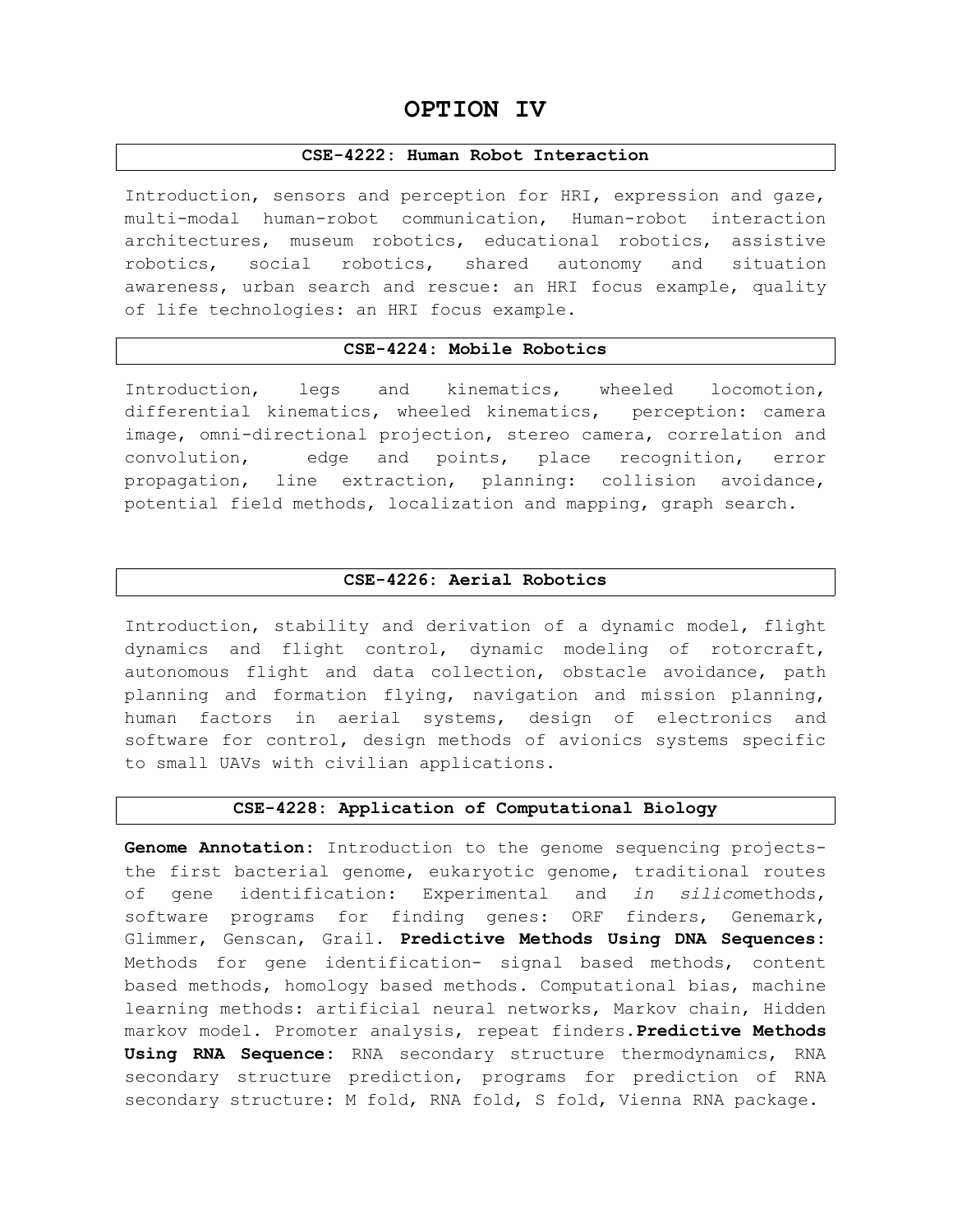#### CSE-4230: Human Computer Interaction

Introduction to HCI.Cognitive Models. Socio – Organizational Issues.Understanding the Users: Needfinding, Communicatingwith the Users, Observation, Interviewing. Prototyping. Research Method -I: Qualitative Approaches: Survey Design, Introduction to Decision Analytic Approaches, Mental Models. Design Heuristic and Evaluation Learning Strategies. Research Method – II: Quantitative Approaches: Statistical Thinking, Introduction to Data Analytics, Uncertainty. Design Issues with the New Media: Online Education, Introduction to Second Life. Design Issues with Mobile Systems. Social Usability: Analyzing the Social Network. Introduction to Complex Network. Research Methods – III: Introduction to Data Scientific Processes, Introduction to Various Machine Learning Tools and Algorithms. Visual Design: Representation, Visual Layout, Typography, Information Design. Designing for Children and the Society: Playful User Interface, Interface Designs that invite Social and Physical Interactions, Games for Change, Personalization and Teaching, Health and Sports, Designing Interactions for Children, Perils of Children's Digital Life, Pro - Poor User Interface, Designing for Development. Crowd Computing: Designing Software for Collaboration, Augmented Reality, Wearable.

### CSE-4232: Internet of Things

Introduction to Internet of Things: Definition, applications, the IoT paradigm, Smart objects, IoT components and diversities, convergence of technologies, Industry domains: IoT Service design and analysis in various industrial applications - IoT in Sports, IoT in Cities/Transportation, IoT in the Home, IoT in Retail, IoT in Healthcare, Profit and Satisfaction analysis for IoT-enabled utility services, IoTPlatforms: Hardware, SoC, sensors, device drivers, IoT standards, Cloud computing for IoT, Bluetooth, Bluetooth Low Energy, beacons, IoT Communication Protocols: NFC, RFID, Zigbee, MIPI, M-PHY, UniPro, SPMI, SPI, M-PCIe, Wired vs. Wireless communication, GSM, CDMA, LTE, GPRS, small cell, etc. Services/Attributes: Big-Data Analytics and Visualization, Dependability, Security, Maintainability, Creative Thinking Techniques: Modifications, Combination Scenarios, Breaking Assumptions, Solving problems.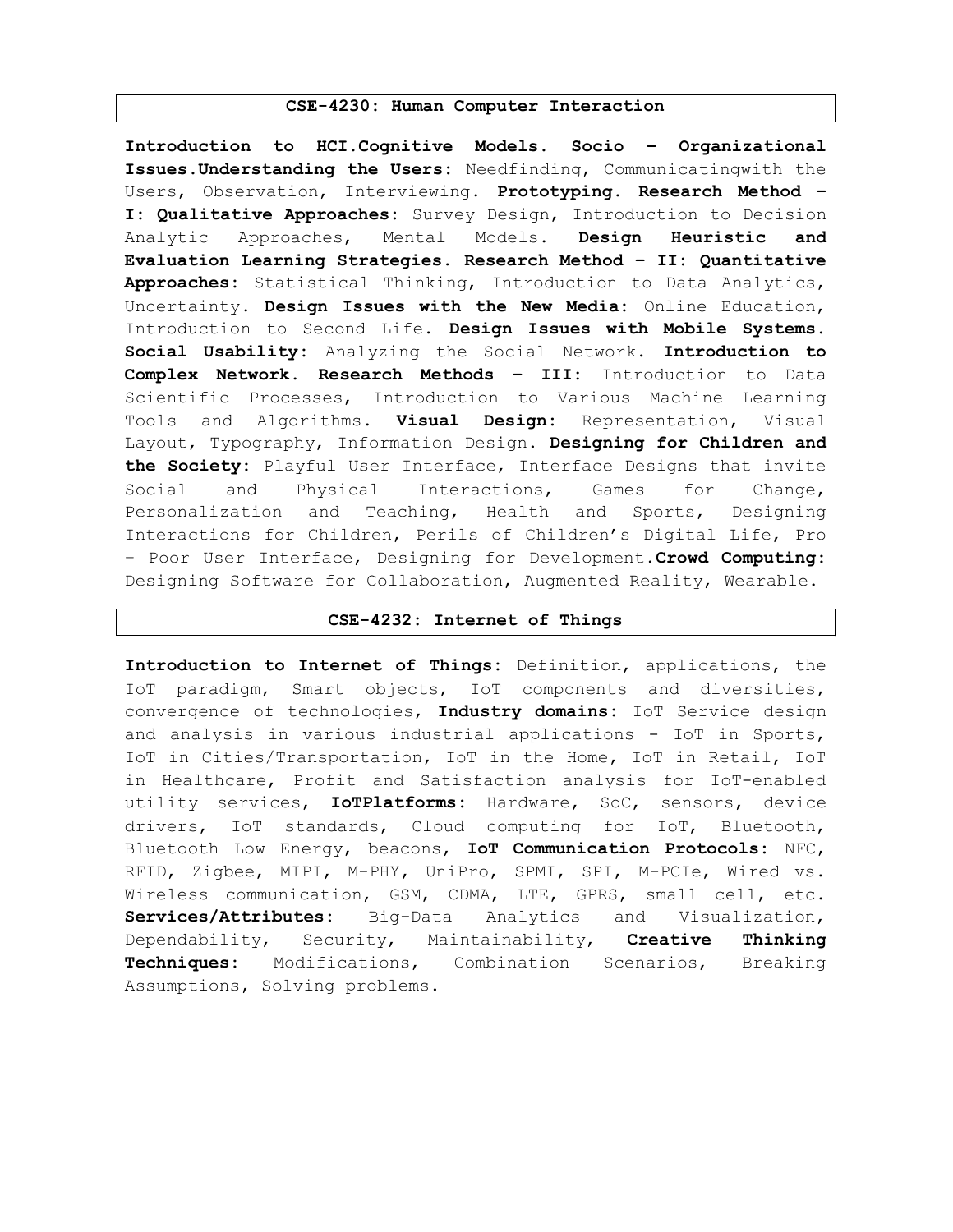### CSE-4234: Introduction to Multiple-Valued Logic

Multiple-Valued Logic Functions, Shannon Expansion for Multiple-Valued Logic, MVL Reed-Muller Expansion, MVL Applications, MVL in EDA-CAD Methods, Multiple-Valued Combinatorial Circuits: Multiple-Valued Half Adder, Multiple-Valued Full Adder, Multiple-Valued BCD Adder, Multiple-Valued Carry Look-Ahead Adder, Multiple-Valued Subtractor, Multiple-Valued Multiplier, Multiple-Valued Divider, Multiple-Valued Decoder, Multiple-Valued Encoder, Multiple-Valued Multiplexer, Multiple-Valued Demultiplexer, Multiple-Valued Comparator, Multiple-Valued Sequential Circuits: Multiple-Valued SR, JK, T and D Flip Flop, Multiple-Valued Register, Multiple-Valued Shift Register, Multiple-Valued Frequency Division and Counter Circuit, Multiple-Valued Synchronous Counter, Multiple-Valued Asynchronous Counter, Multiple-Valued Parallel Up-Down Counter, Multiple-Valued RAM, Multiple-Valued ROM, Multiple-Valued PLA, Multiple-Valued PAL, Multiple-Valued PLD, Multiple-Valued CPLD, MVL Algebras, MVL Finite State Diagrams, Functional Expression for Multiple-Valued Functions, Decision Diagrams for Multiple-Valued Functions, Reduction Rules, Multiple-Valued Reversible Gates and Circuits, Quantum Multiple-Valued Decision Diagrams.

### CSE-4236: VLSI Layout Algorithms

VLSI design cycle, physical design cycle, design styles; Basic graph algorithms and computational geometry algorithms related to VLSI layout; Partitioning algorithms: group migration algorithms, simulated annealing and evaluation, performance driven partitioning; Floor planning and placement algorithms: constraint based floor planning, rectangular dualization and rectangular drawings, integer programming based floor planning, simulation based placement algorithms, partitioning based placement algorithms; Pin assignment algorithms; Routing algorithms: maze routing algorithms, line prob algorithms, shortest-path based and steiner tree based algorithms, river routing algorithms, orthogonal drawing based algorithms; Compaction algorithms: constraint-graph based compaction, virtual grid based compaction, hierarchical compaction; Algorithms for Multi-Chip Module (MCM) physical design automation.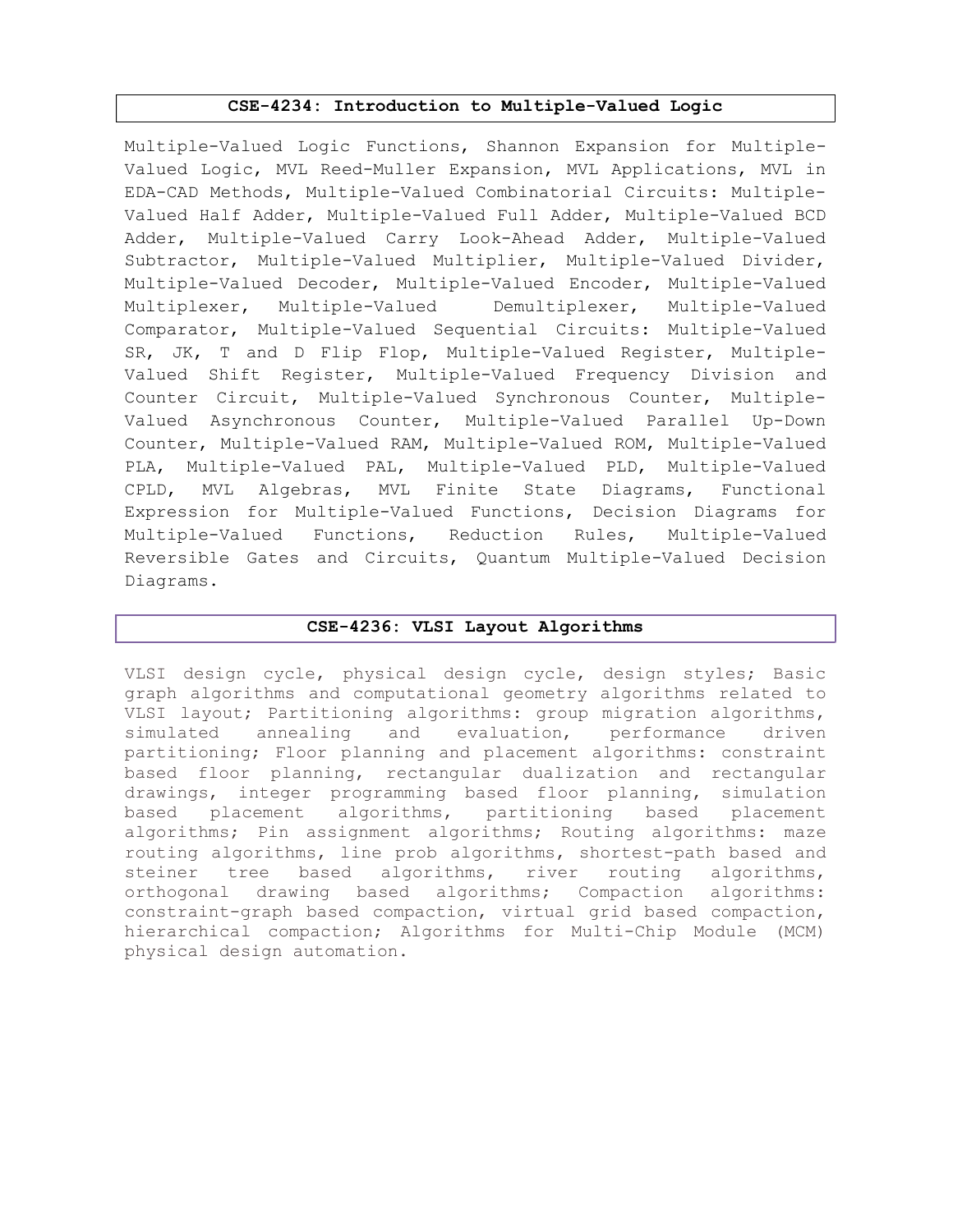#### CSE-4238: Concepts of Concurrent Computation

Introduction to Concurrent Computation.Challenges of Concurrency.Synchronization Algorithms.Semaphores. Simple Concurrent Object Oriented Programming (SCOOP) Principles. SCOOP Type Systems. Monitors. Calculus of Communicating Systems (CCS). CCS Advanced Topics. Communicating Sequential Processes (CSP). SCOOP Outlook. Lock – Free Approaches. Languages for Concurrency and Parallelism.

#### CSE-4240: Applied Cryptography

Mathematical Background: Information theory, Entropy, mutual information, randomized algorithms, number theory, integer arithmetic, rings, fields, groups, cyclic groups, subgroups, finite fields, the Euclidean algorithm for polynomials, extended Euclidean algorithm, integer factorization problem, elliptic curve factoring, Symmetric ciphers and applications: symmetric cryptography and correctness property, analysis of one time pad, properties of perfect cipher, modern symmetric ciphers, generating random keys, modes of operations for symmetric ciphers, cryptographic hash functions, strong passwords, dictionary attacks, hash chain. Key distribution: Discrete logarithm problem and proving Diffie-Hellman key exchange, attacks against discrete logarithmic problem, implementing Diffie-Hellman, Finding large primes, primalitytest Fermat's Little Theorem, Rabin-Miller test. Key establishment with symmetric-keys, with a distribution center, Kerberos, problems with symmetric key distribution, Asymmetric Cryptosystems and Applications: Correctness of RSA, Euler's theorem, Proving euler's theorem, invisibility of RSA, security property of RSA, best known algorithm for factoring, public-key cryptography standard, insecurity of RSA in practice, using RSA to sign a document, problem with RSA. Cryptographic Protocols: SSH, TLS, TLS information leaks, certificate, signature validation. Elliptic Curve: How to compute with elliptic curves, building a discrete logarithm problem with elliptive curves, group operations on elliptic curve, Diffie-Hellman key exchange with Elliptic curves, Elliptic curve digital signature algorithm and its computational aspect. Using cryptography: Traffic analysis, onion routing, voting, digital cash, RSA blind signature, blind signature protocol, bit-coin, encrypted circuits.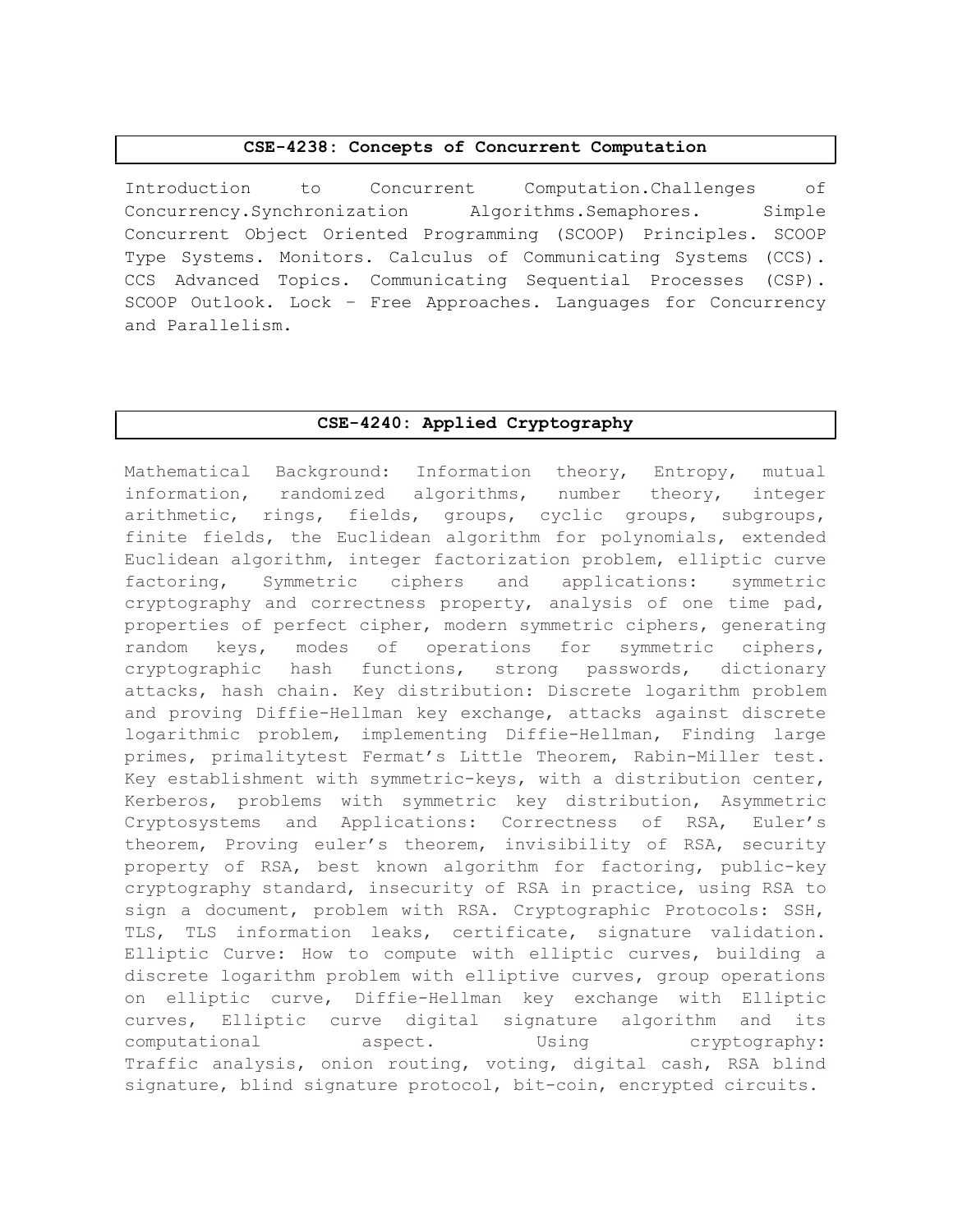#### CSE-4242: Computer Vision

Review of Image formation - 3D to 2D transformation, lighting, reflection and shading models, Modern digital camera - properties, image sensing pipeline; image filtering, Template matching, Image pyramids and application; Feature detection and matching - Edge detection, Interest point and corners, local image features - Scale Invariant Feature Transform and its variants, Feature matching - Hugh transform, model fitting, RANSAC; Feature Tracking - KLT tracker, Optical Flow; Image Segmentation - Split and Merge methods, Mean shift and mode finding methods, Graph cuts and energy based methods; Object Detection and Recognition - Eigenfaces, Instance Recognition - bag of words, part based methods. Recognition and large scale data sets.

#### CSE-4244: Computer and Network Security

Control hijacking attacks: exploits and defenses - Buffer Overflows: Attacks and Defenses, Basic Integer Overflows, Bypassing Browser Memory Protections; Dealing with legacy code: sandboxing and isolation, Tools for writing robust application code - Unassisted and Automatic Generation of High-Coverage Tests for Complex Systems Programs, Static Analysis of programs; Principle of least privilege, access control, and operating systems security; Exploitation techniques and fuzzing, Effective Bug Discovery; Web Security - Basic web security model, Securing Browser Frame Communication, Web application security - Cross site scripting, SQL Injection attacks, Cross-Site Request Forgery, Content Security Policies, Web workers, and extensions, Session management and user authentication - Secure Session Management, Overview of cryptography - One time pads, Hash functions, Block ciphers, Key exchange methods, Public Key Encryption, HTTPS: goals and pitfalls; Network security - Security issues in Internet protocols: TCP, DNS, and routing, IPSec, Network defense tools: Firewalls, VPNs, Intrusion Detection, and filters, denial of service attacks, Security of mobile platforms - Mobile platform security models, Mobile threats and malwares - viruses, Spyware and key-loggers.

#### CSE 4246: Natural Language Processing

Introduction and Overview: Welcome, motivations, what is Natural Language Processing, hands-on demonstrations. Ambiguity and uncertainty in language.Language modeling and Naive Bayes: Probabilistic language modeling and its applications. Markov models.N-grams. Estimating the probability of a word, and